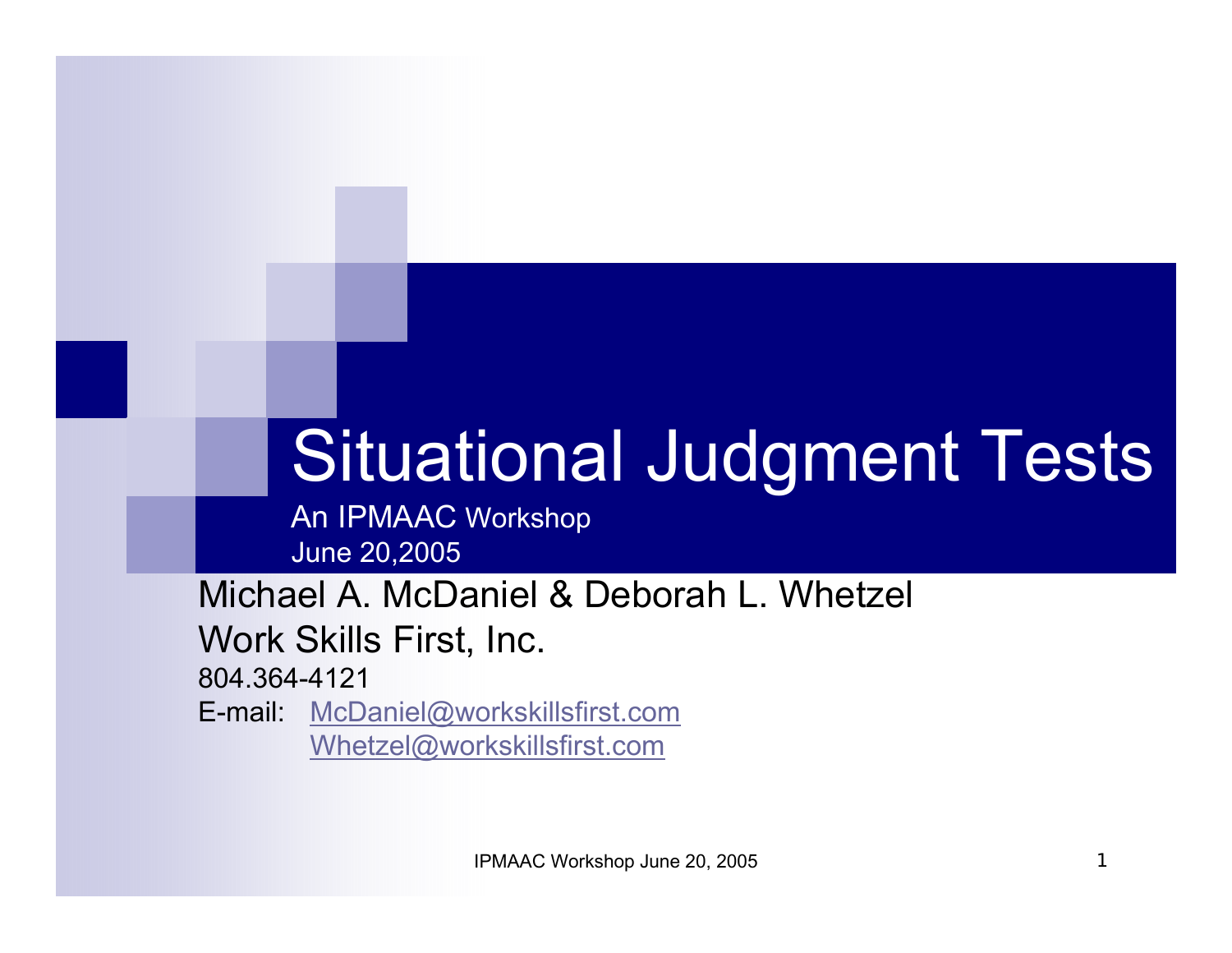## **Overview**

- What are SJTs?
- (Brief) History of SJTs
- SJT characteristics
- Steps in developing SJTs
	- □ Critical incident exercise
	- $\Box$ Item stem writing exercise
	- $\square$  Item response generation exercise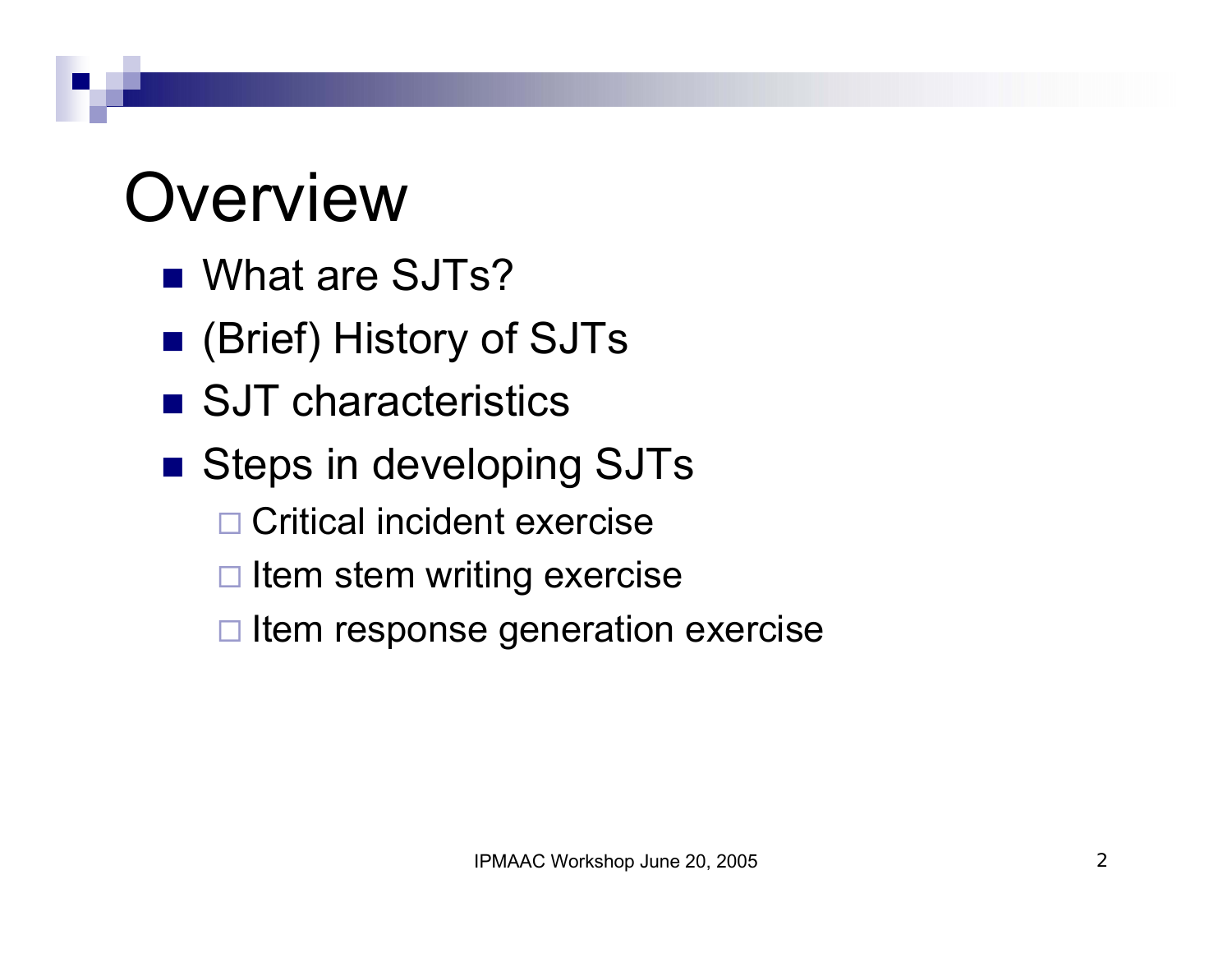## What Are SJTs?

- An applicant is presented with a situation and asked what he/she would do.
- SJT item stems look like situational interview questions.
- SJT items typically are presented in a multiple choice format.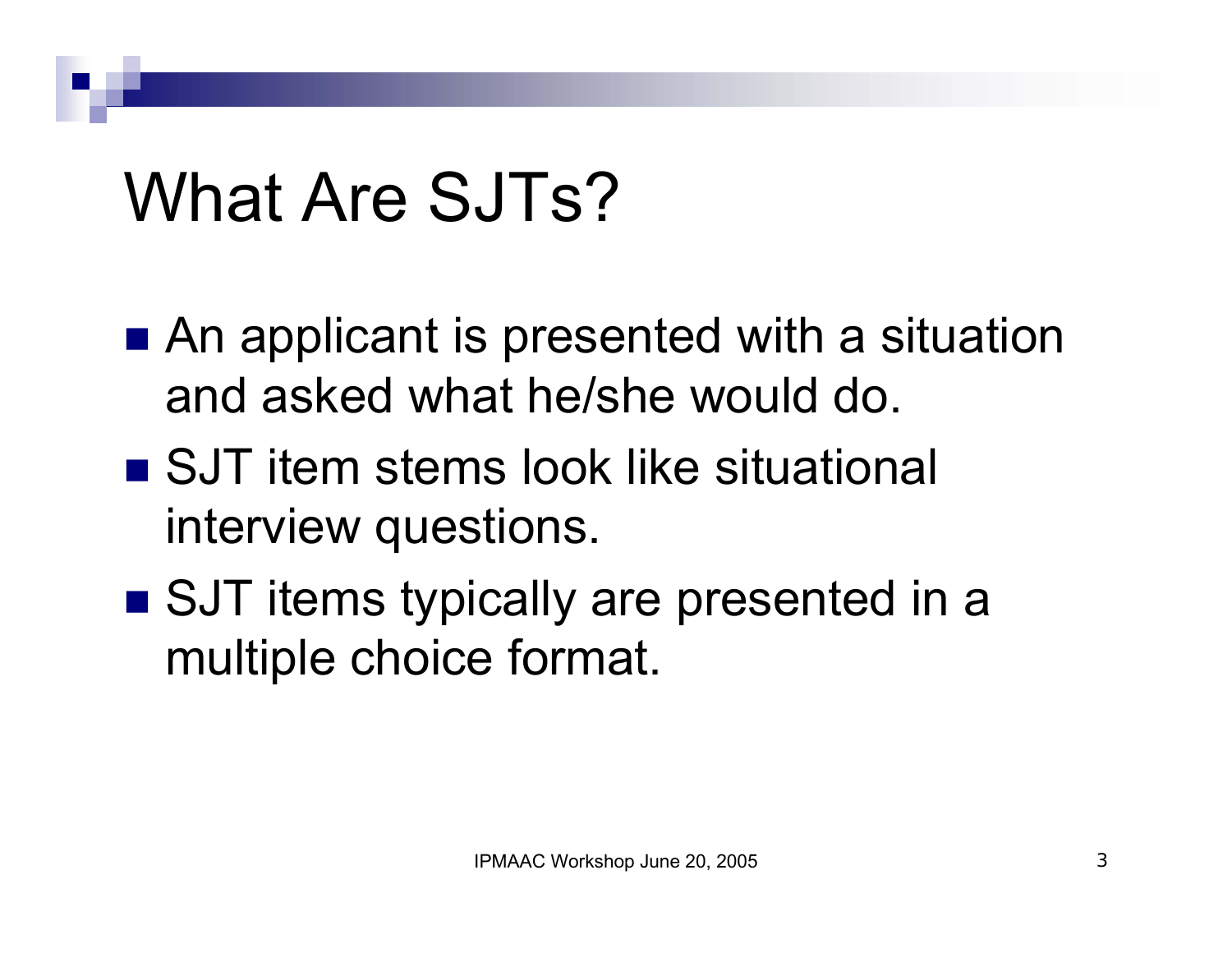*Everyone in your work group has received a new computer except you. What would you do?*

*A. Assume it was a mistake and speak to your supervisor.*

*B. Confront your supervisor regarding why you are being treated unfairly.*

*C. Take a new computer from a co-worker's desk.*

*D. Complain to human resources.*

*E. Quit.*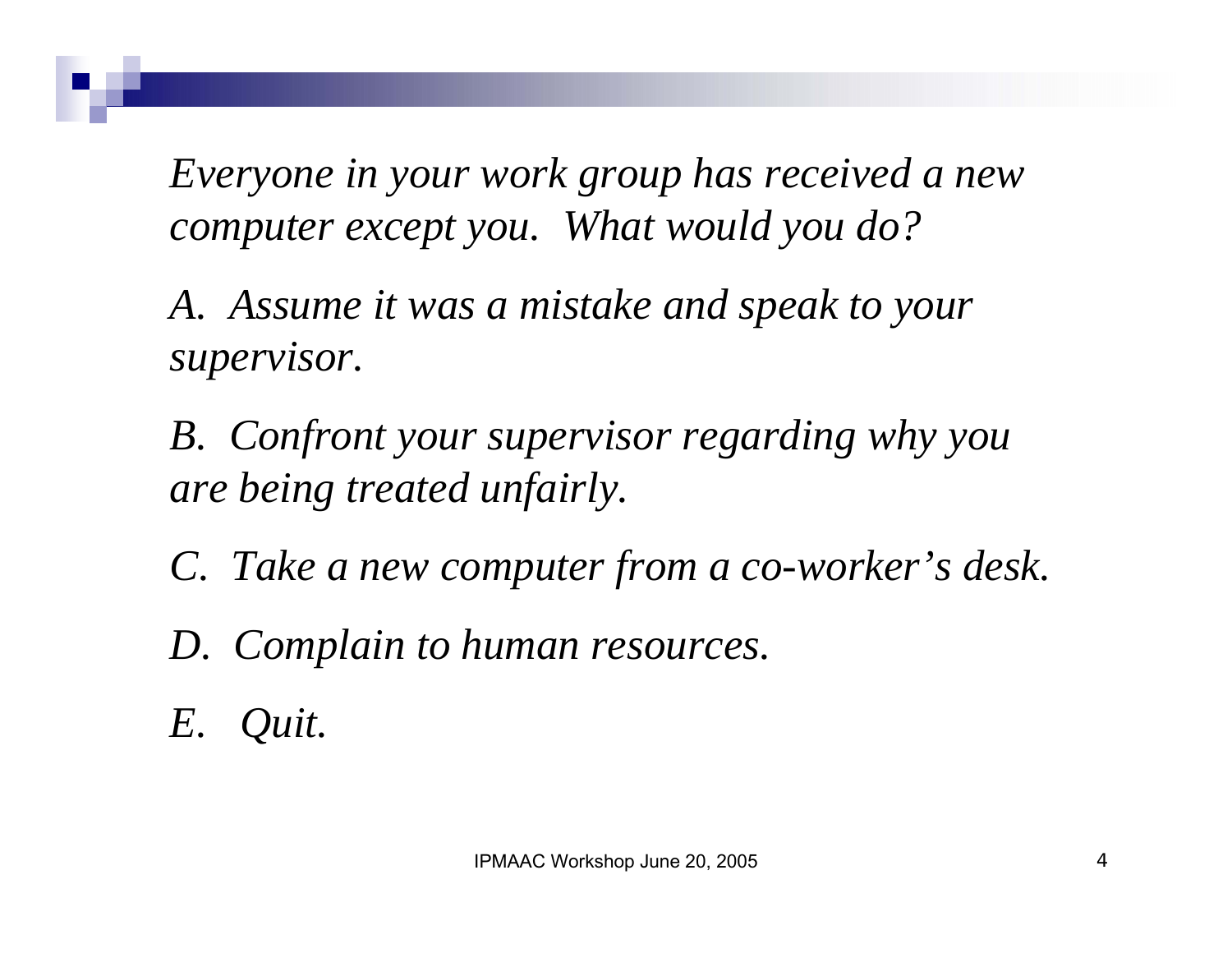# Brief History

- **Judgment scale in the George** Washington University Social Intelligence Test (1926)
- Used in World War II by psychologists working for the US military
- Practical Judgment Test (Cardall, 1942)
- 1948 "draft test" from Richardson Bellows and Henry (RBH)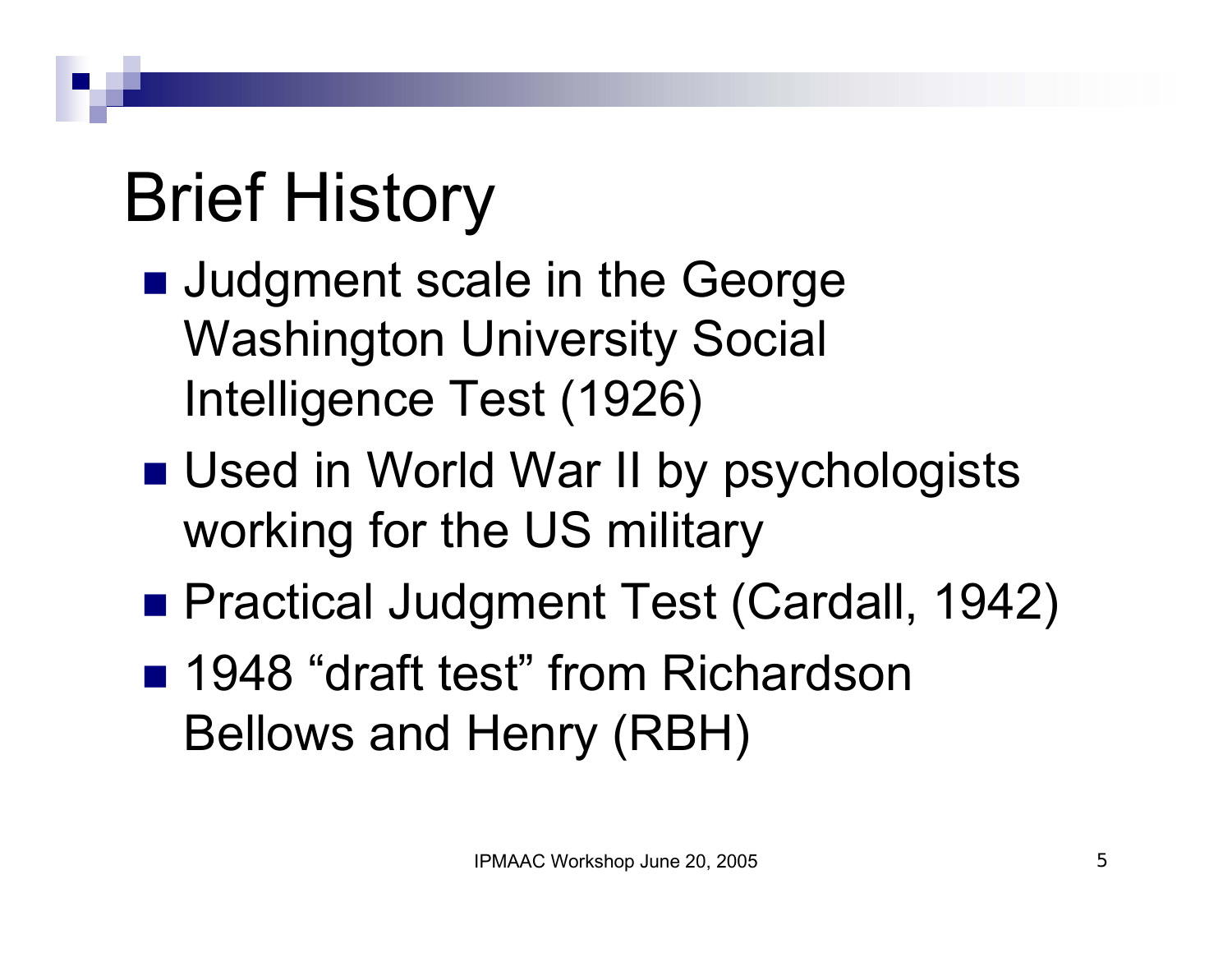#### ■ How Supervise? (1948)

 $\Box$  Items are more like responses to opinions than situations

- 1953 Test of Supervisory Judgment (RBH)
- 1960's SJTs were used at the U.S. Civil Service Commission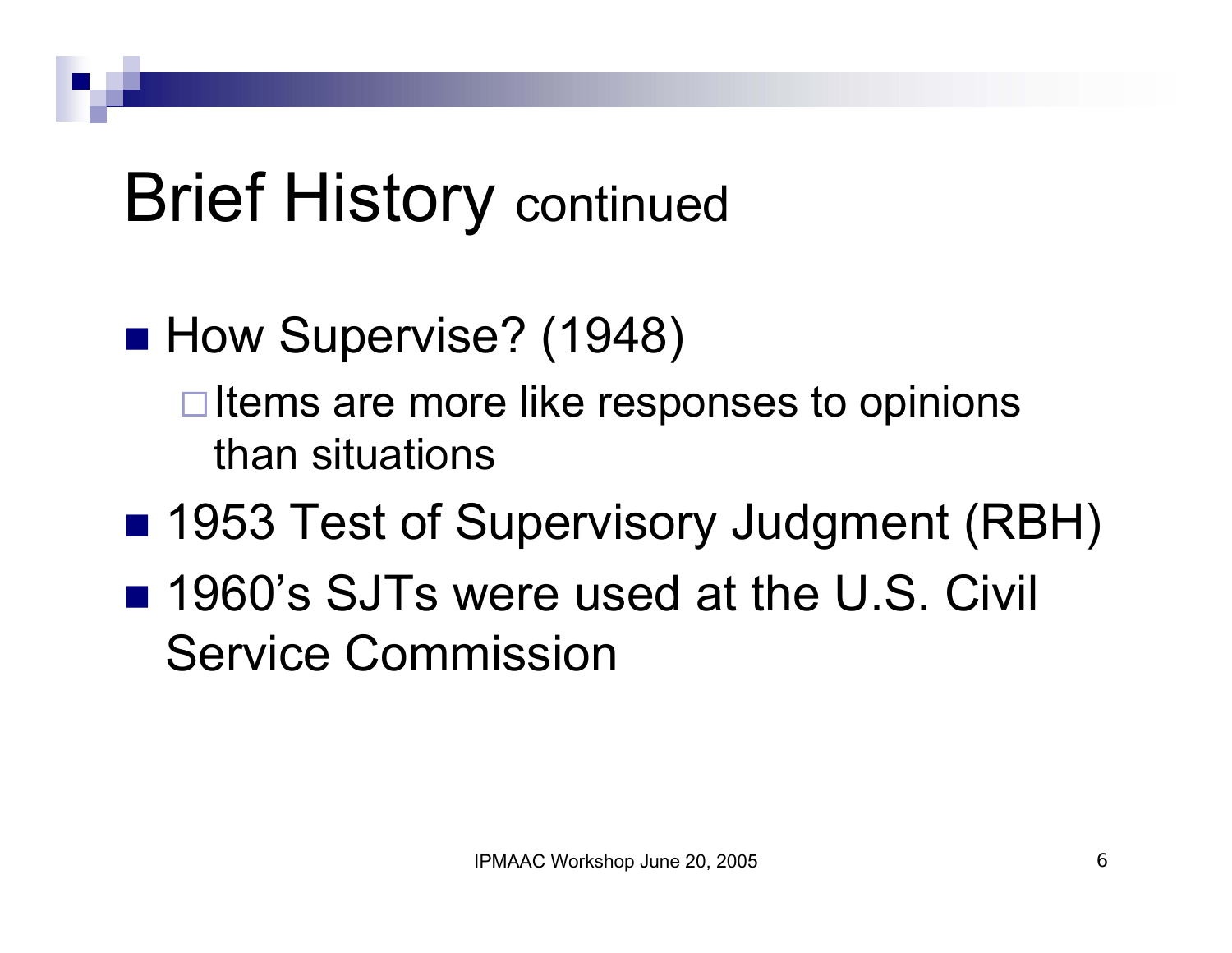- 1990's Motowidlo reinvigorated interest in SJTs
	- □ "Low fidelity" simulations
- 1990's Sternberg "tacit knowledge" tests
- Today, SJTs are used in many organizations, are promoted by various consulting firms, and are researched by many.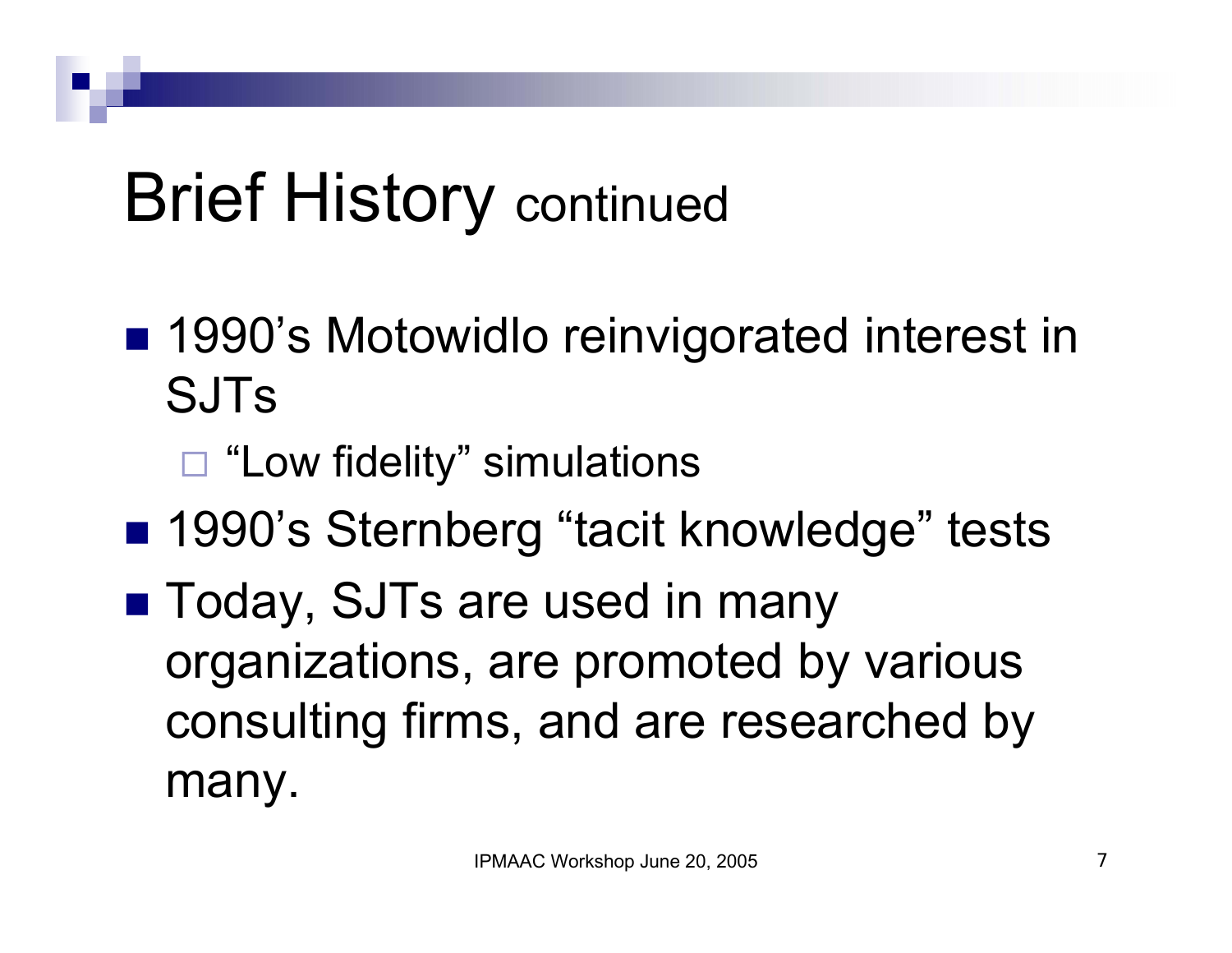- Current popularity is based on assertions that SJTs:
	- **□ Have low adverse impact**
	- Assess soft skills
	- $\Box$  Have good acceptance by applicants
	- □ Assess job-related skills not tapped by other measures
	- □ Assess "non-academic, practical intelligence"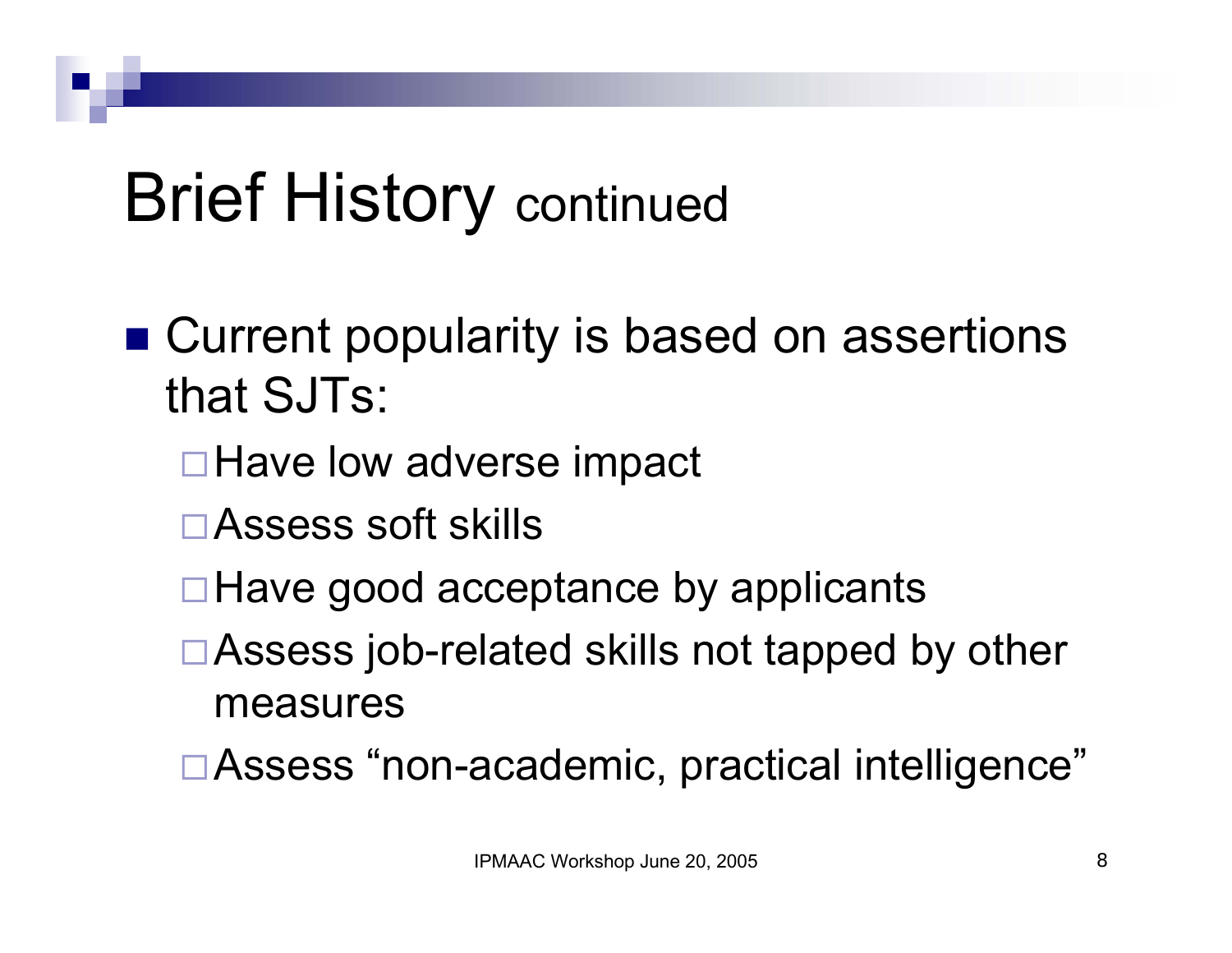- Sternberg asserts that practical intelligence tests (his term for SJTs):
	- □ Measure "non-academic intelligence" that is distinct from "academic intelligence"
	- □ Form general factor (like intelligence tests form a general factor).
- McDaniel & Whetzel (in press, *Intelligence*) show there is no support for either assertion.
- Also see Gottfredson (2003, *Intelligence*)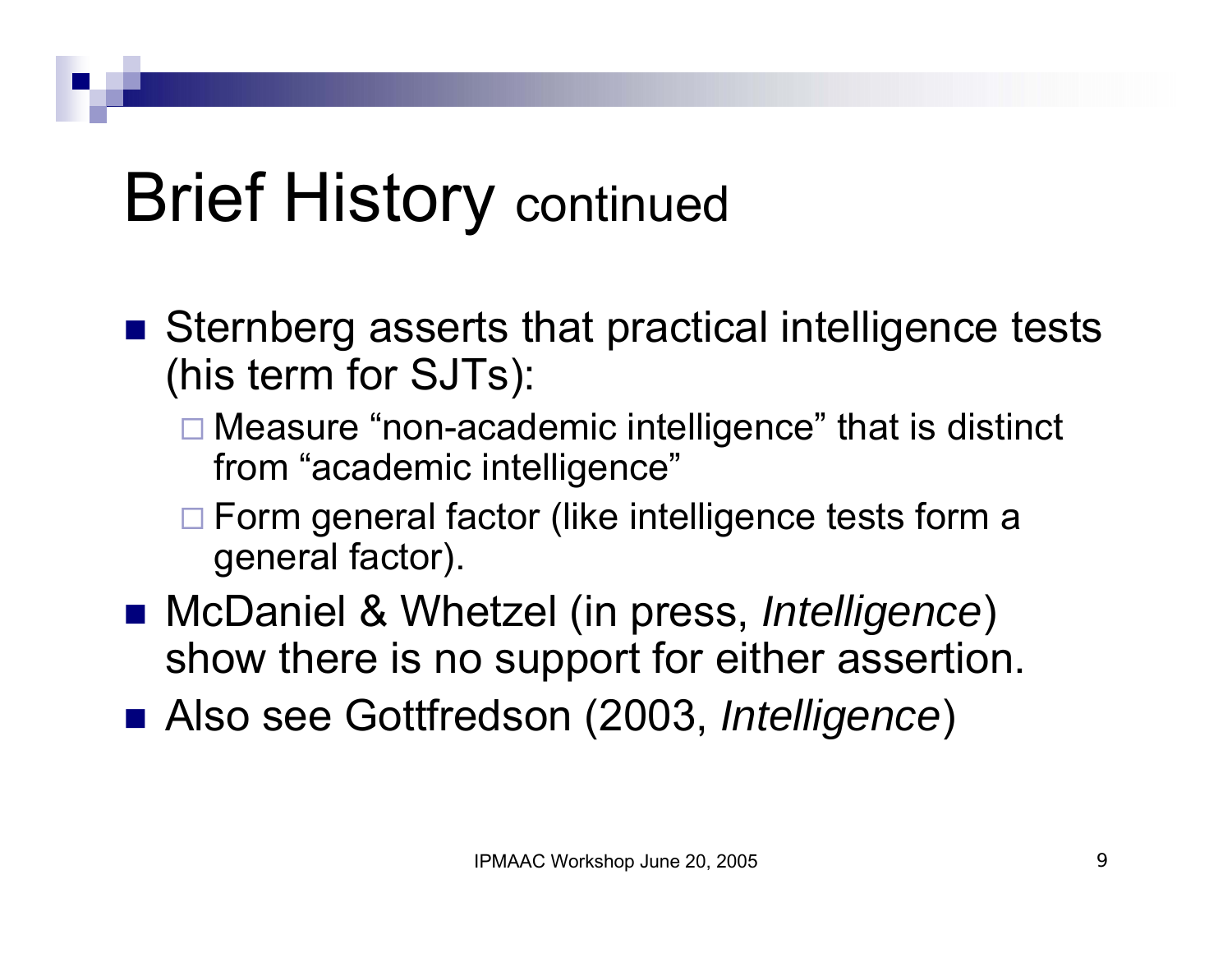- SJT items vary widely in format.
- **Like most forms of multiple choice items,** they have a stem and several responses.
	- □ Item stem: *Everyone in your work group has received a new computer except you. What would you do?*
	- $\square$  Item responses are possible actions.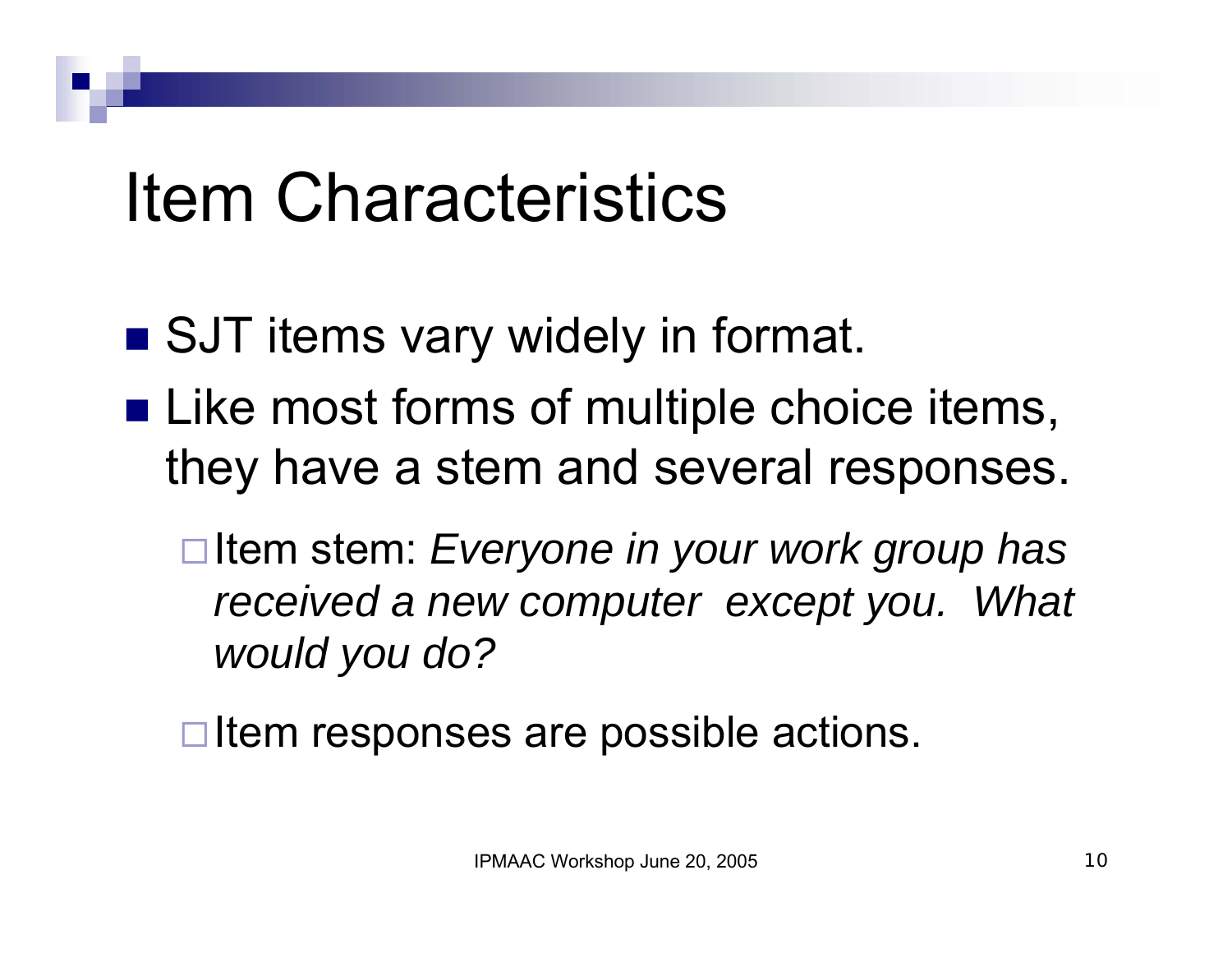- **There is no rule book for developing SJTs.**
- **Thus, the tests vary widely.**
- Differences in eight characteristics describe most of the diversity in SJTs.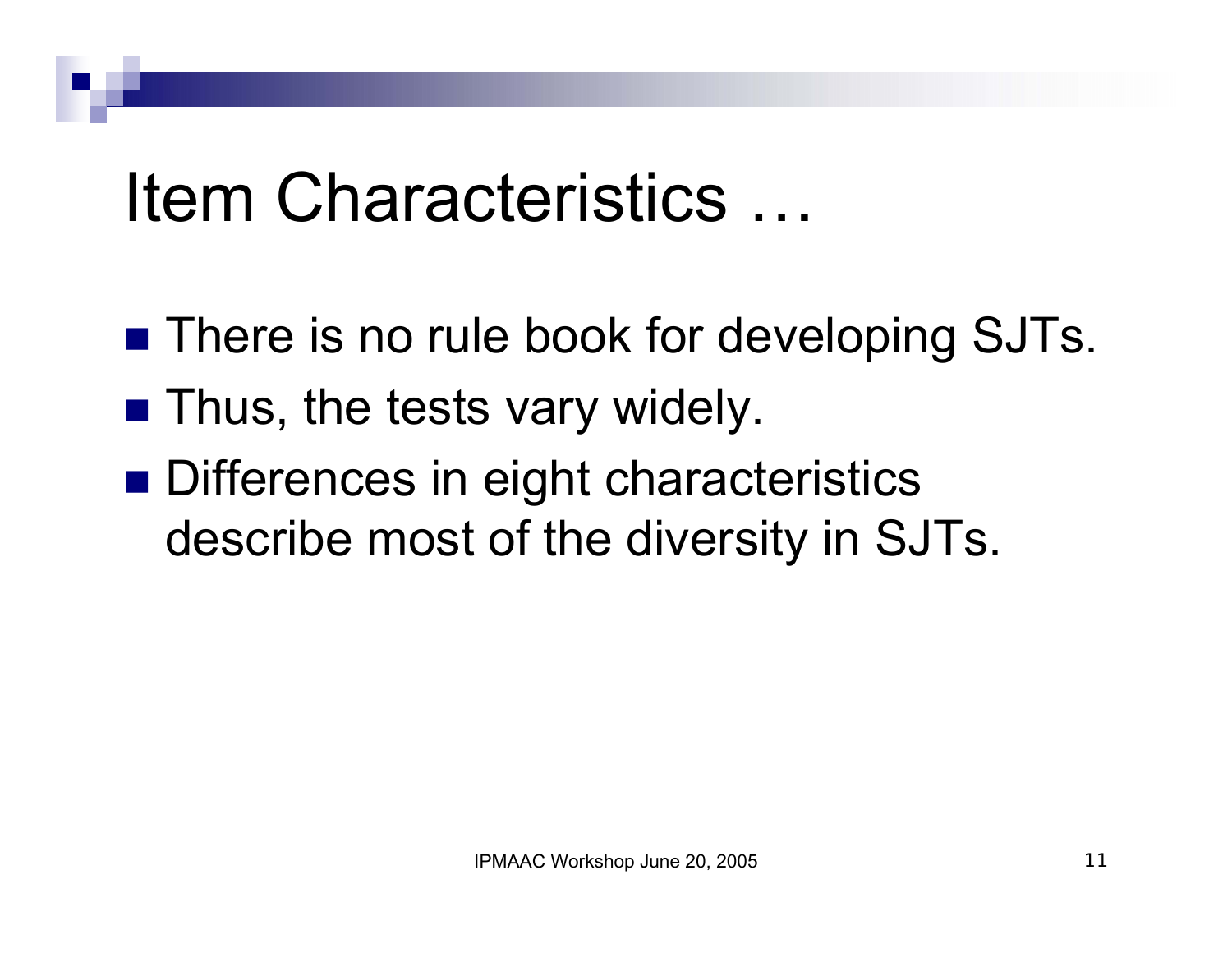## Eight Characteristics

#### ■ SJTs can be distinguished along eight characteristics:

- □ Test Fidelity
- $\Box$ Stem Length
- □ Stem Complexity
- □ Stem Comprehensibility
- □ Nested stems
- □ Nature of Responses
- **□ Response Instructions**
- □ Degree of Item Heterogeneity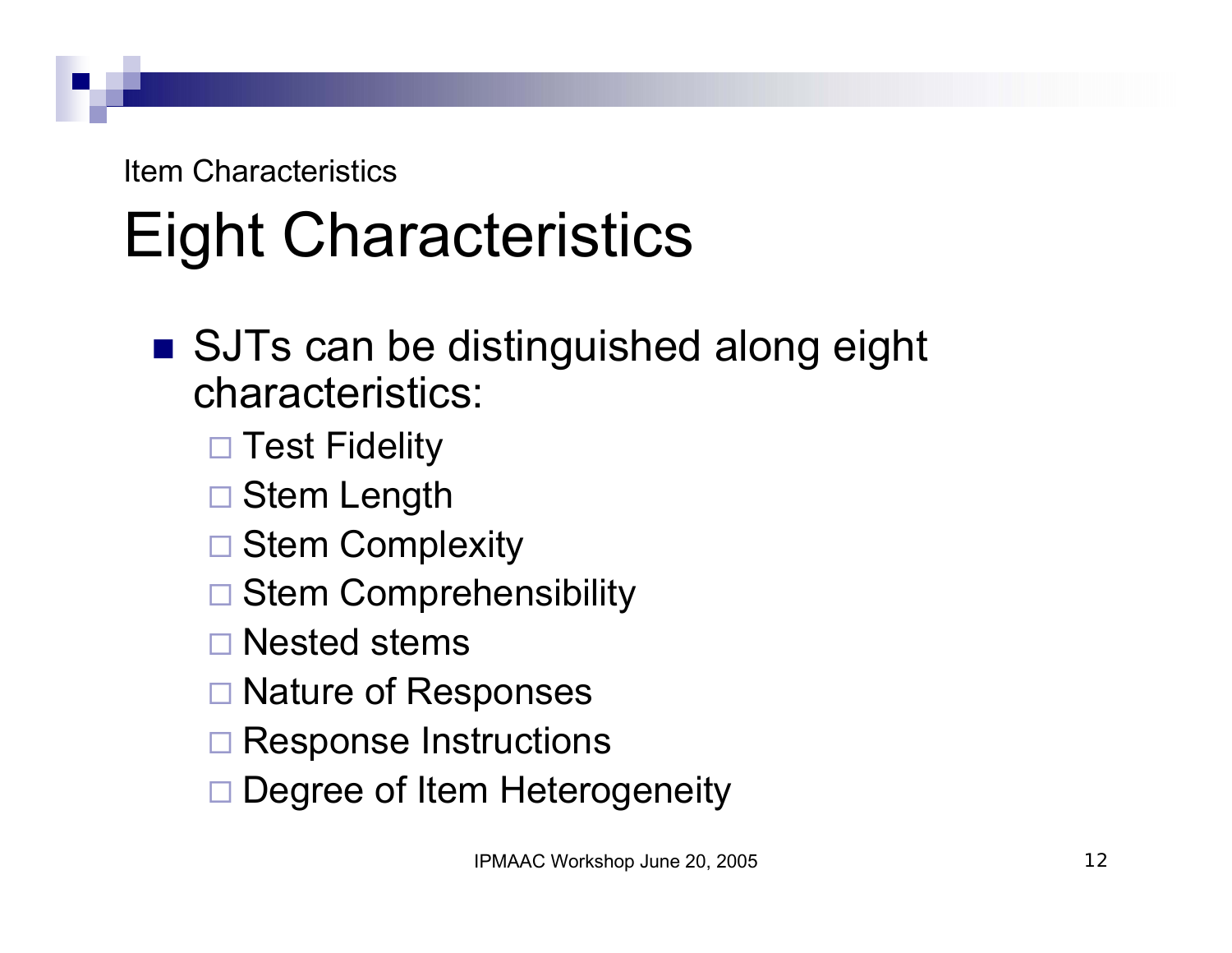## Test Fidelity

■ Fidelity: Extent to which the format of the stem is consistent with how the situation would be encountered in a work setting. □ High fidelity: Situation is conveyed through a short video.

□ Low fidelity: Situation presented in written form.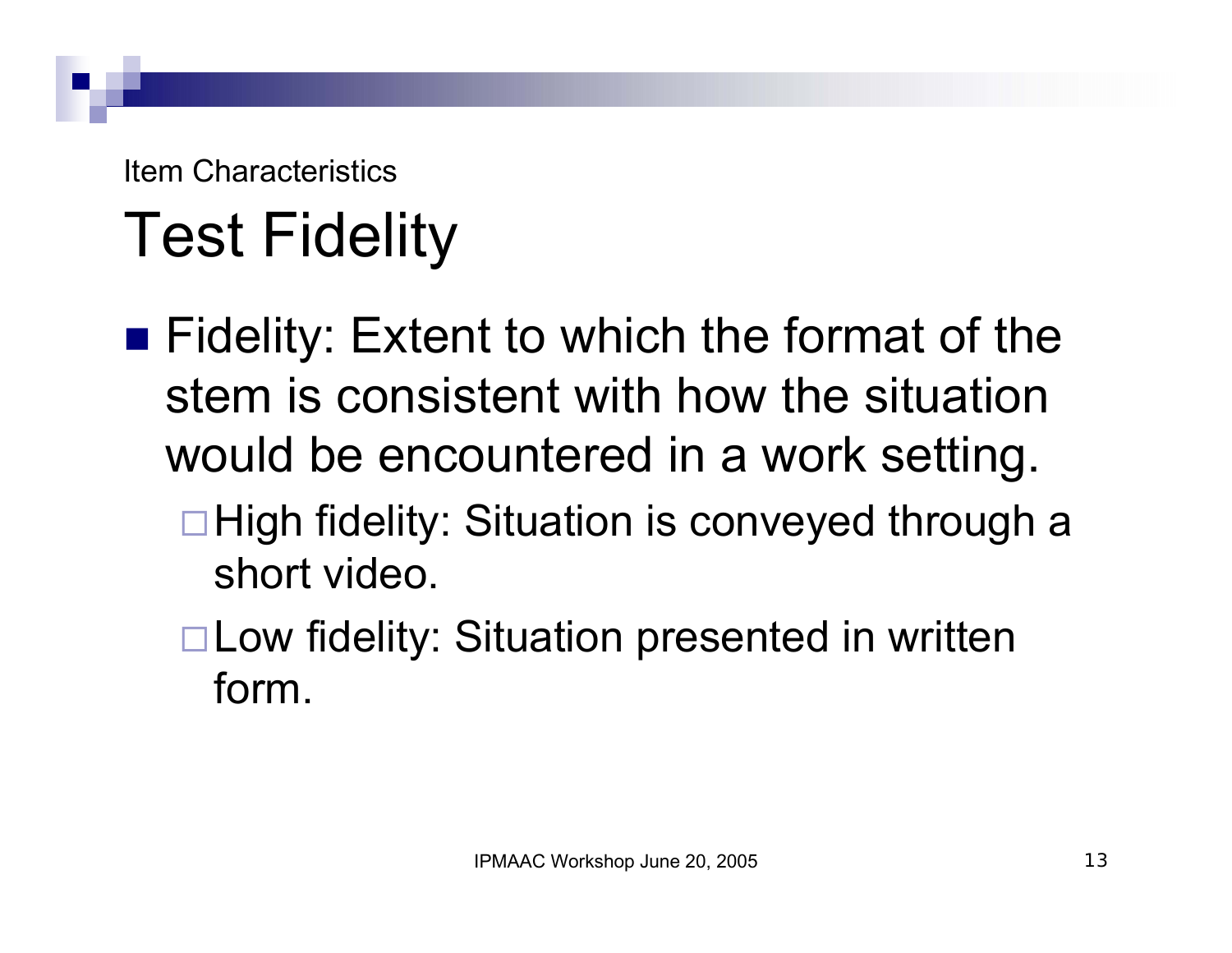### Test Fidelity

- Written vs. video presentation is a rough cut on fidelity.
- More refined definitions of fidelity could distinguish levels of fidelity within type of presentation.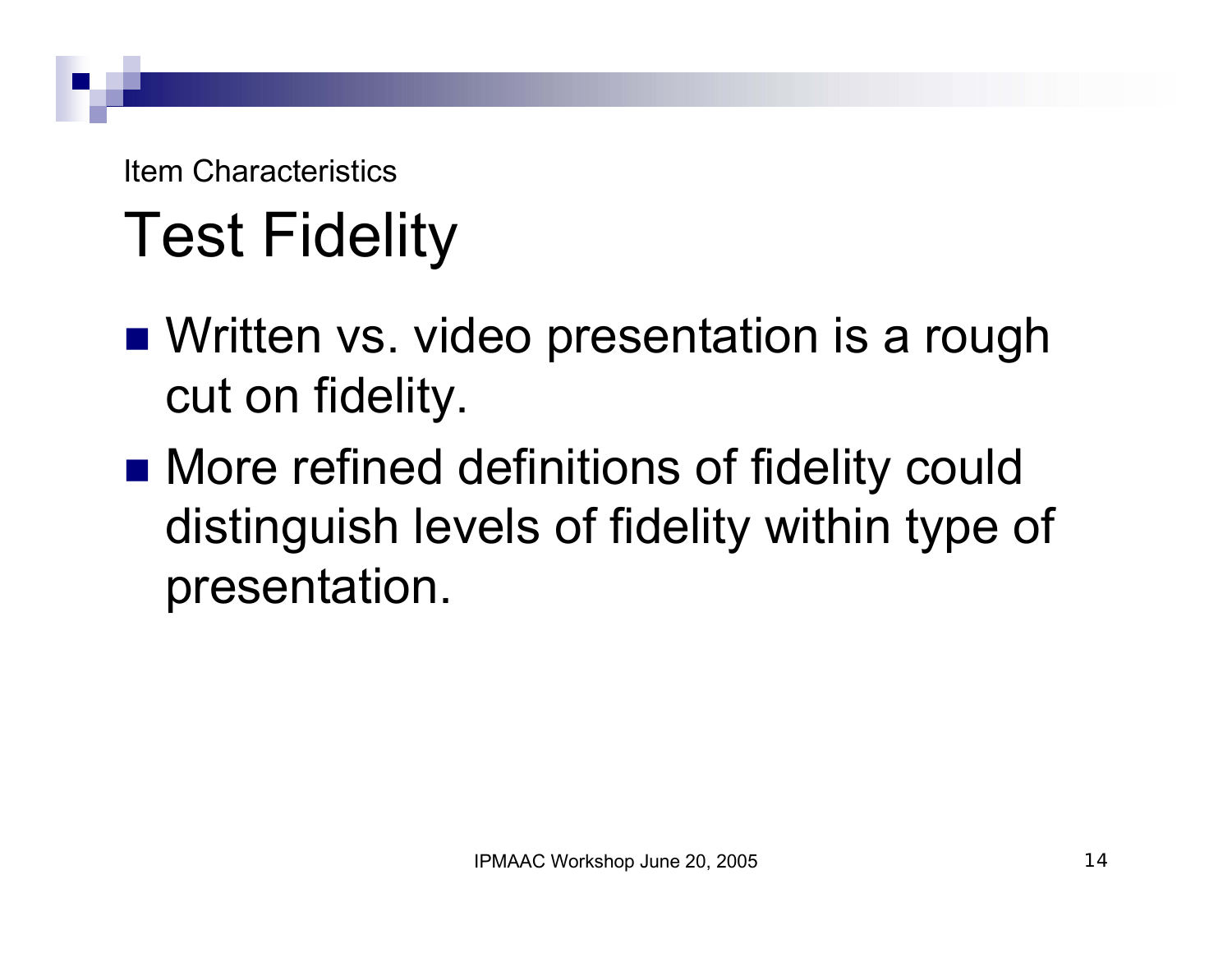## Stem Length

#### ■ Length:

- Some stems are very short (*Everyone receives a new computer but you*)*.*
- □ Other stems present very detailed descriptions of situations (*Tacit Knowledge Inventory*, Wagner & Sternberg, 1991).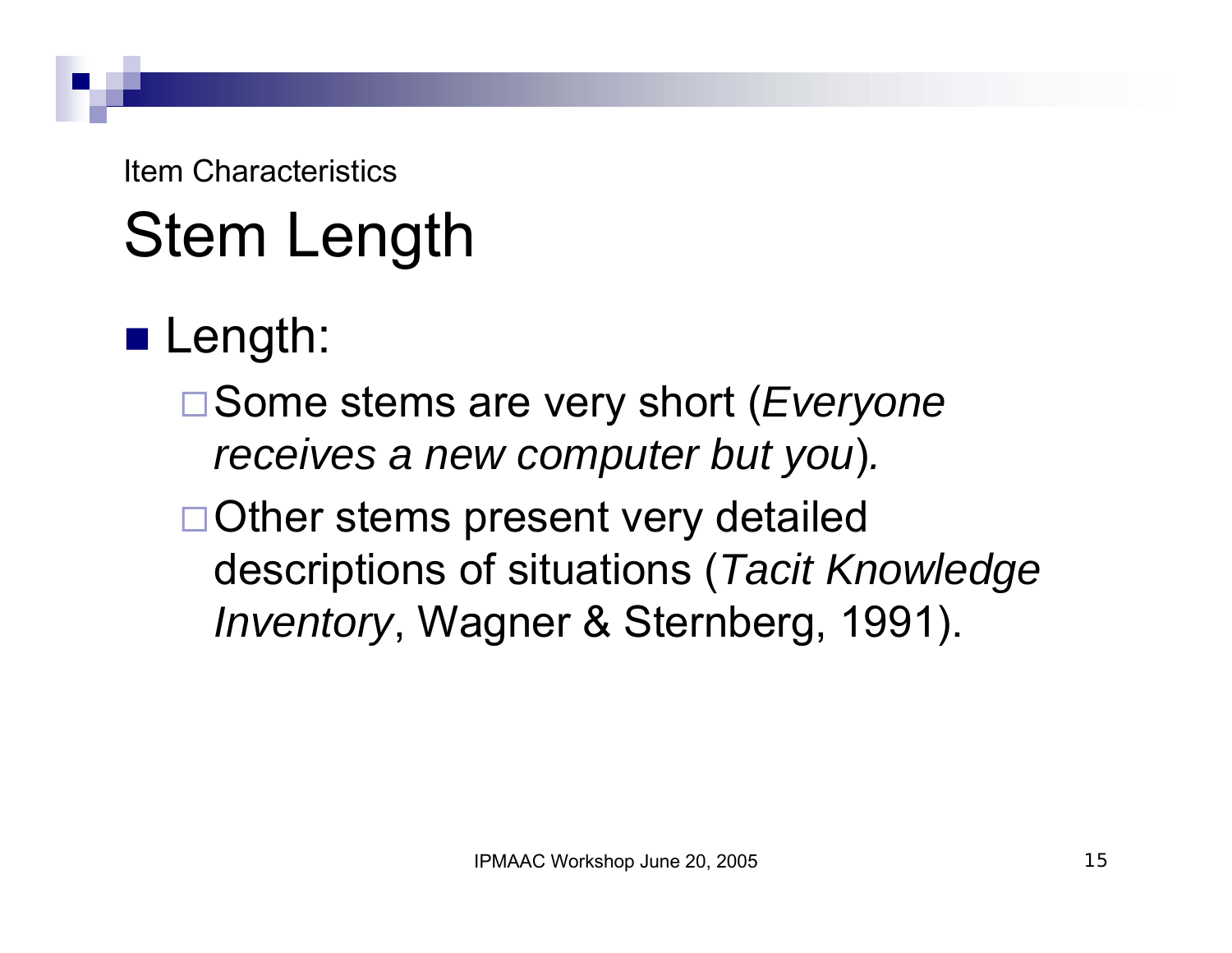## Stem Complexity

- Complexity: Stems vary in the complexity of the situation presented.
	- $\Box$  Low complexity: One has difficulty with a new assignment and needs instructions.
	- $\Box$  High complexity: One has multiple supervisors who are not cooperating with each other, and who are providing conflicting instructions concerning which of your assignments has highest priority.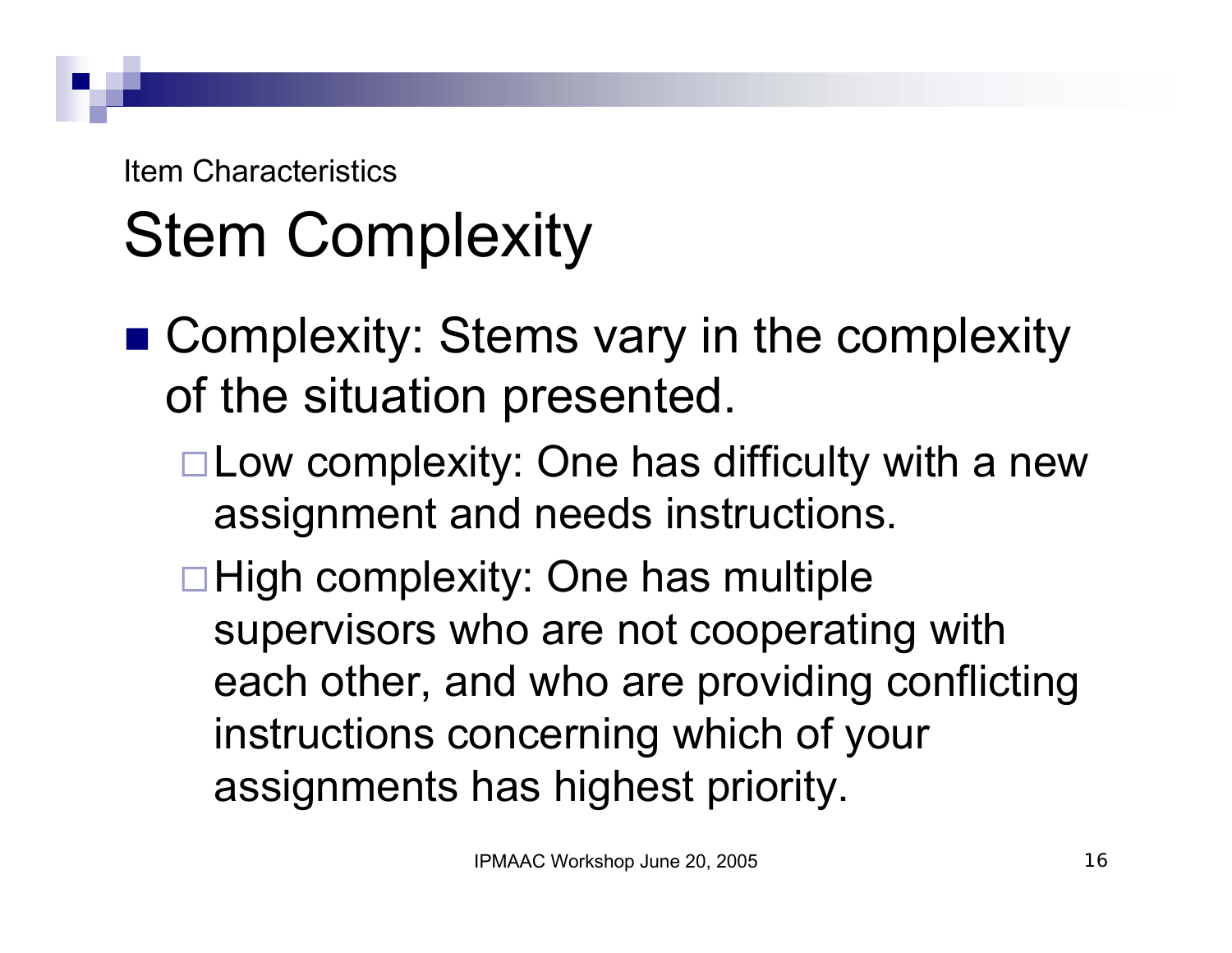#### Stem Comprehensiblity

- Comprehensibility: It is more difficult to understand the meaning and import of some situations than others.
	- □ Sacco, Schmidt & Rogg (2000) examined the comprehensibility of item stems using a reading formula.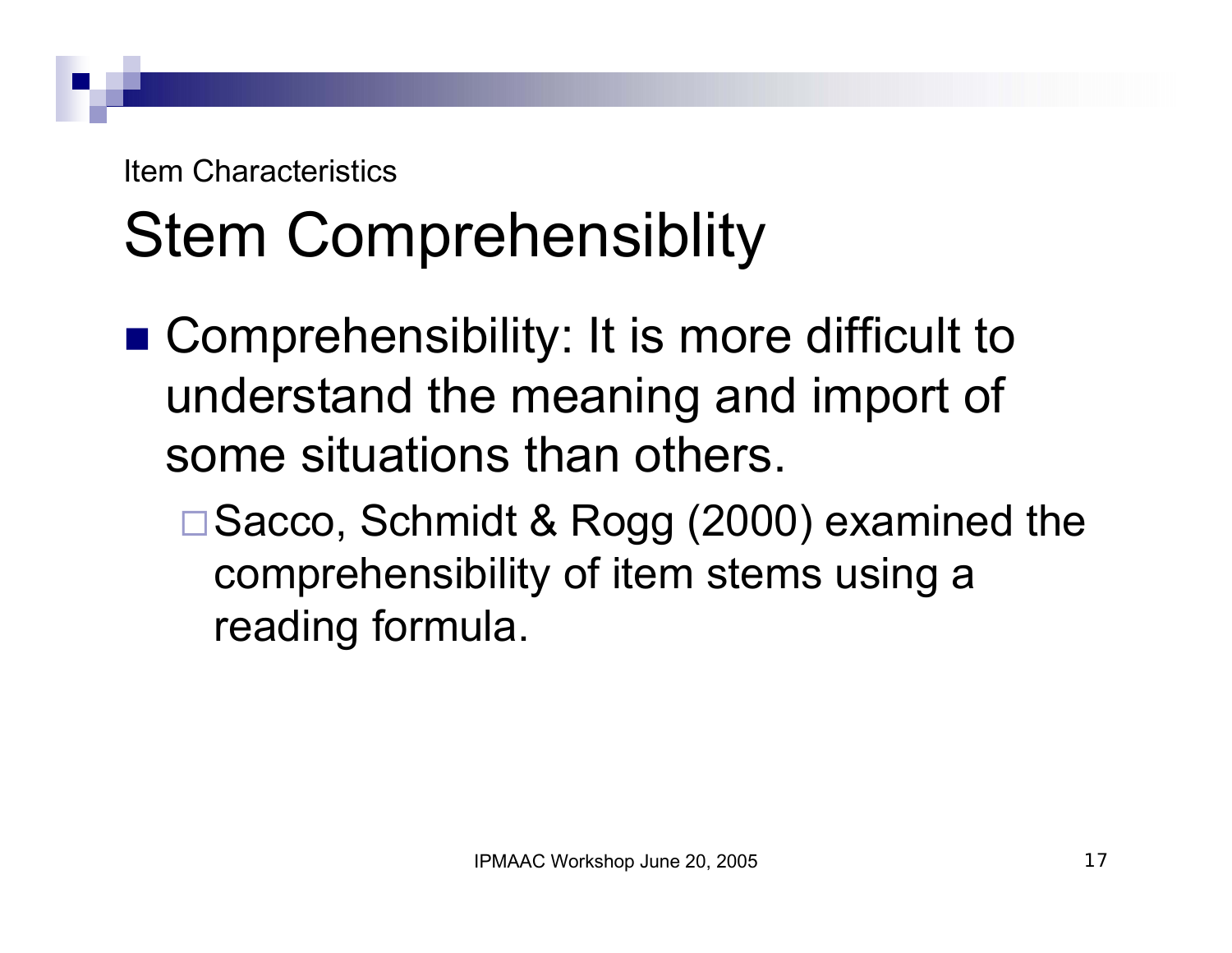### Stem Comprehensiblity

- Reasonable conjecture: Length, complexity, and comprehensibility of the situations are interrelated and probably drive the cognitive loading of the items.
	- □ Cognitive loading is the extent to which an item taps cognitive ability.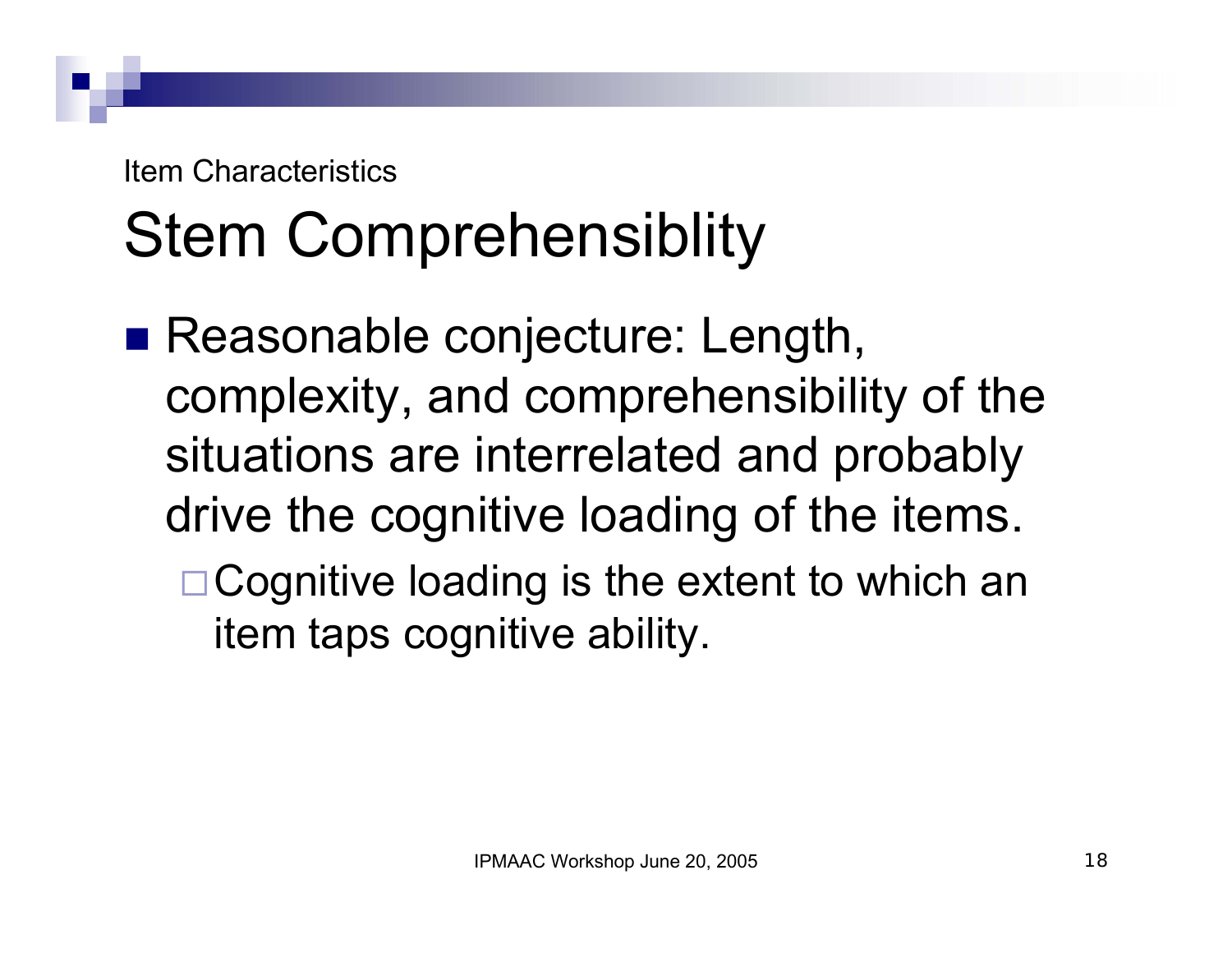#### Nested Stems

- Some situational judgment tests (Clevenger & Halland, 2000; Parker, Golden & Redmond, 2000) provide an introductory paragraph describing an event.
	- $\Box$  For example, a long paragraph is presented describing the need for a large training program to support a software implementation.
- Following this introduction, there are various SJT items addressing challenges relevant to the event.
	- $\Box$ Trainers not available
	- $\Box$ Training location needs to be moved
	- □ The dates of the training need changed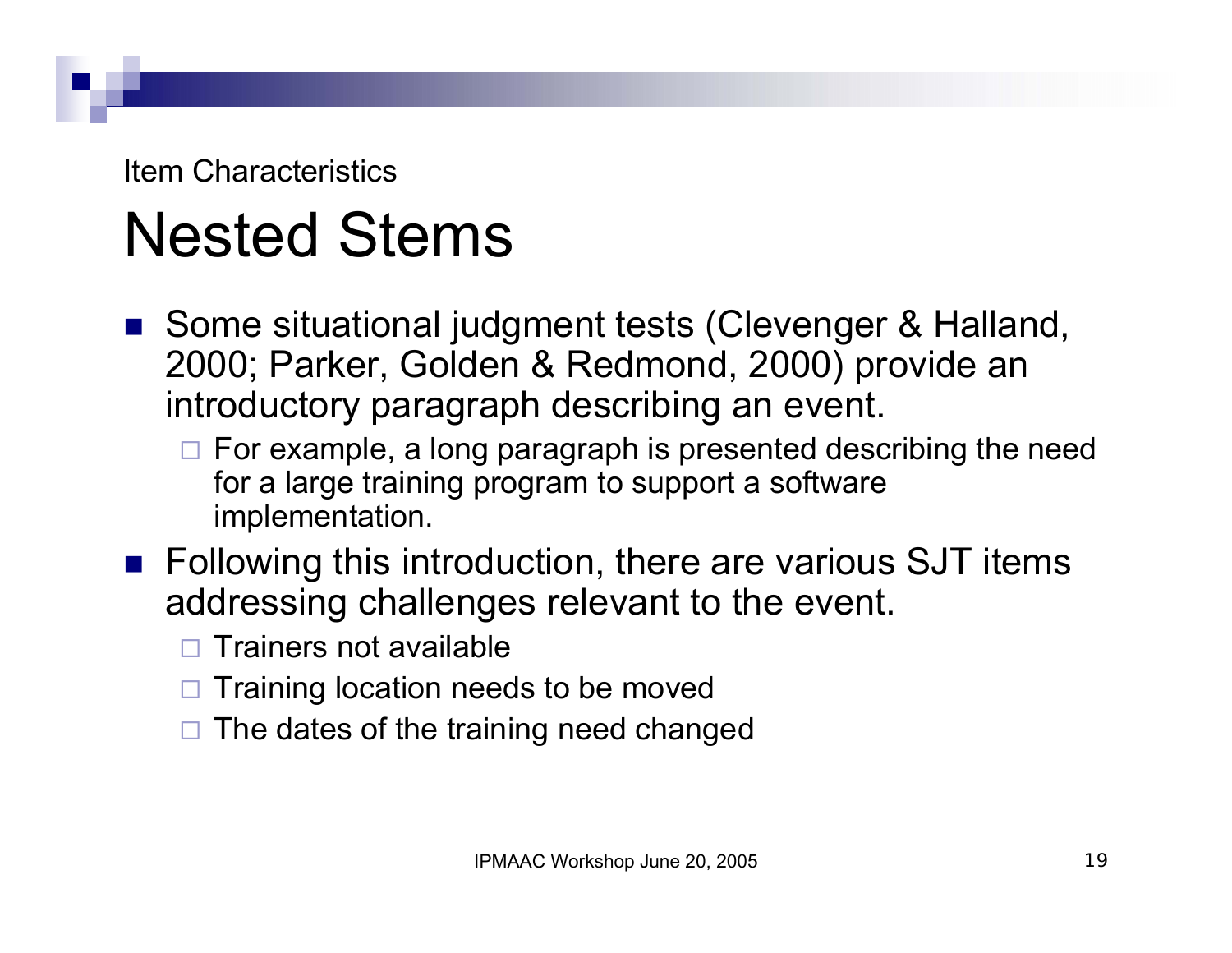#### Nature of Responses

- Unlike item stems that vary widely in format, item responses are usually presented in a written format and are relatively short.
	- □ Even SJTs that use video to present the situation often present the responses in written form, sometimes accompanied by an audio presentation.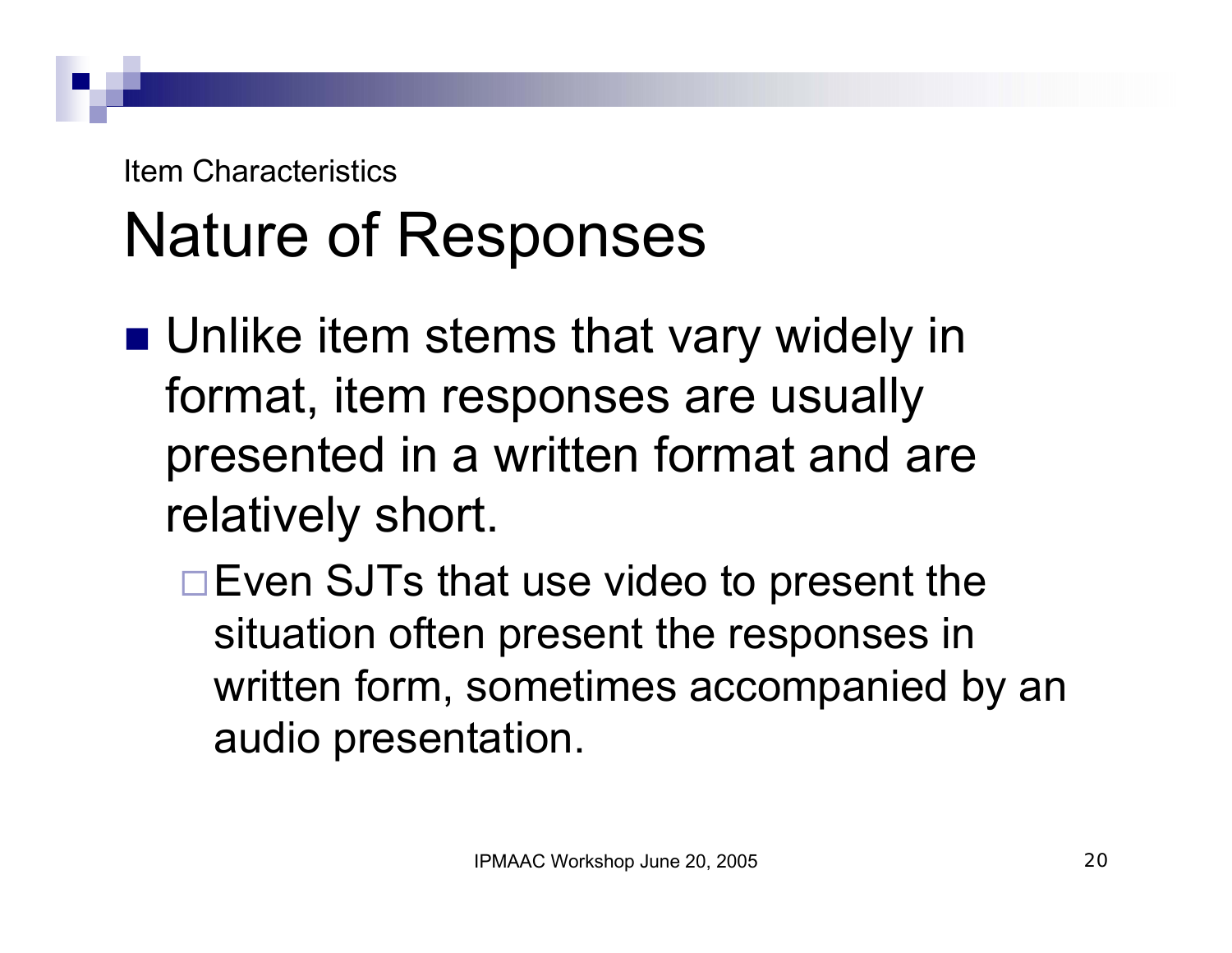- Variety of ways to instruct the applicants to respond:
	- □ What would you most likely do?
	- What would you most likely do? What would you least likely do?
	- $\square$  Pick the best answer.
	- $\square$  Pick the best answer and then pick the worst answer.
	- □ Rate each response for effectiveness.
	- □ Rate each response on likelihood that you would do the behavior.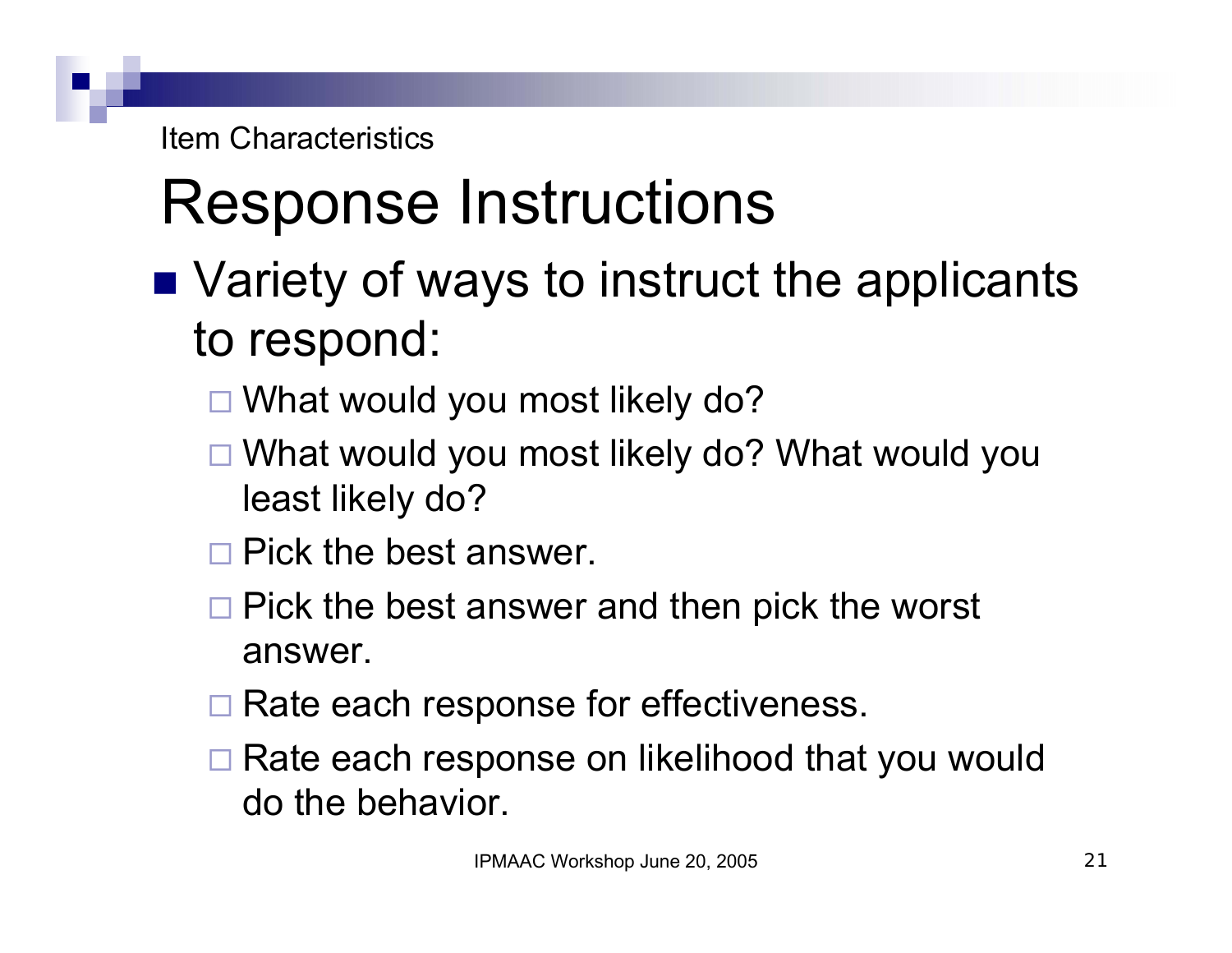#### Response Instructions

■ Some response instructions yield one dichotomous response per item.

□ Most likely; pick the best

■ Some response instructions yield two dichotomous responses per item.

Most/least likely; pick the best/worst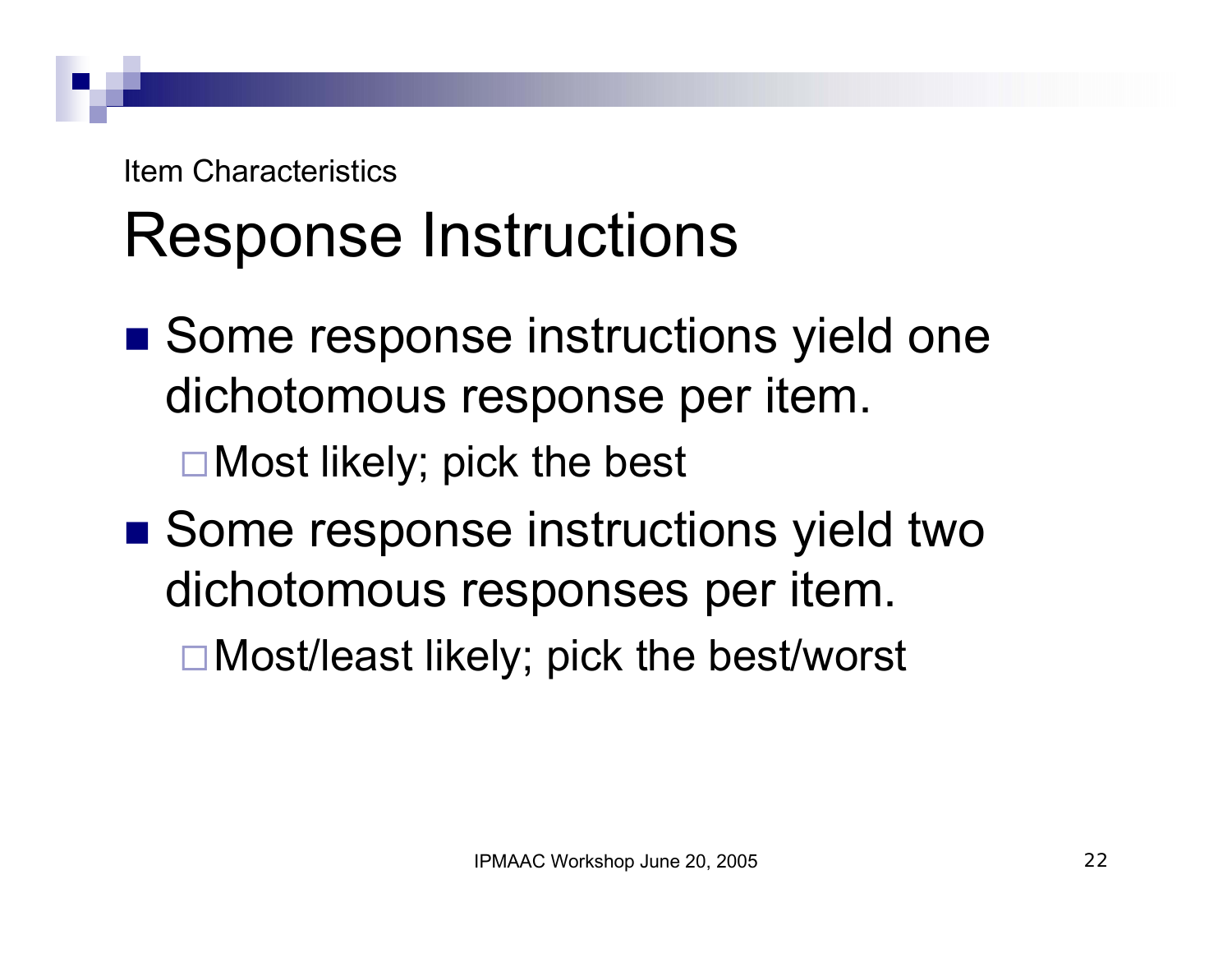- Rating the effectiveness of each item (or the likelihood of performing the action) yields ordinal level data on each item response.
	- □ Rate each response on a Likert scale from extremely effective to extremely ineffective.
	- □ Or, very likely to perform to very unlikely to perform.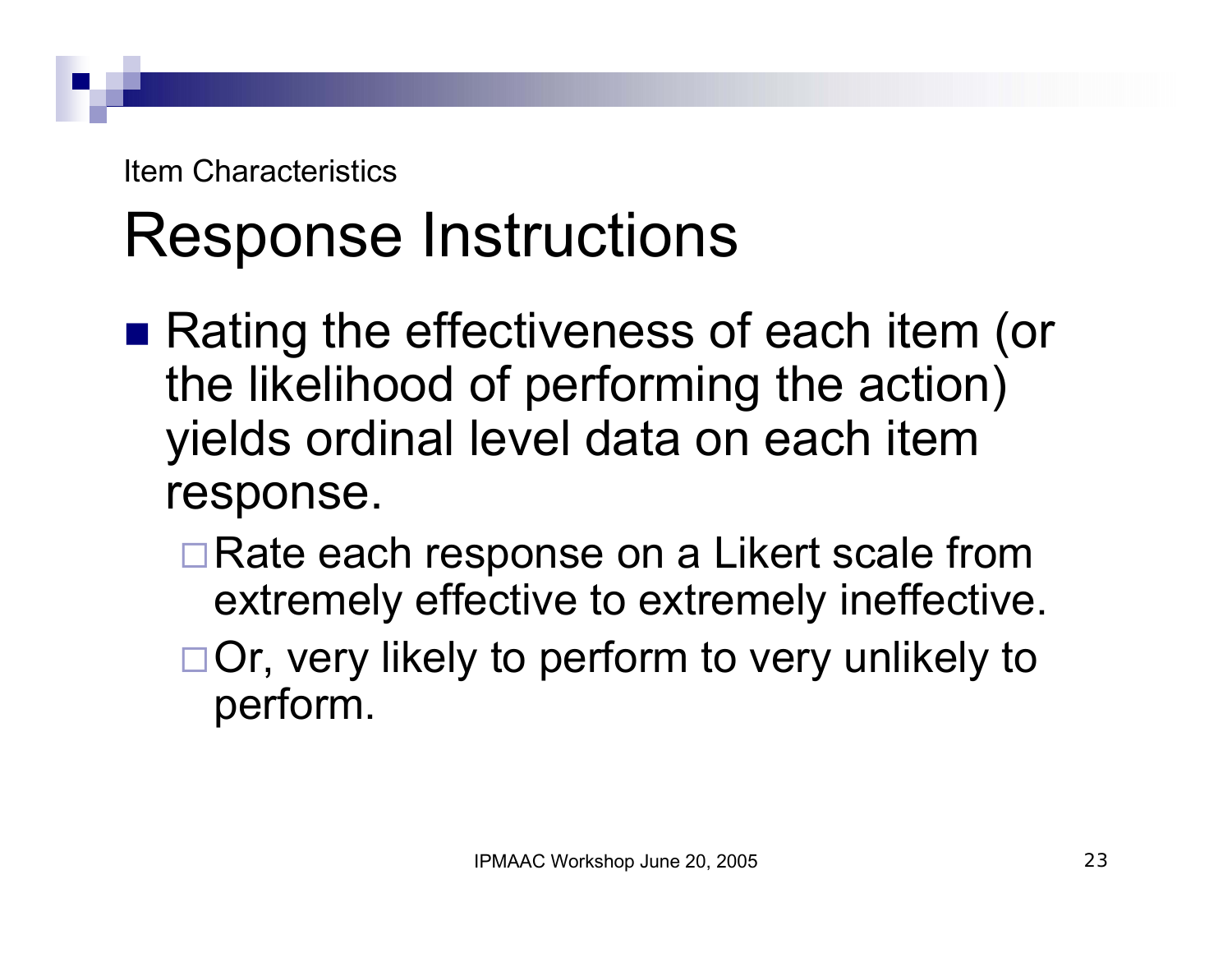- The various response instructions fall into two categories:
	- **□Knowledge**
	- □ Behavioral tendency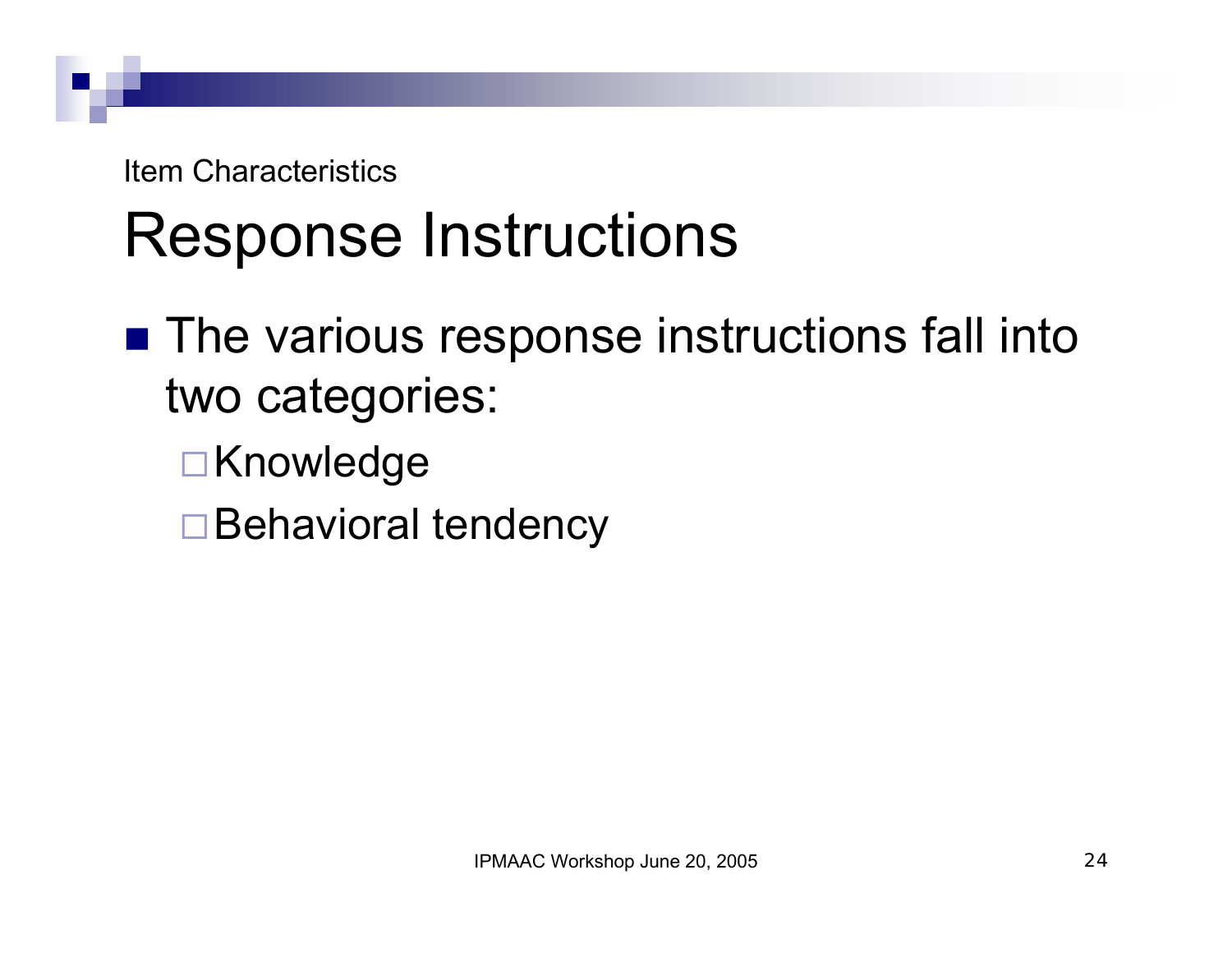- Knowledge instructions ask respondents to display their knowledge of the effectiveness of behavioral responses:
	- **□Best action**
	- Best action/worst action
	- **□ Rate on effectiveness**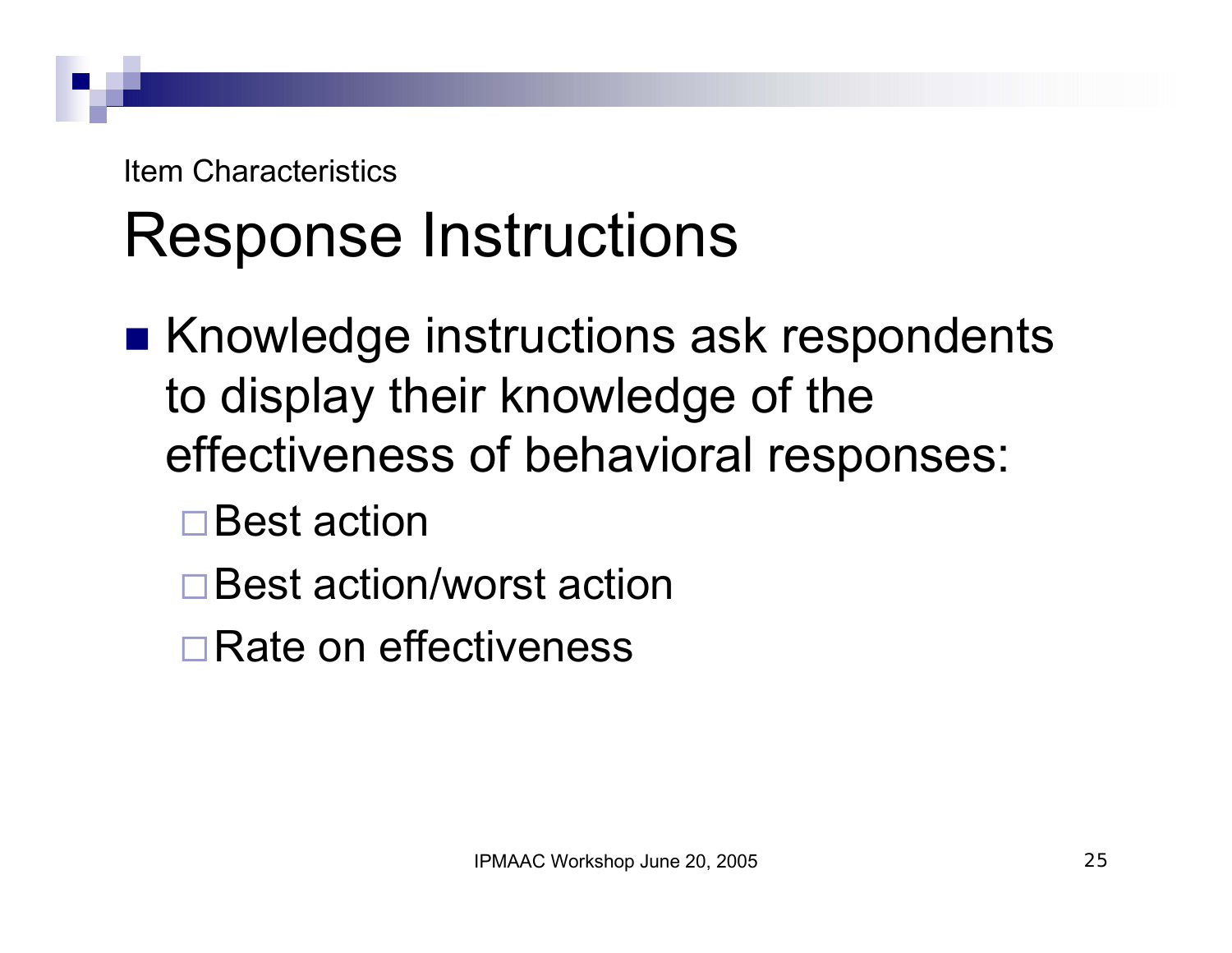- Behavioral tendency instructions ask respondents to report how they typically respond:
	- □ Most likely action
	- □ Most likely action/least likely action
	- $\Box$  Rate on the likelihood of performing the action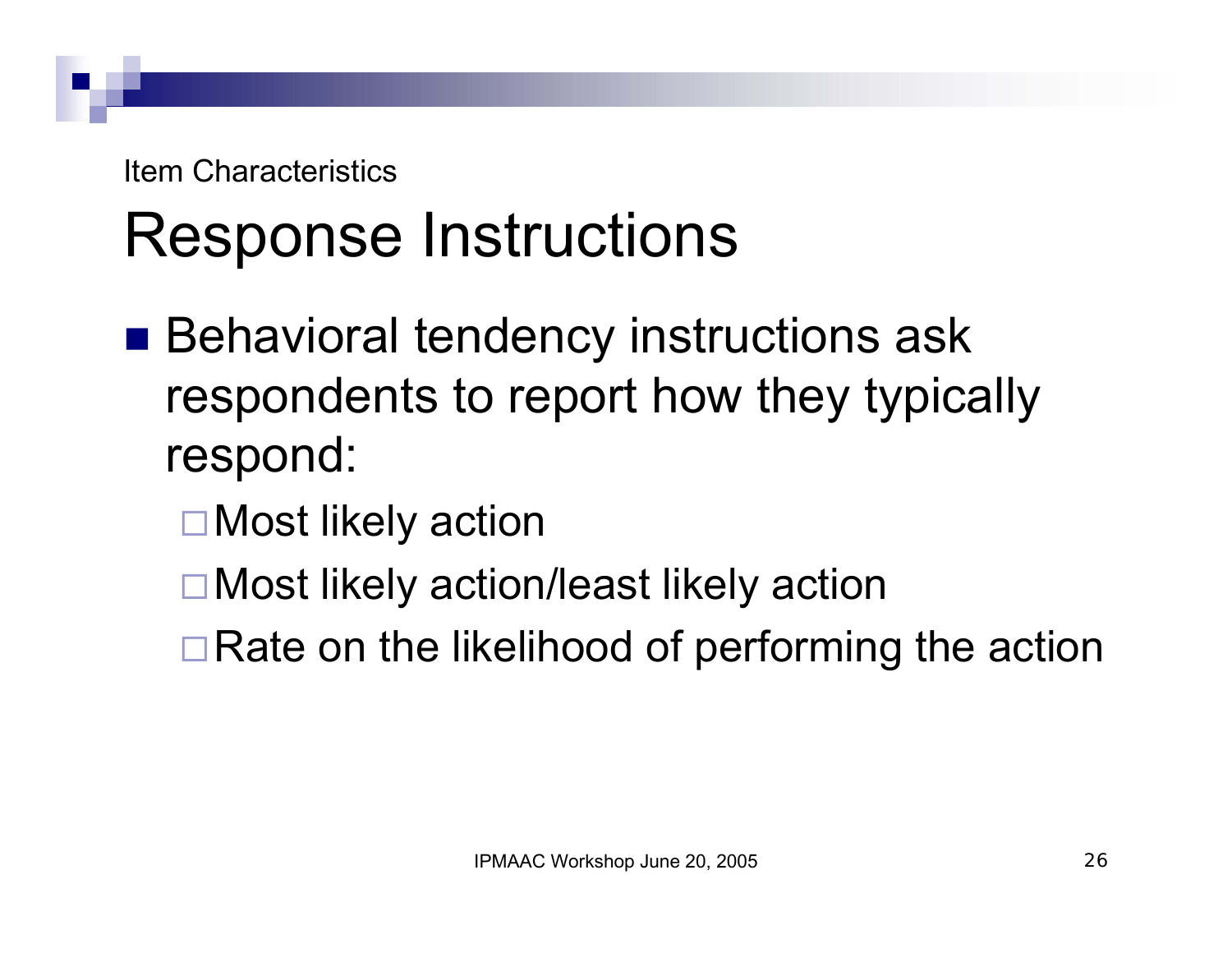## Item Heterogeneity

- SJT items tend to be construct heterogeneous at the item level.
	- $\Box$  They are typically correlated with one or more of the following:
		- Cognitive ability
		- Agreeableness
		- Conscientiousness
		- Emotional stability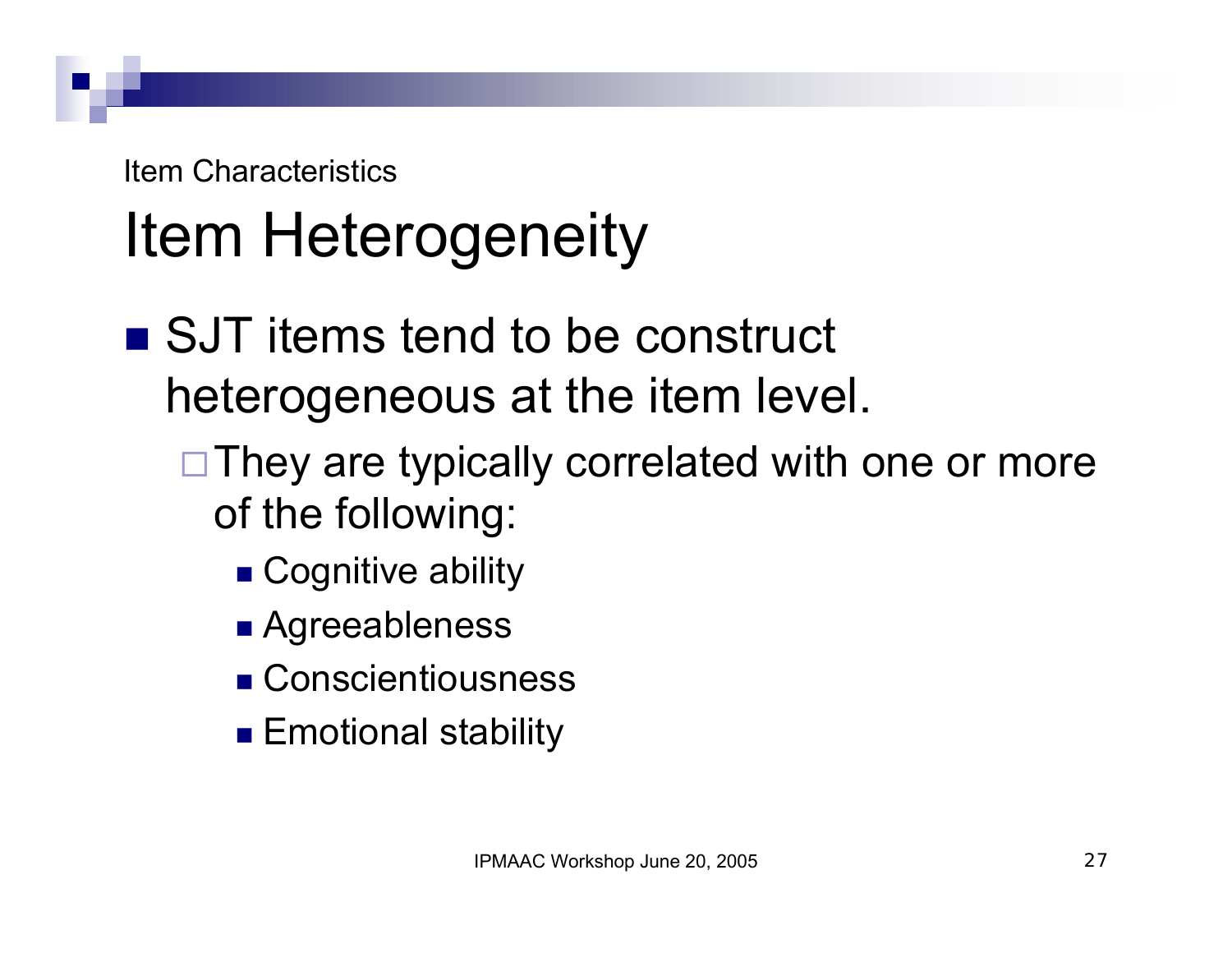#### Degree of item heterogeneity

■ Probably best to think of SJTs as a measurement method in which you can and typically do measure multiple constructs.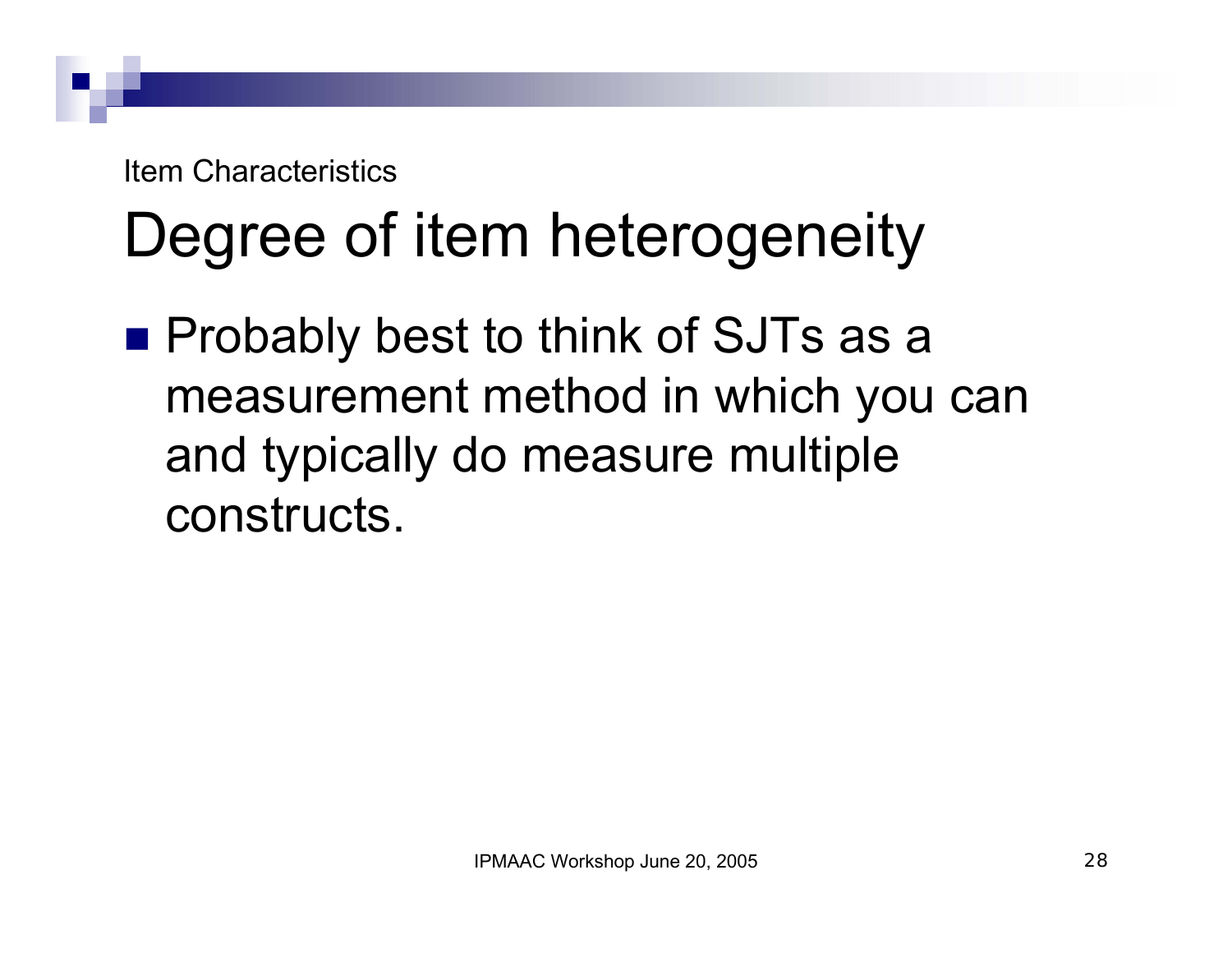# Overview of SJT Test Development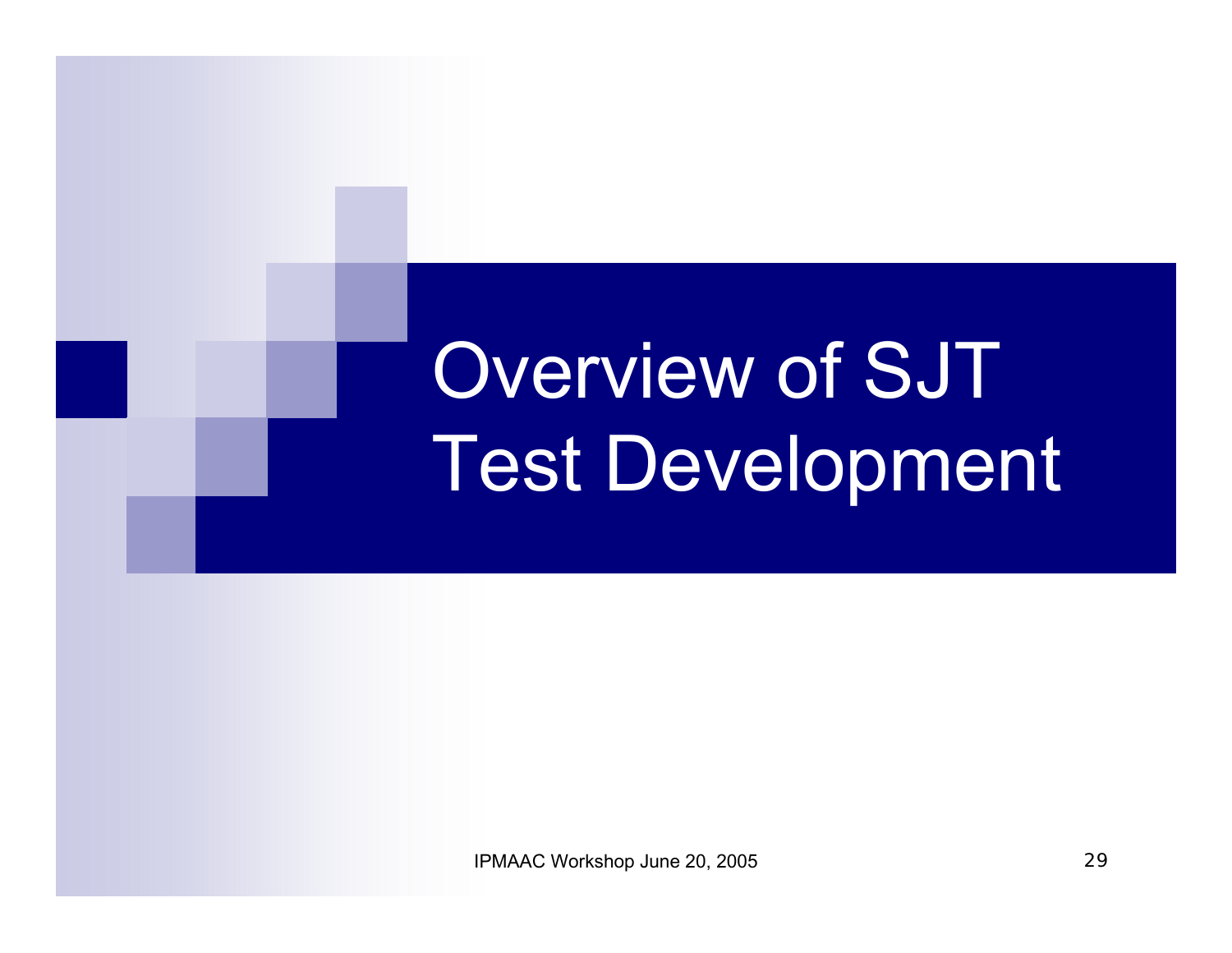#### Overview of SJT Test Development

- Identify a job or job class for which a SJT is to be developed
- Write critical incidents
- Sort critical incidents
- Turn selected critical incidents into item stems
- Generate item responses
- **Edit item responses**
- **Determine response** instructions
- **Develop a scoring key**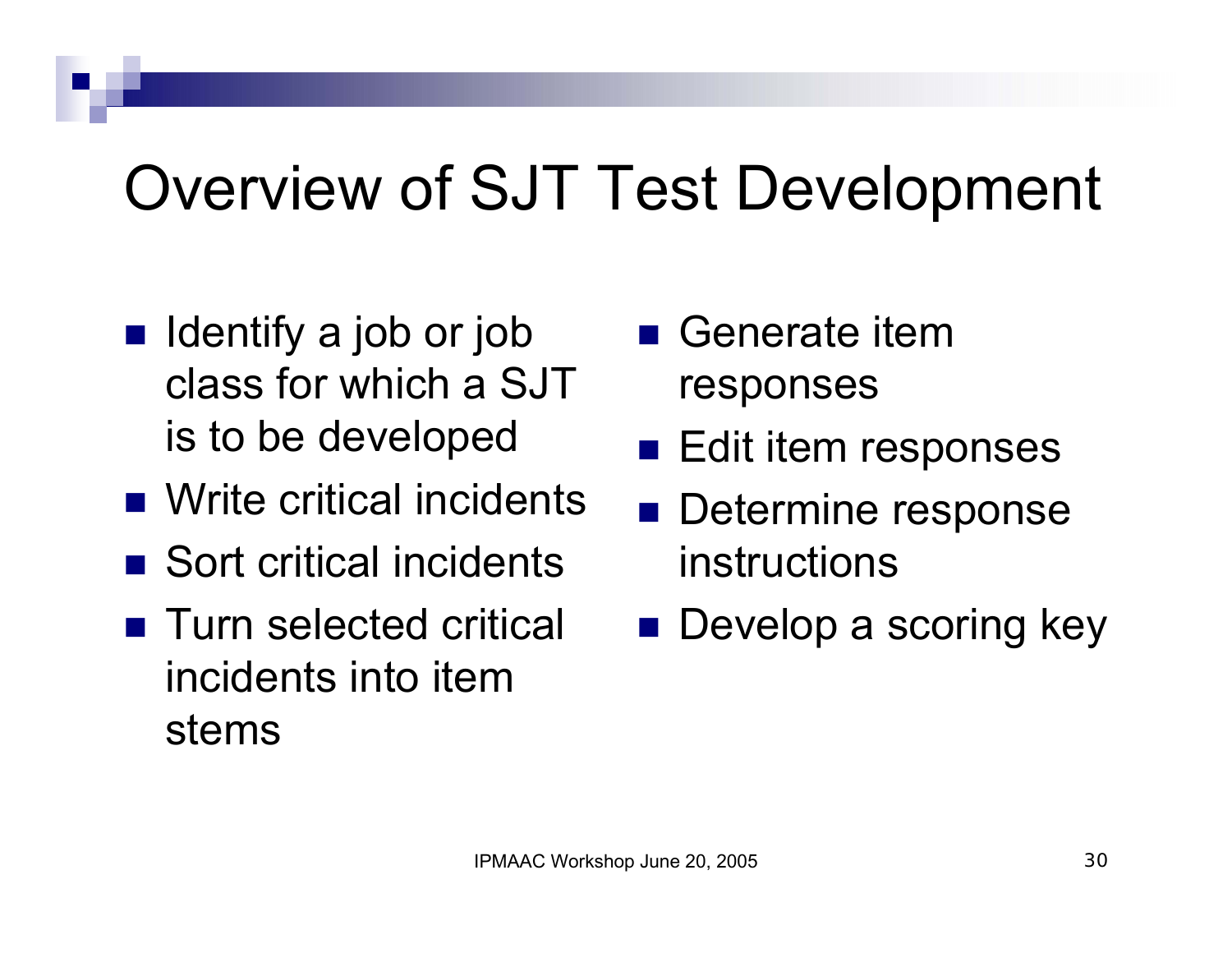# Identify a job or job class

- Get clarification on the job(s) for which the SJT is intended.
- **If some jobs involve supervision and** others do not, decide if there should be a separate or supplemental set of items for supervisors.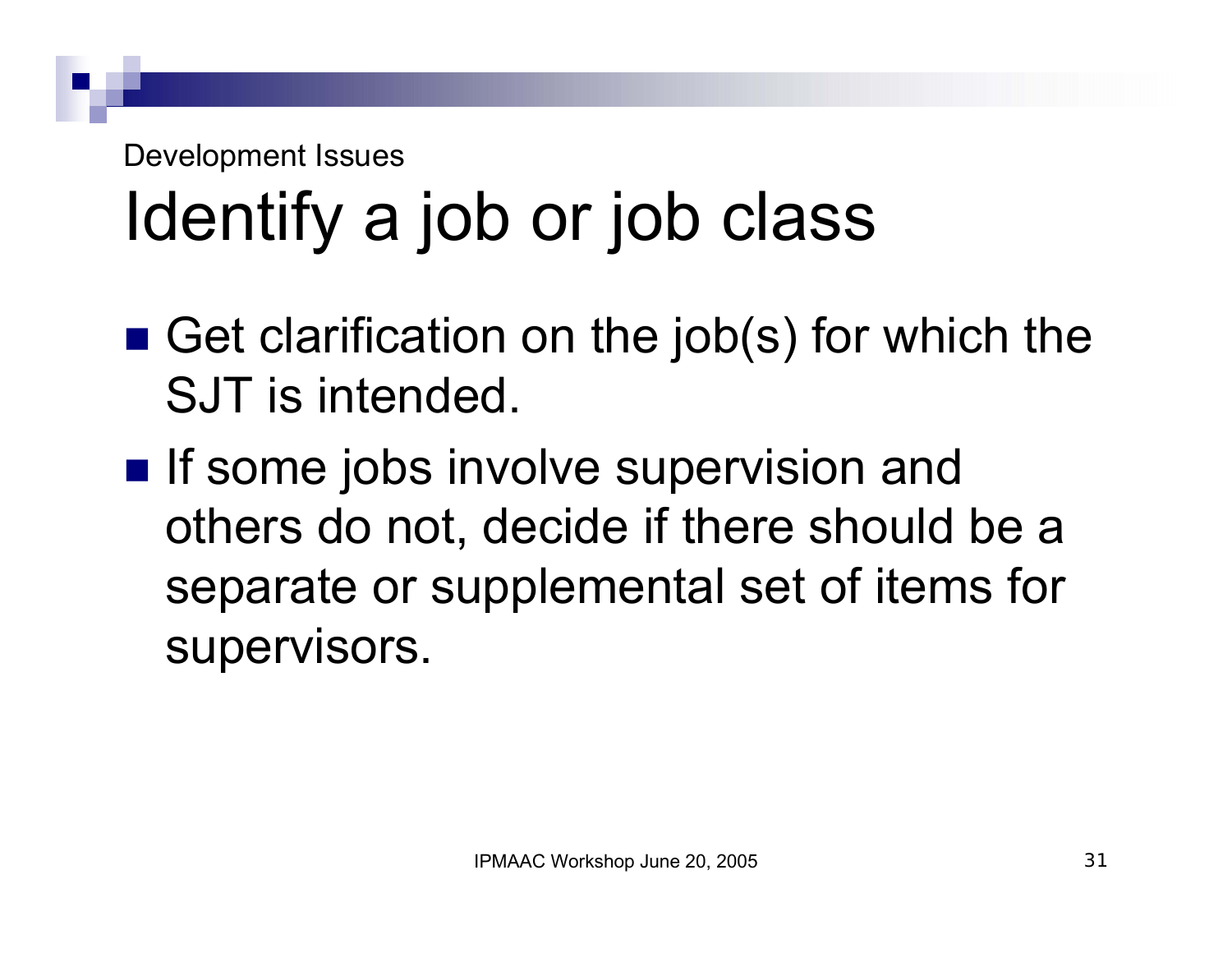# Identify a job or job class

- **If I** Items for a narrow job class can be more specific:
	- Mention job specific equipment, software, technical terms
- **Iftems for a group of jobs need to make** sense for all the jobs to be covered by the test.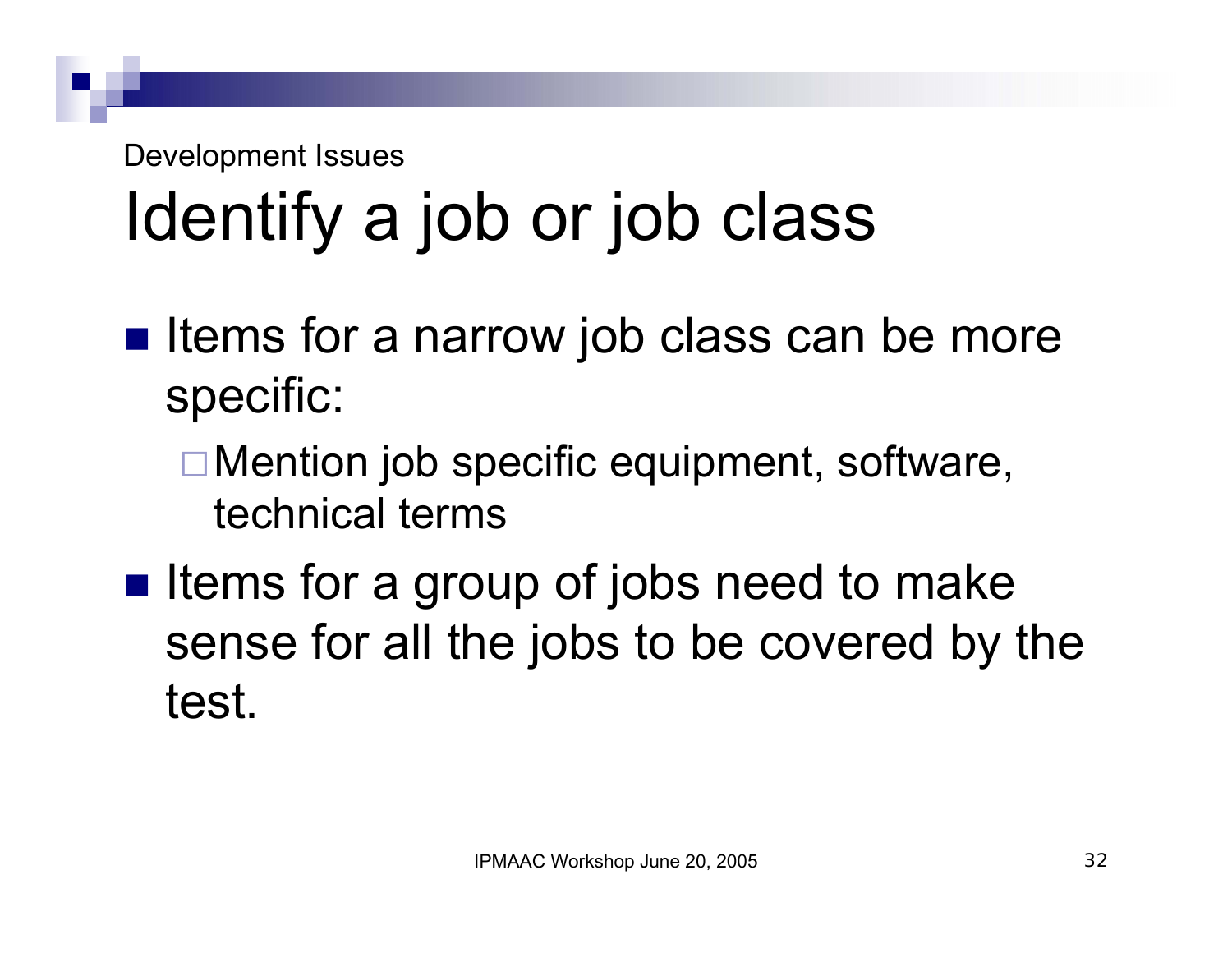# Identify a job or job class

■ For the exercises in this workshop, we will use the job of supervisor.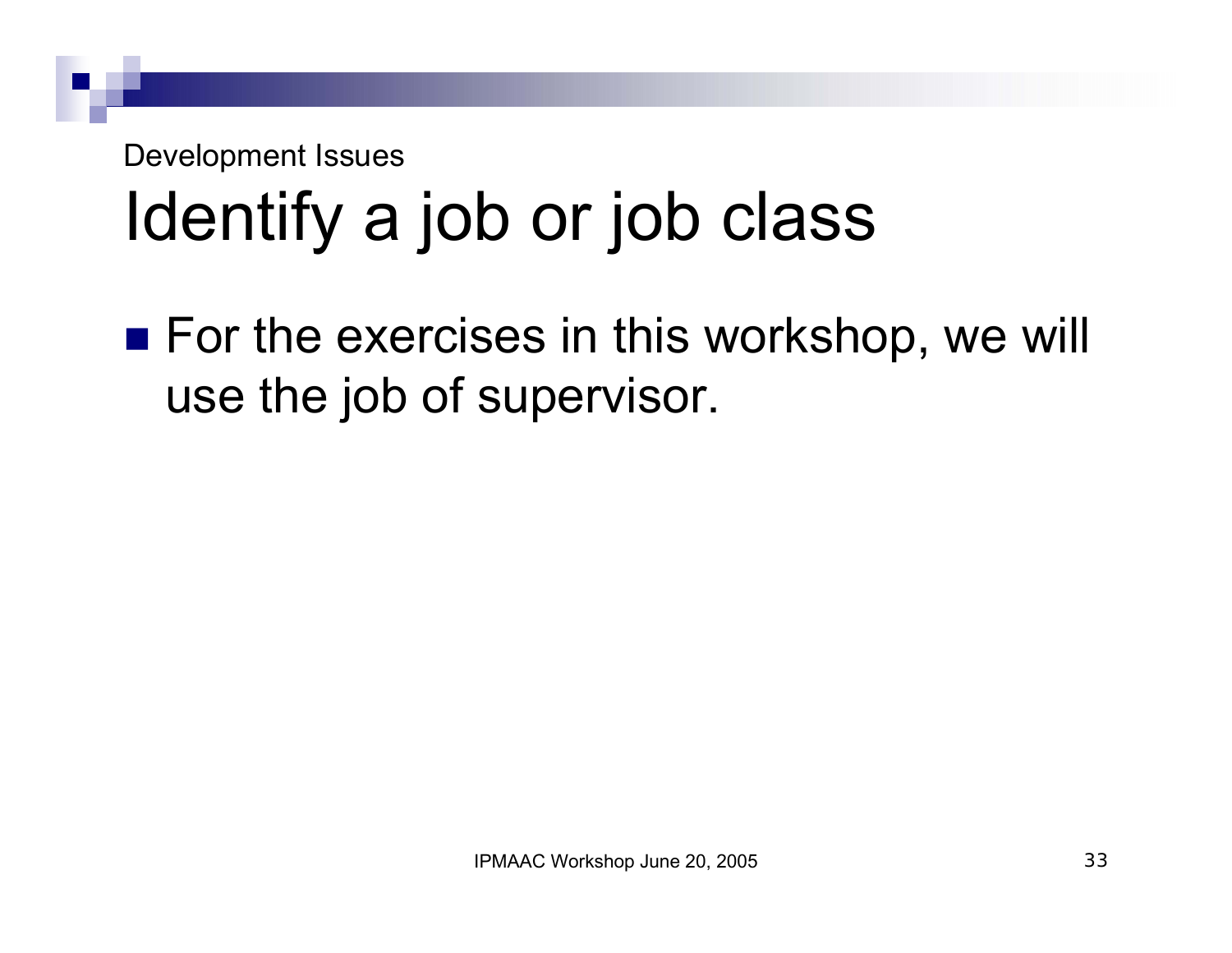#### Development Issues Critical Incidents

- Motowidlo et al. (1990, 1997) recommended having SMEs write critical incidents to generate stems and use additional SMEs to generate responses.
- Some test authors just write items.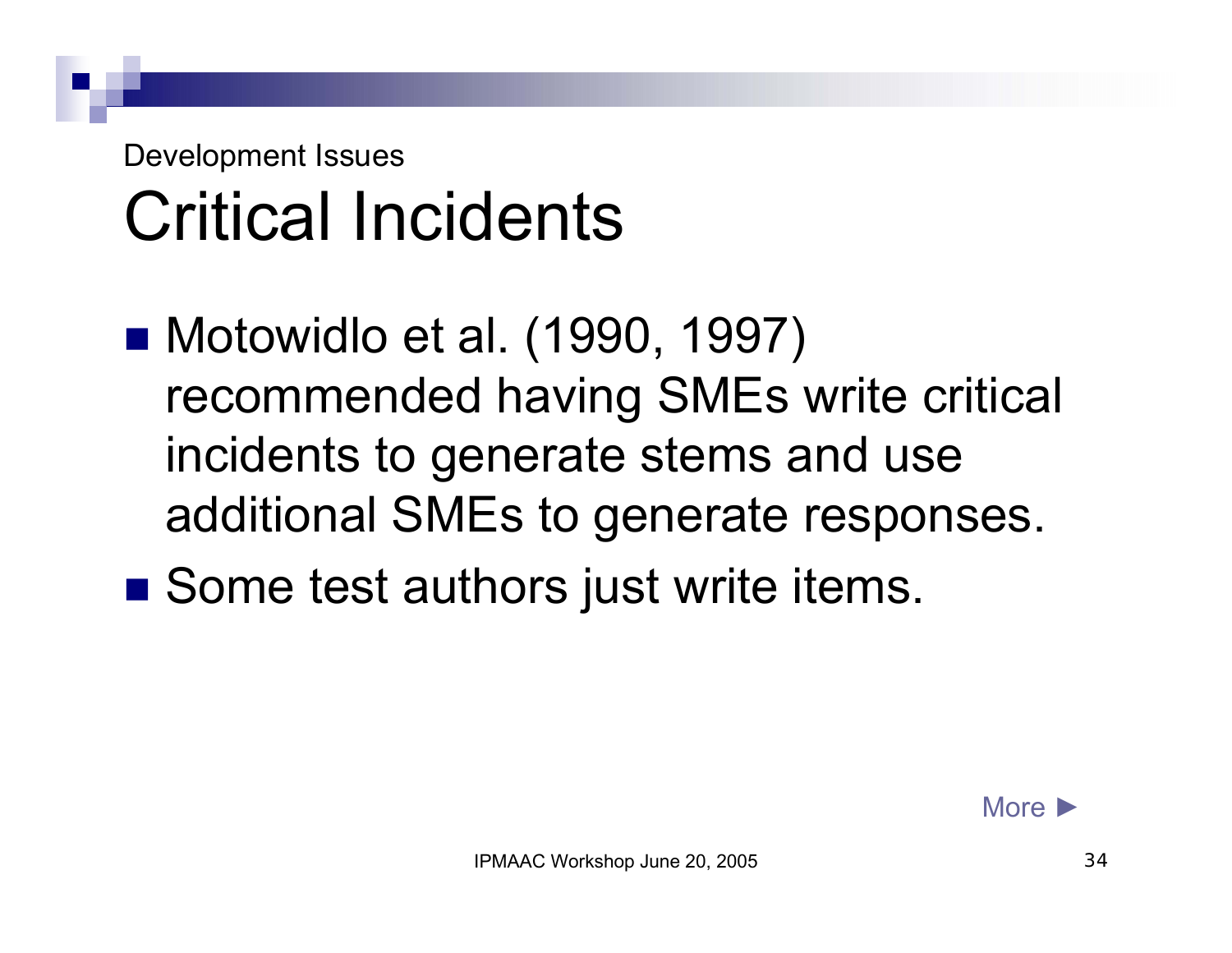#### Development Issues Critical Incidents

- Recommend critical incidents
	- $\Box$  It is unlikely that an item writer can come up with the richness and breadth of scenarios that can be generated by a group of subject matter experts writing critical incidents.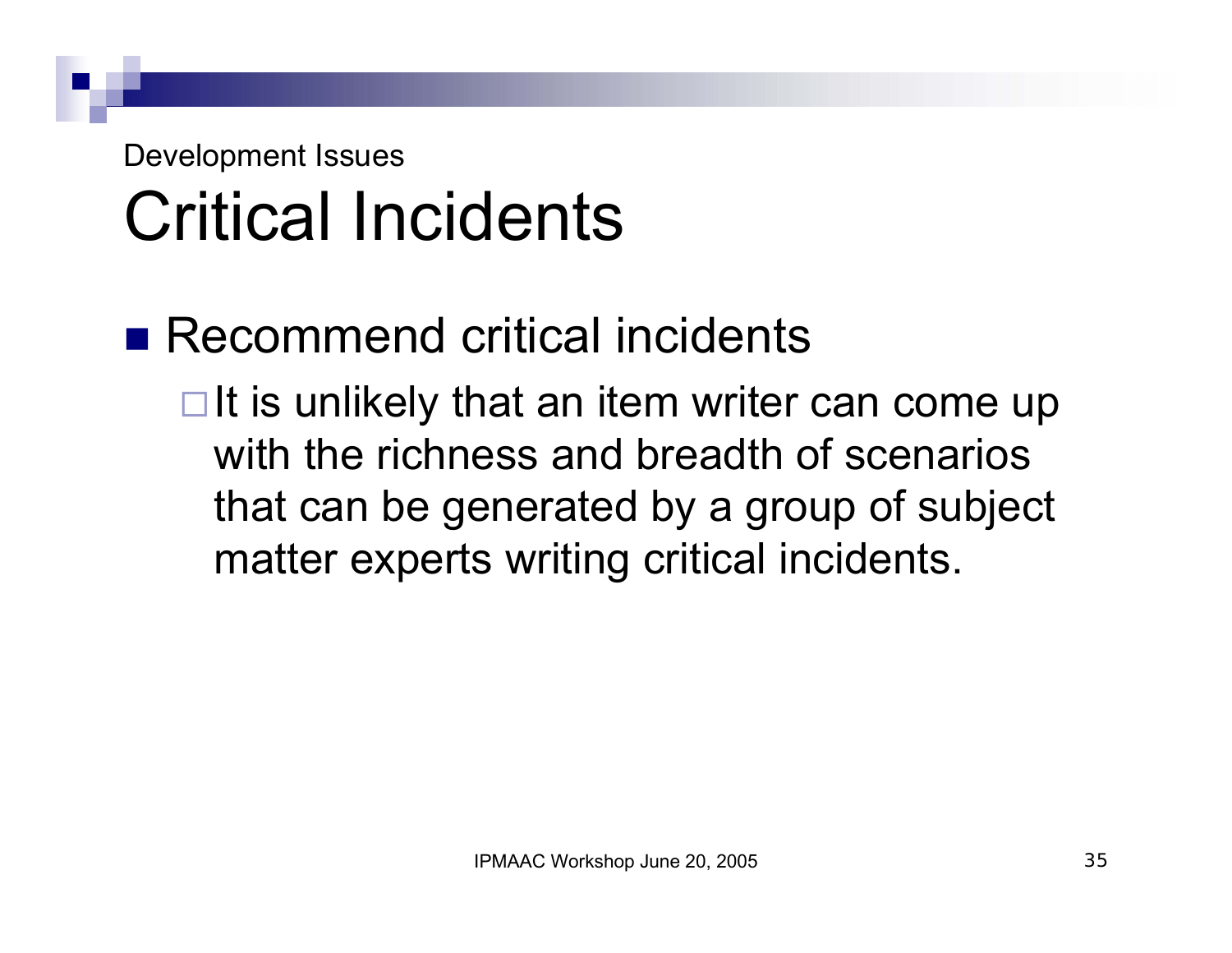# Critical Incident Workshops

#### **Plenty of room/privacy/anonymity**

- □ Critical incidents are often embarrassing to someone (My boss did this stupid thing…).
- **□ Anonymity permits these critical incidents to be** offered.
- Raise comfort level
	- □ Spelling is not important.
	- $\Box$  Interested in the story, not the quality of the writing.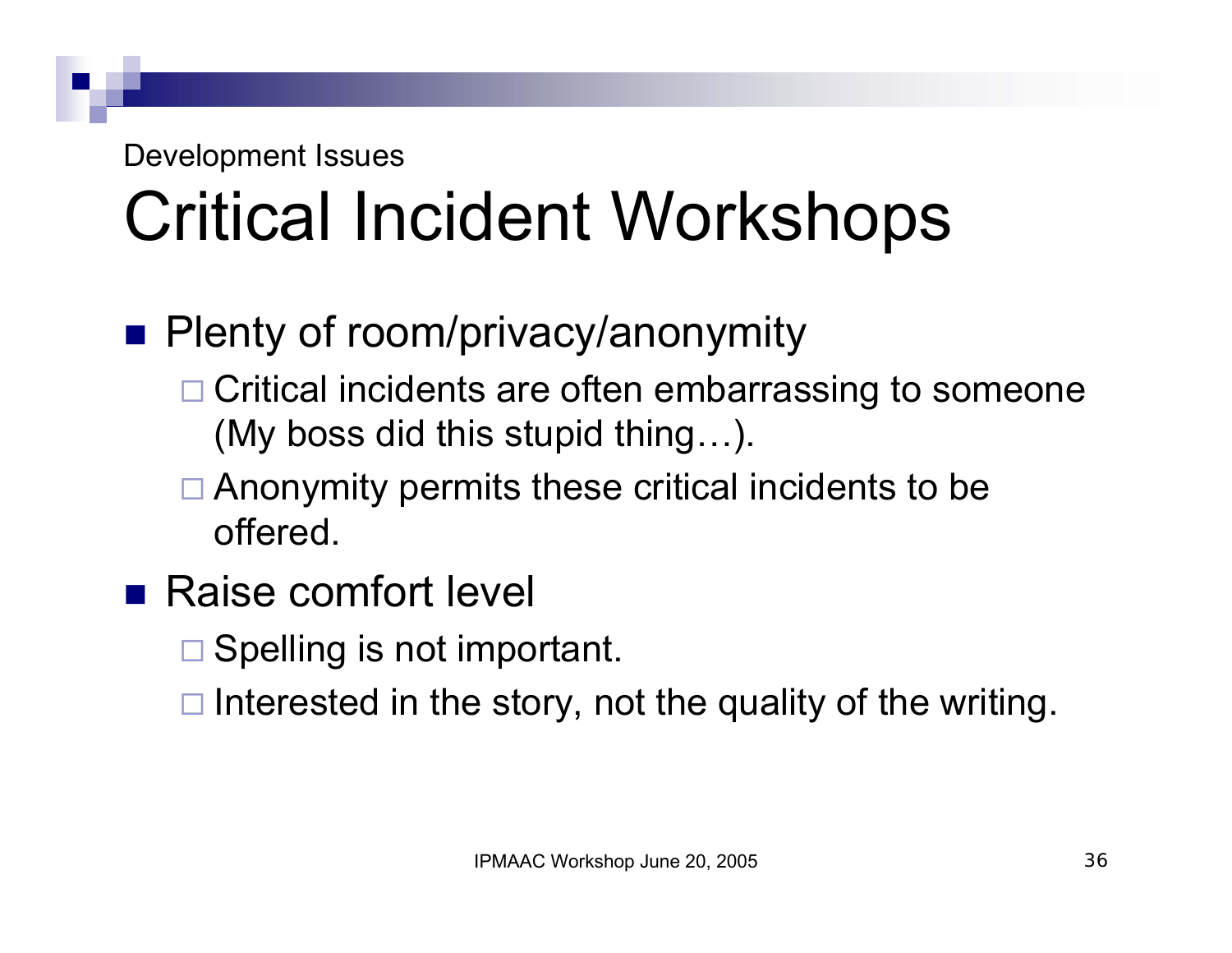# Critical Incident Workshops

**Prompts for generating critical incidents (adapted** 

from Anderson & Wilson, 1997):

- □ Think about a time when someone did a really good job.
- $\square$  Think about a time when someone could have done something differently.
- □ Think of a recent work challenge you faced and how you handled it.
- $\square$  Think of something you did in the past that you were proud of.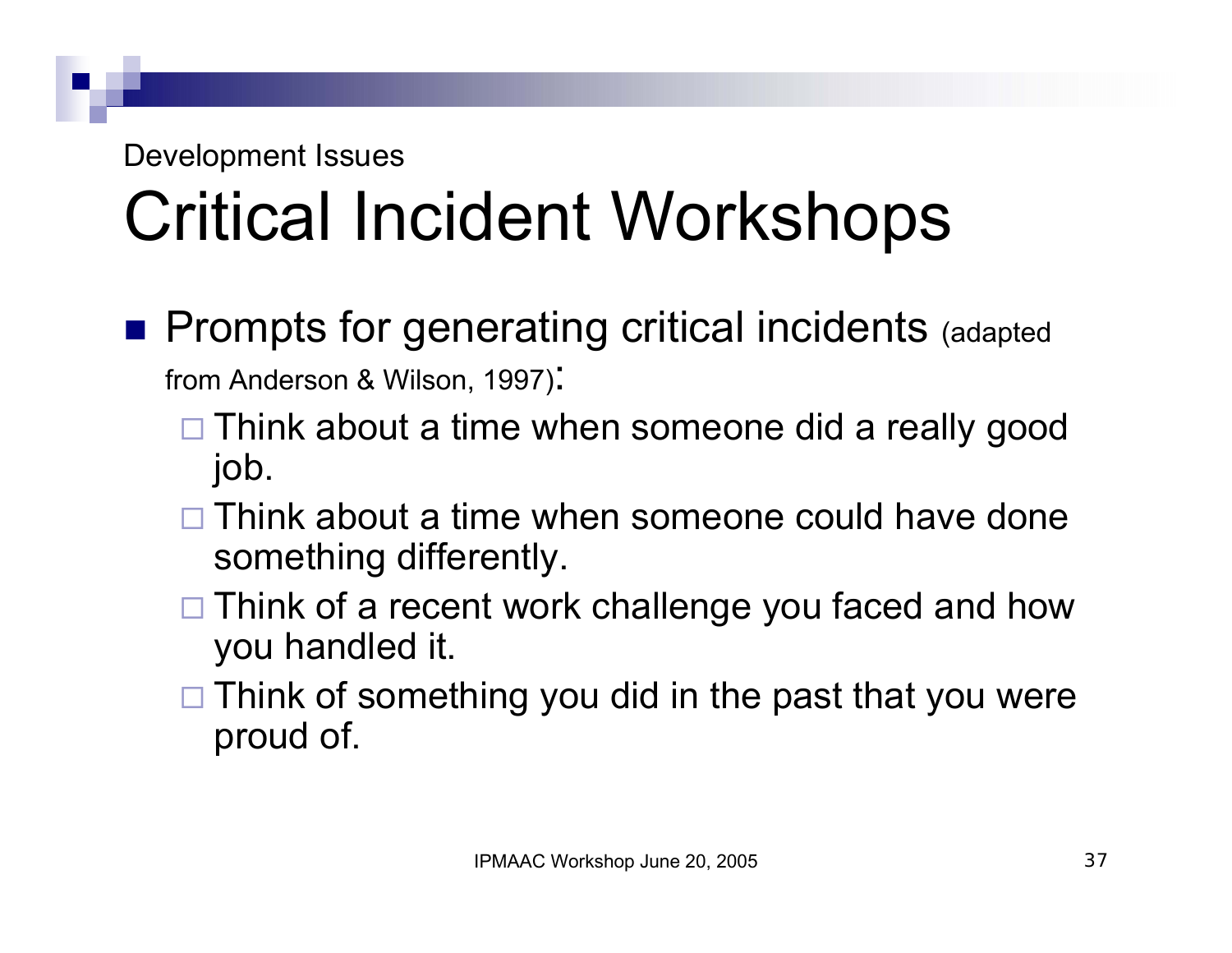- **Prompts for generating critical incidents:** 
	- □ Think of a time when you learned something the hard way. What did you do and what was the outcome?
	- $\Box$  Think of a person whom you admire on the job. Can you recall an incident that convinced you that the person was an outstanding performer?
	- □ Think of a time when you realized too late that you should have done something differently. What did you do and what was the outcome?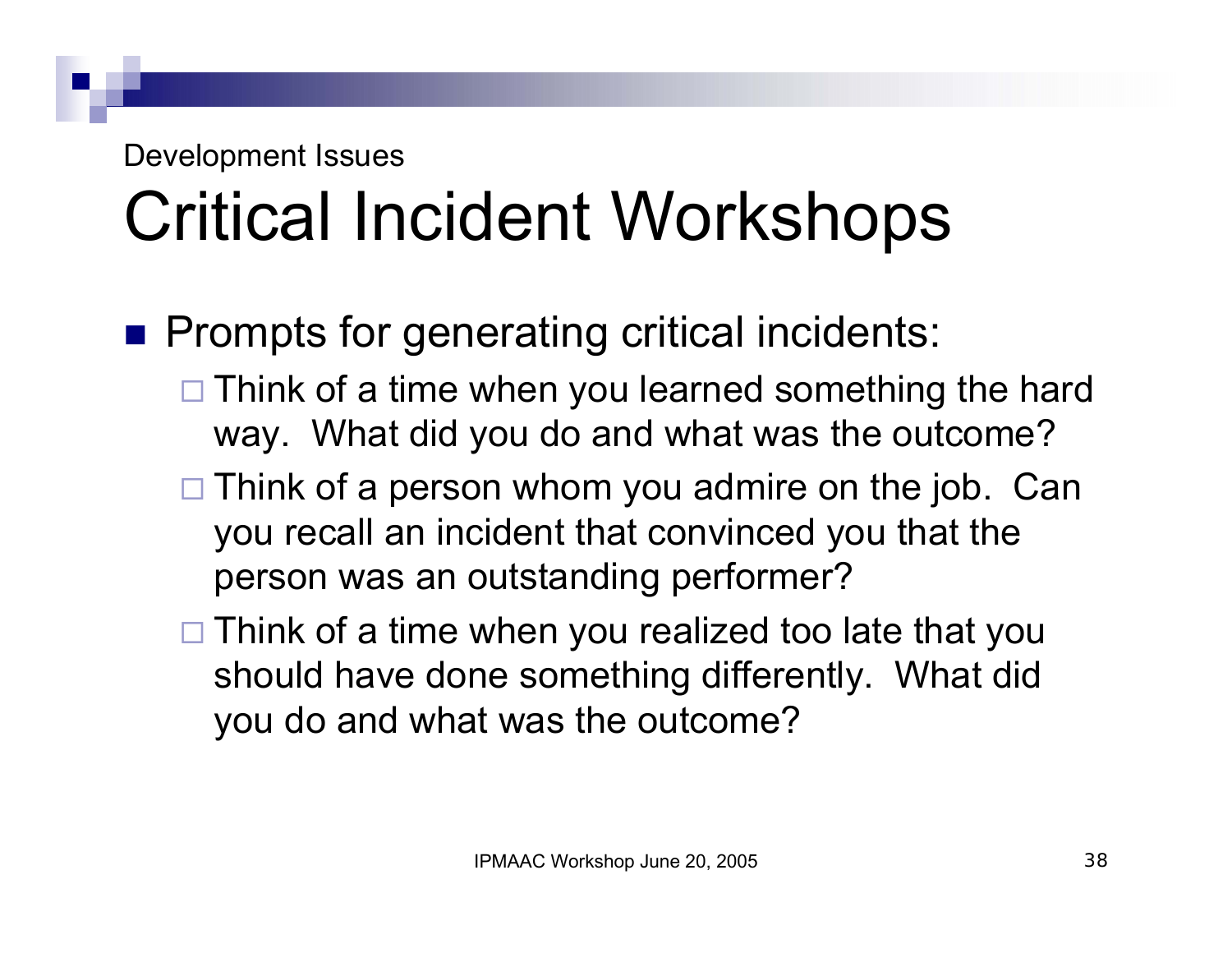- **Prompts for generating critical incidents:** 
	- □ Think about the last six months. Can you recall a day when you were particularly effective? What did you do that made you effective?
	- □ Think of a time when you saw someone do something in a situation and you thought to yourself, "If I were in that same situation, I would handle it differently." What was the scenario you saw?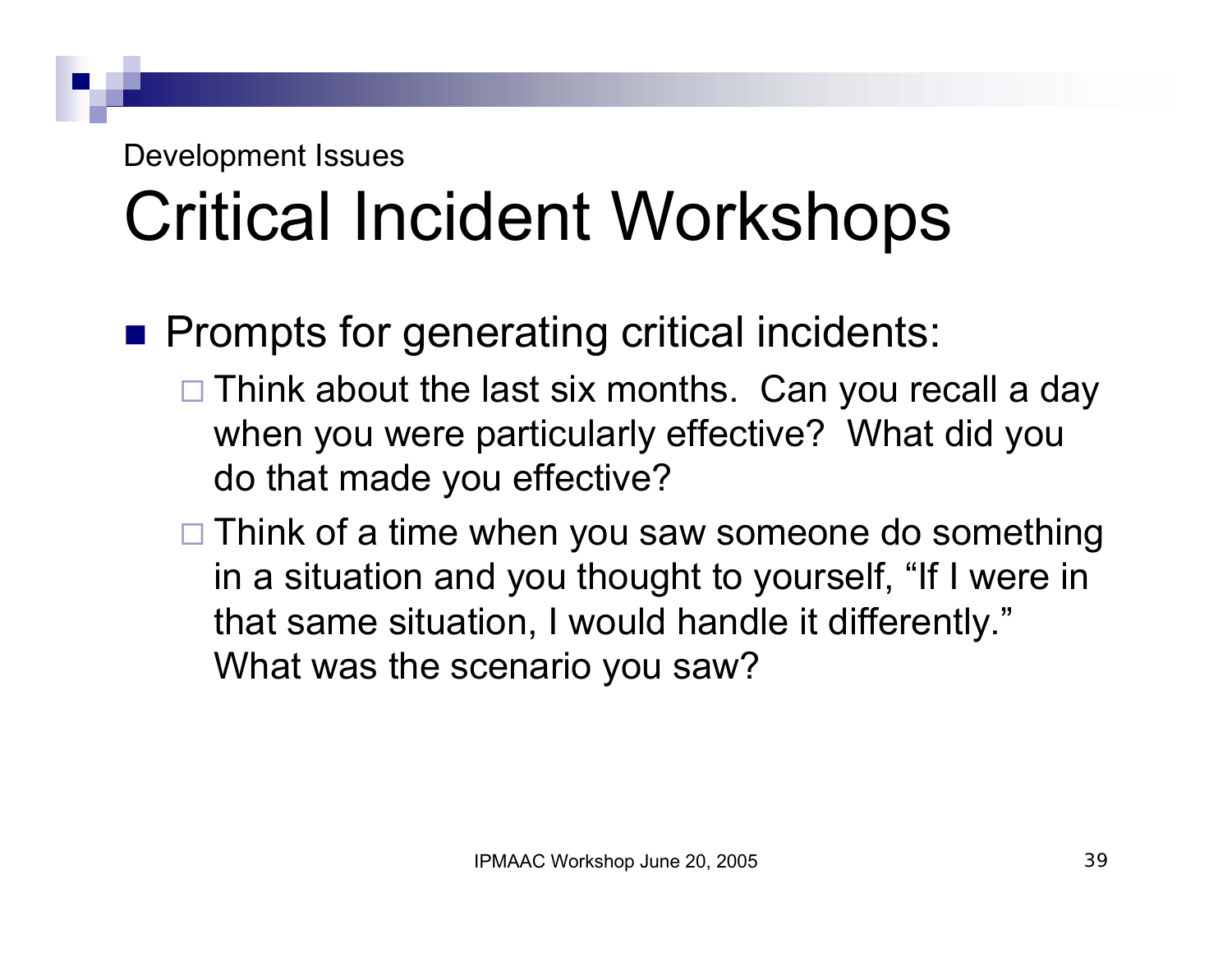- **Prompts for generating critical incidents:** 
	- □ Think about mistakes you have seen workers make when they are new at the job.
	- □ Think about actions taken by more experienced workers that help them to avoid making mistakes.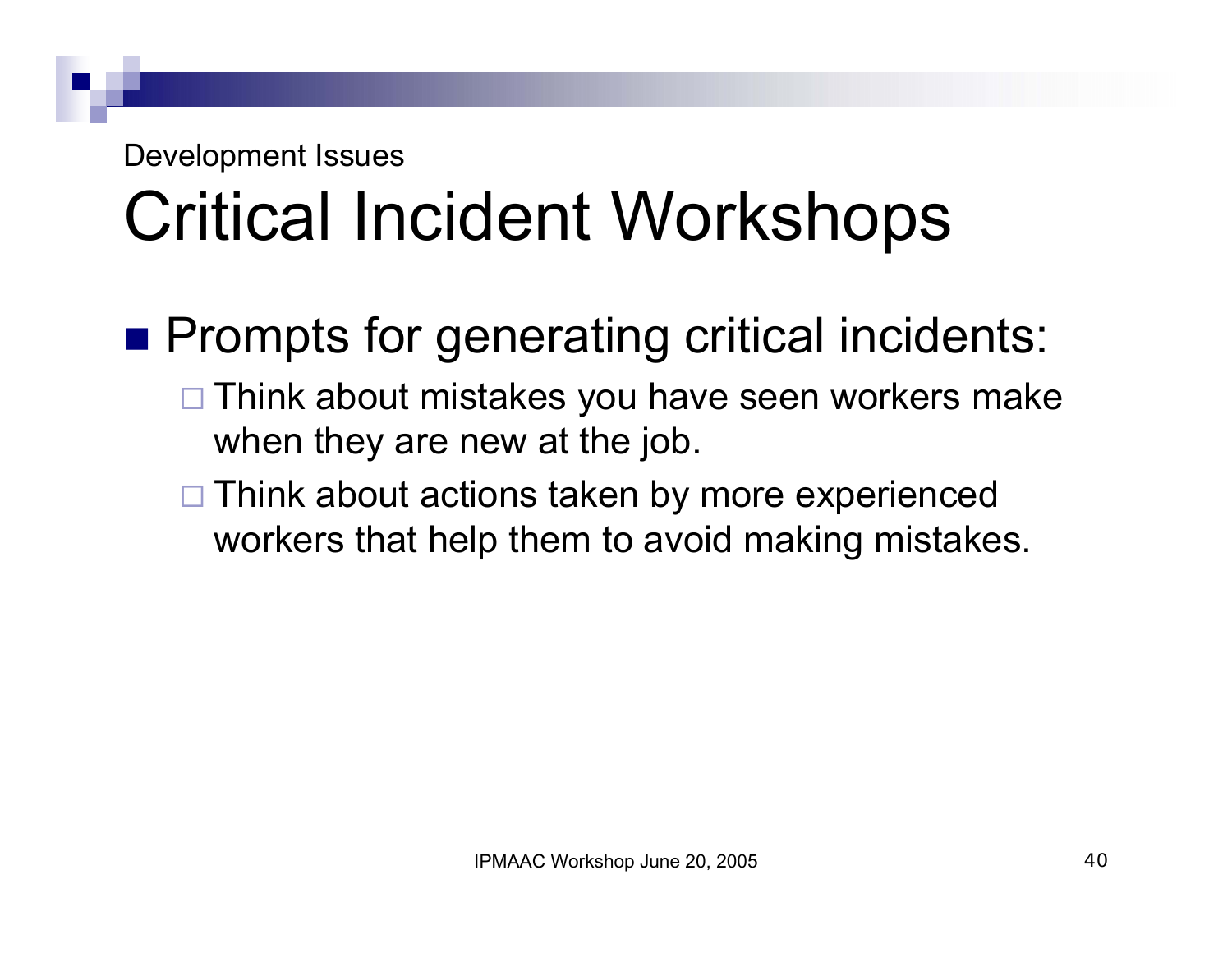- Individual feedback on initial critical incidents:
	- **□ Reinforce productivity**
	- □ Coach the clueless
- Consider laptops. Many people are more comfortable typing for 3 hours than writing with a pen.
- **No more than 3 hours per session**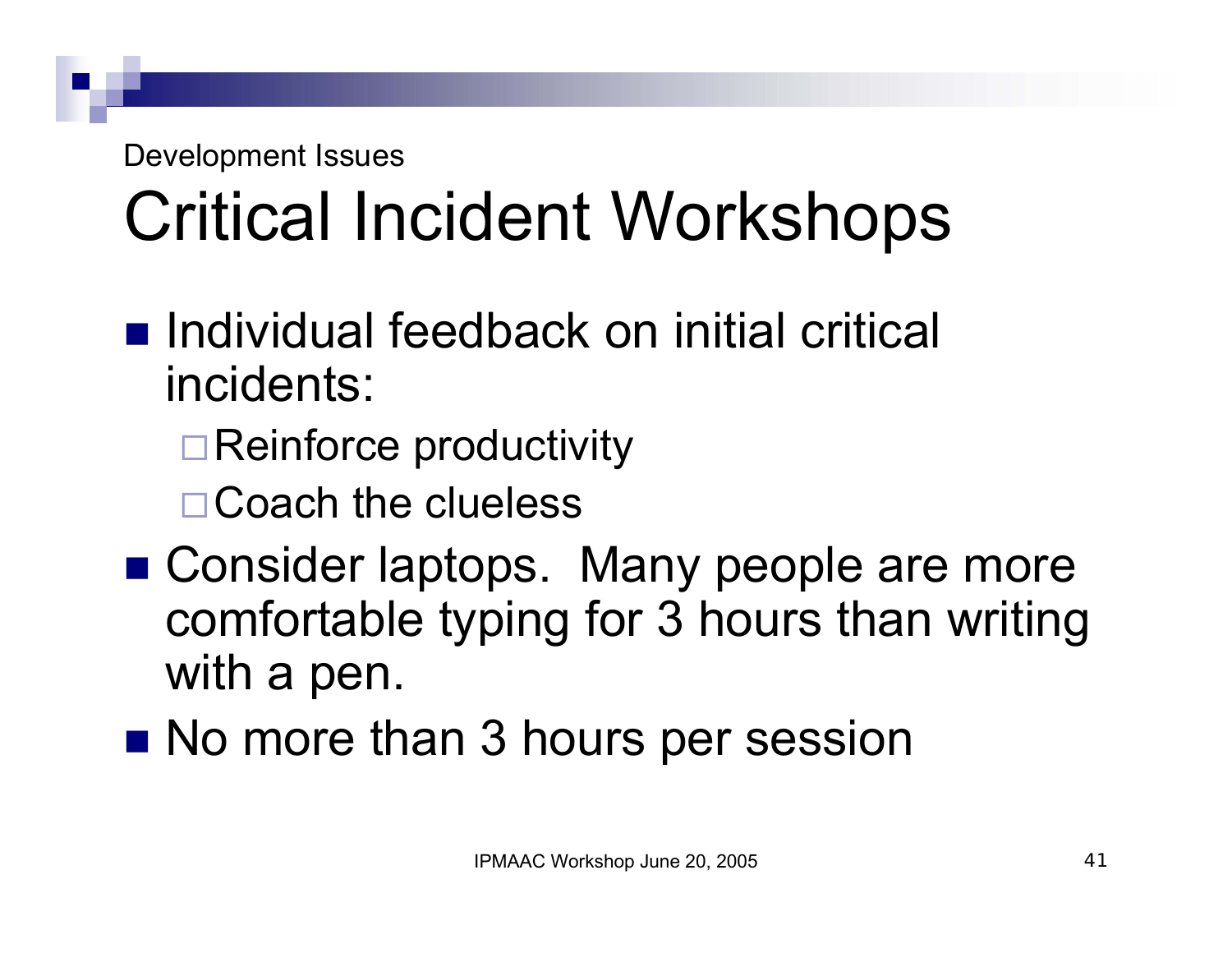- Conduct two waves of critical incident workshops
	- $\Box$  In the first wave of workshops, let them write on whatever they want.
	- $\Box$  In the second wave of workshops, direct them away from topics that have been covered well and direct them toward topics that need better coverage.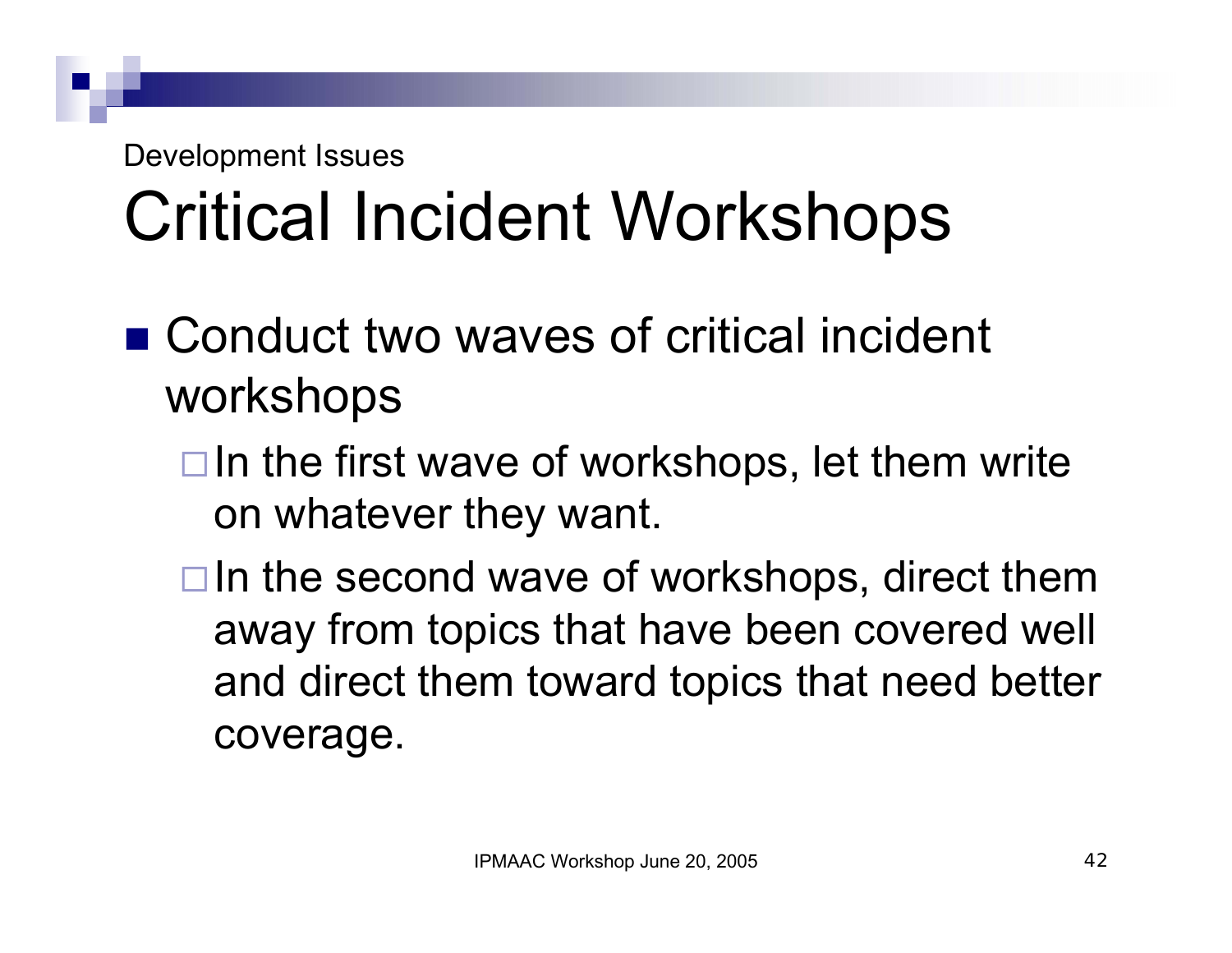- Might ask participants to link the critical incident to KSAs (competencies):
	- $\Box$  A critical incident will likely link to multiple KSAs.
	- □ Linkage provides preliminary evidence of content validity.
	- □ Gives one an idea of breadth of coverage.
	- $\Box$  Helps identify topics for second wave.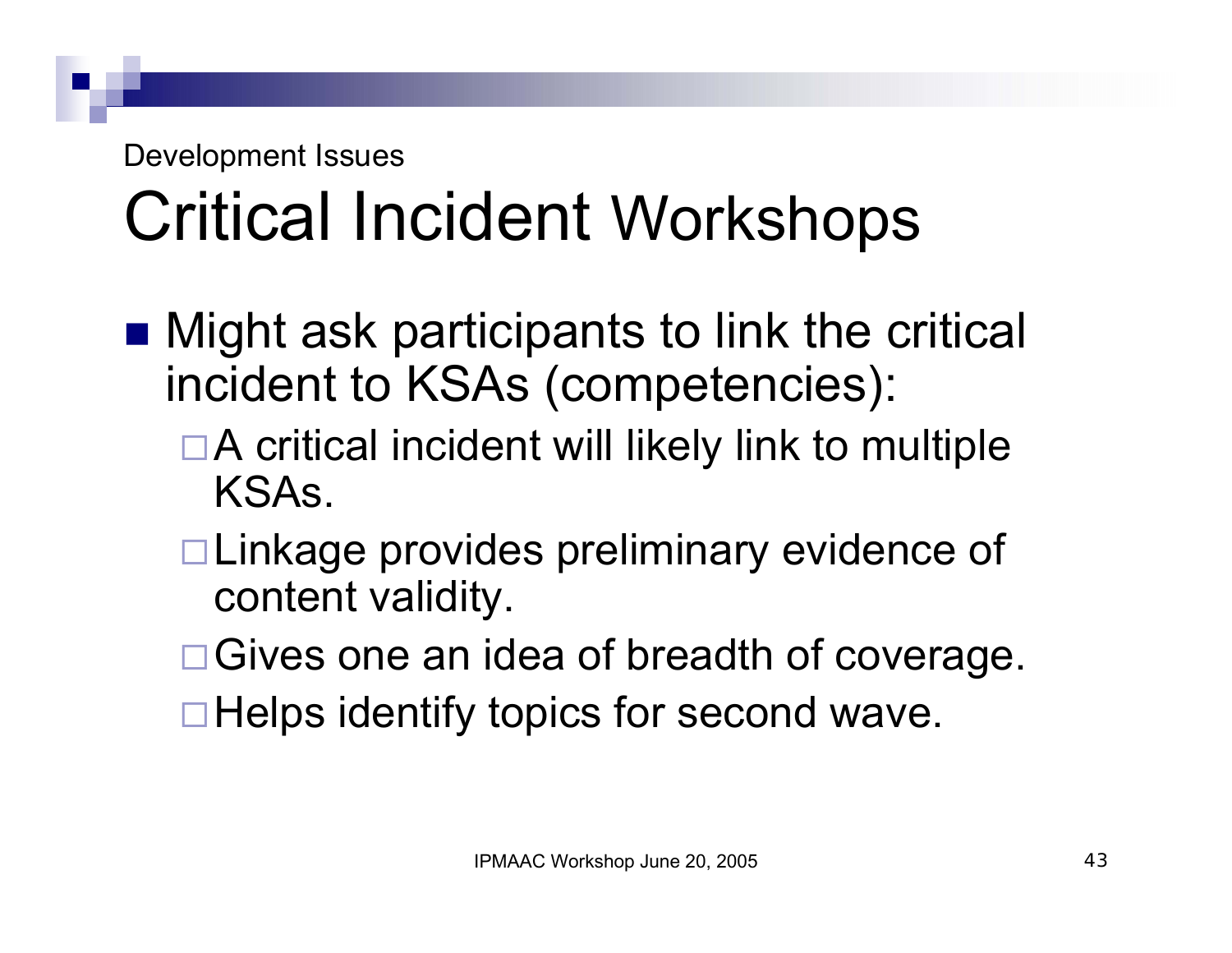# Critical incident form

Exercise: Write a few critical incidents concerning supervisors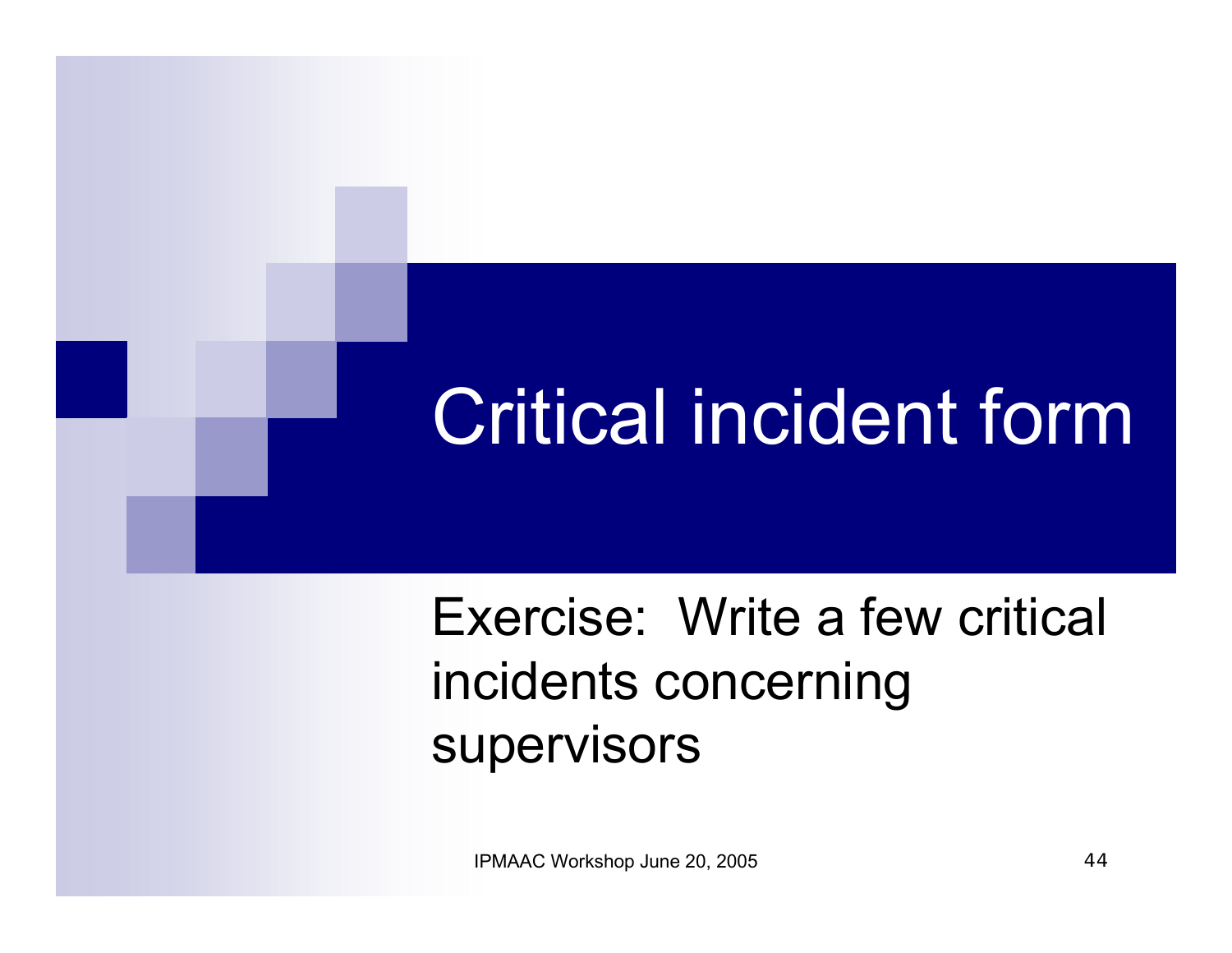# Sort Critical Incidents

- SJT developer sorts incidents into piles based on content and names each pile.
- Content of incidents dictates the piles.
- Typical content piles (next page)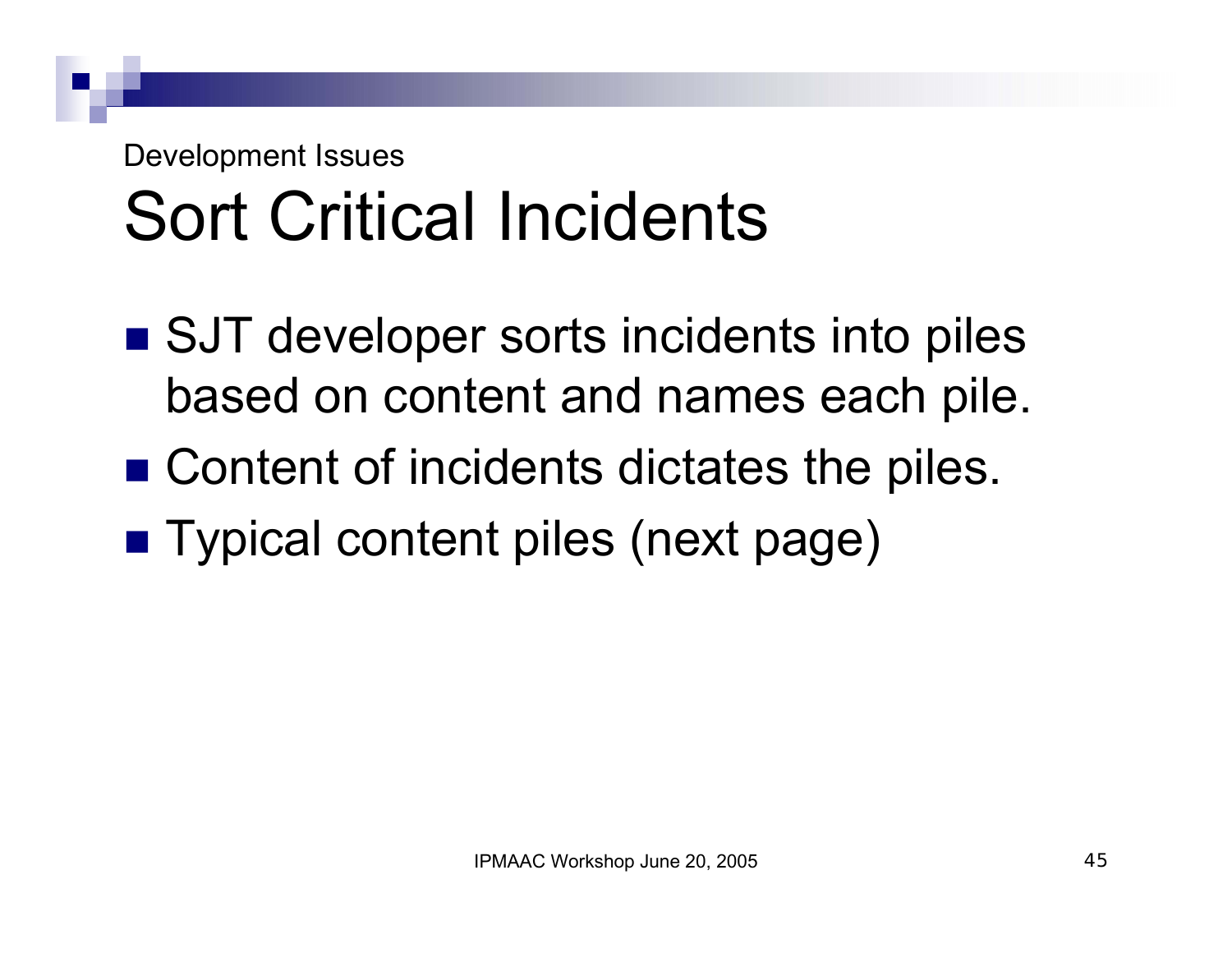# Sort Critical Incidents

Too much work

- Unpleasant work
- □ Changing work
- New procedures are bad
- Challenging work
- $\square$  Work that is not usually part of your job
- □Problematic boss

Problematic co-workers

- Problematic subordinates
- Problematic upper management
- Problematic other departments/vendors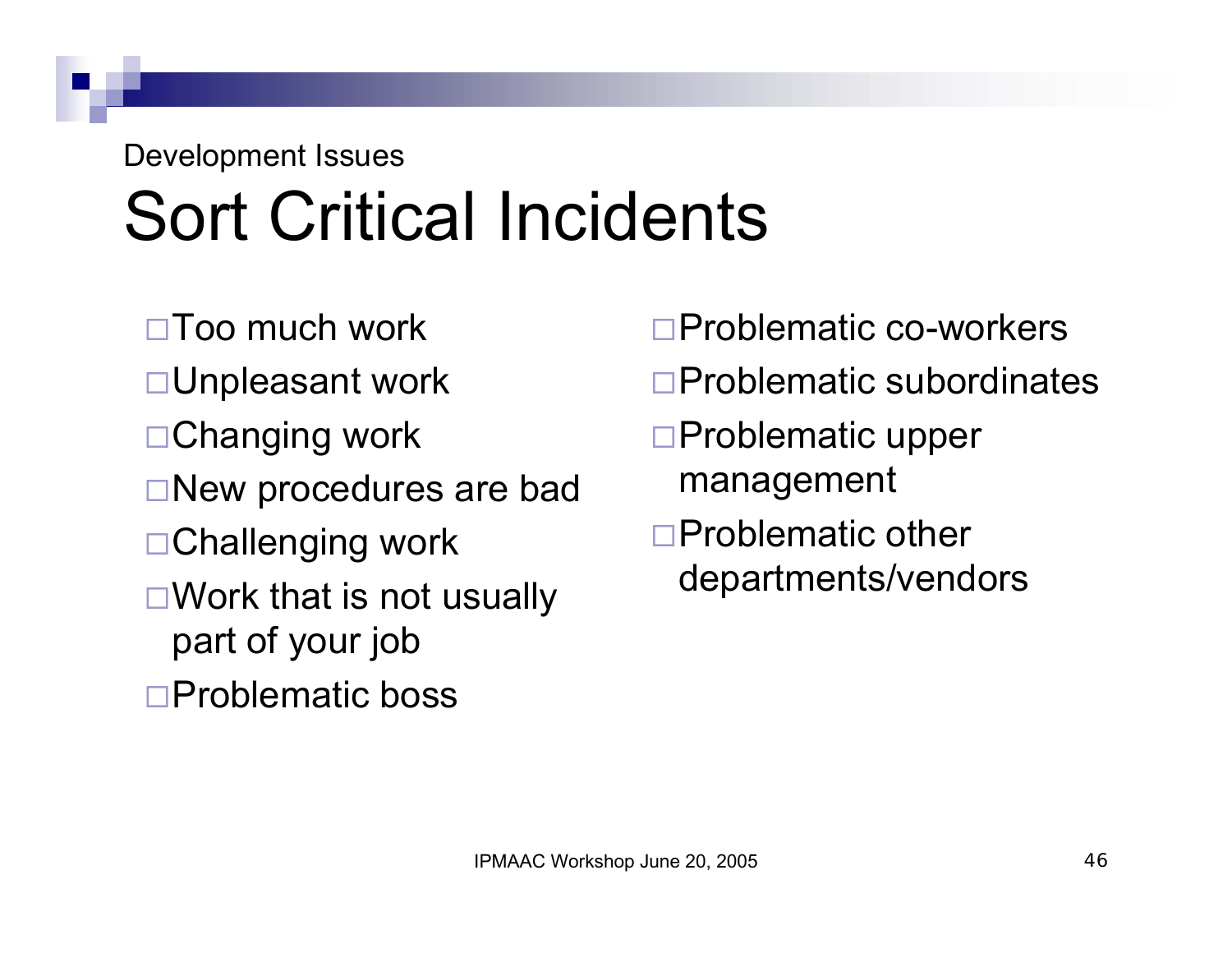# Sort Critical Incidents

- Goals of sorting:
	- $\Box$  Identify duplicate or near duplicate critical incidents.
	- □ Checks on gaps in coverage.
	- $\Box$  Identify areas in which item stems will be written.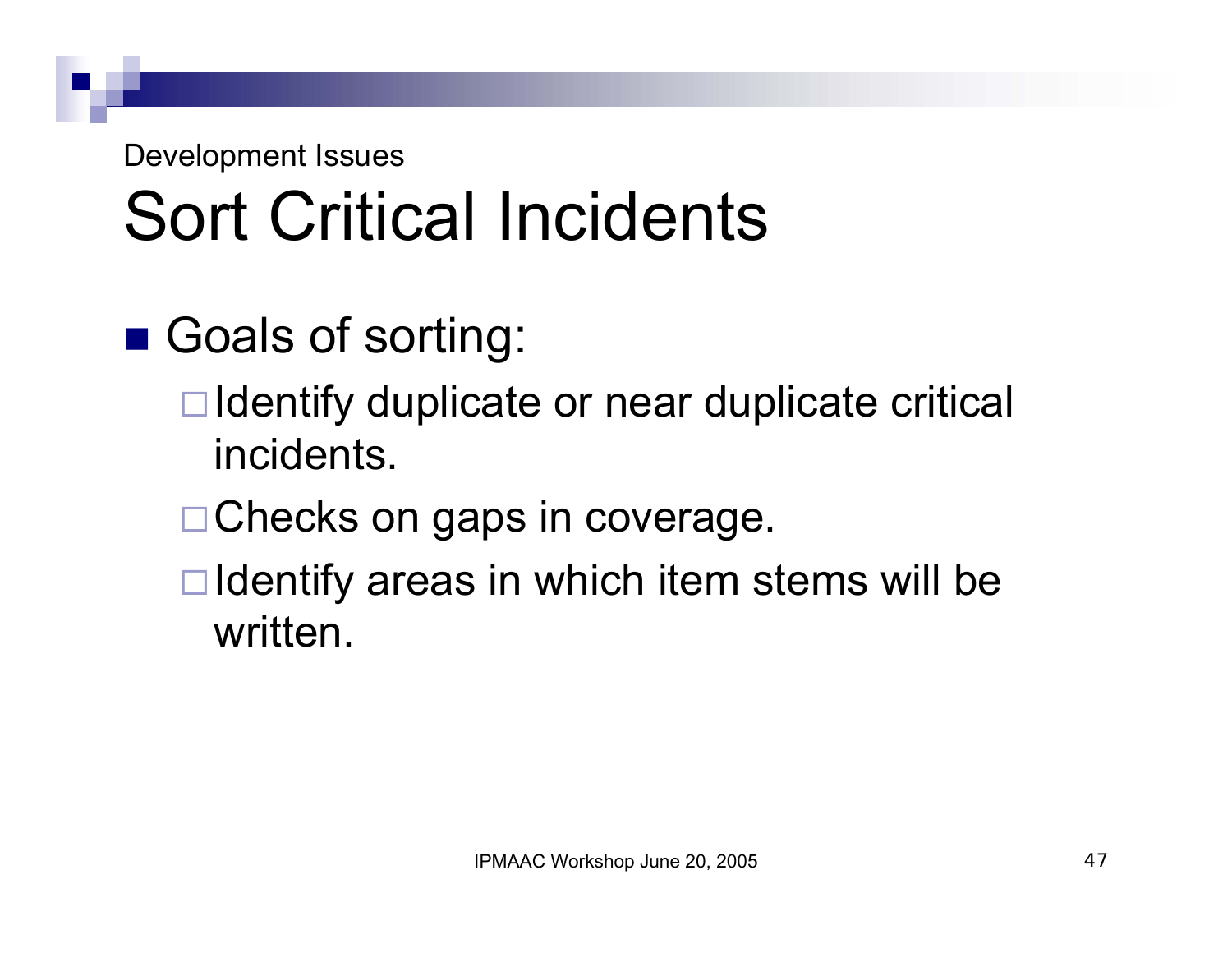# Sort Critical Incidents

### ■ Goals…

- $\Box$  Identify content that is inappropriate for items (content that you do not want to share with job applicants). For example:
	- **EEO** discrimination
	- **Norkplace violence**
	- Topics that are sources of conflict within the organization (crashing stock price, unpopular new policy)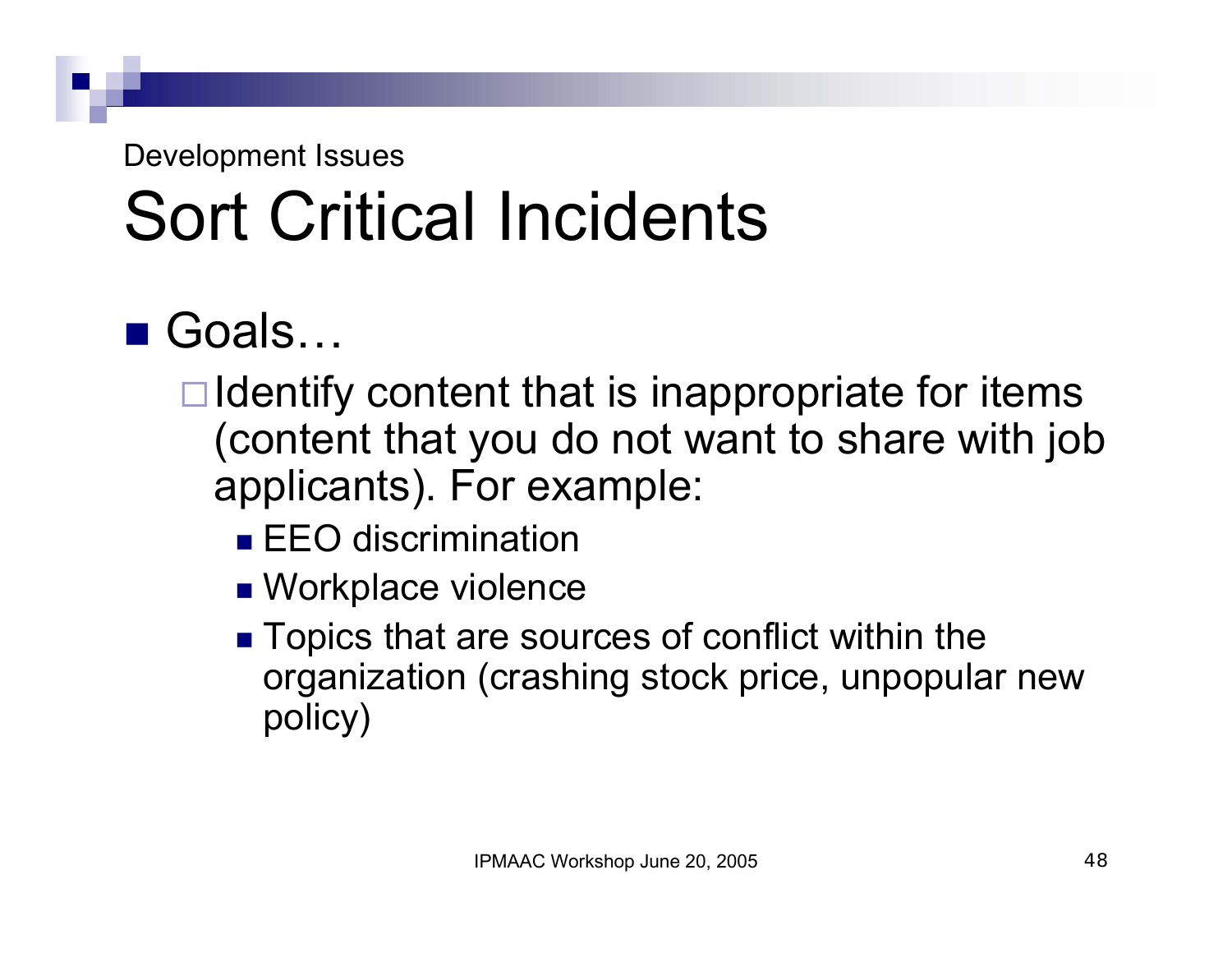# Sort Critical Incidents

- **Have multiple people perform the sorting.**  $\square$  Some sorts are more appealing than others.
- The sorted piles describe the content categories to be assessed by the SJT.
- The content categories should be reviewed by the client or other parties that need to be kept happy.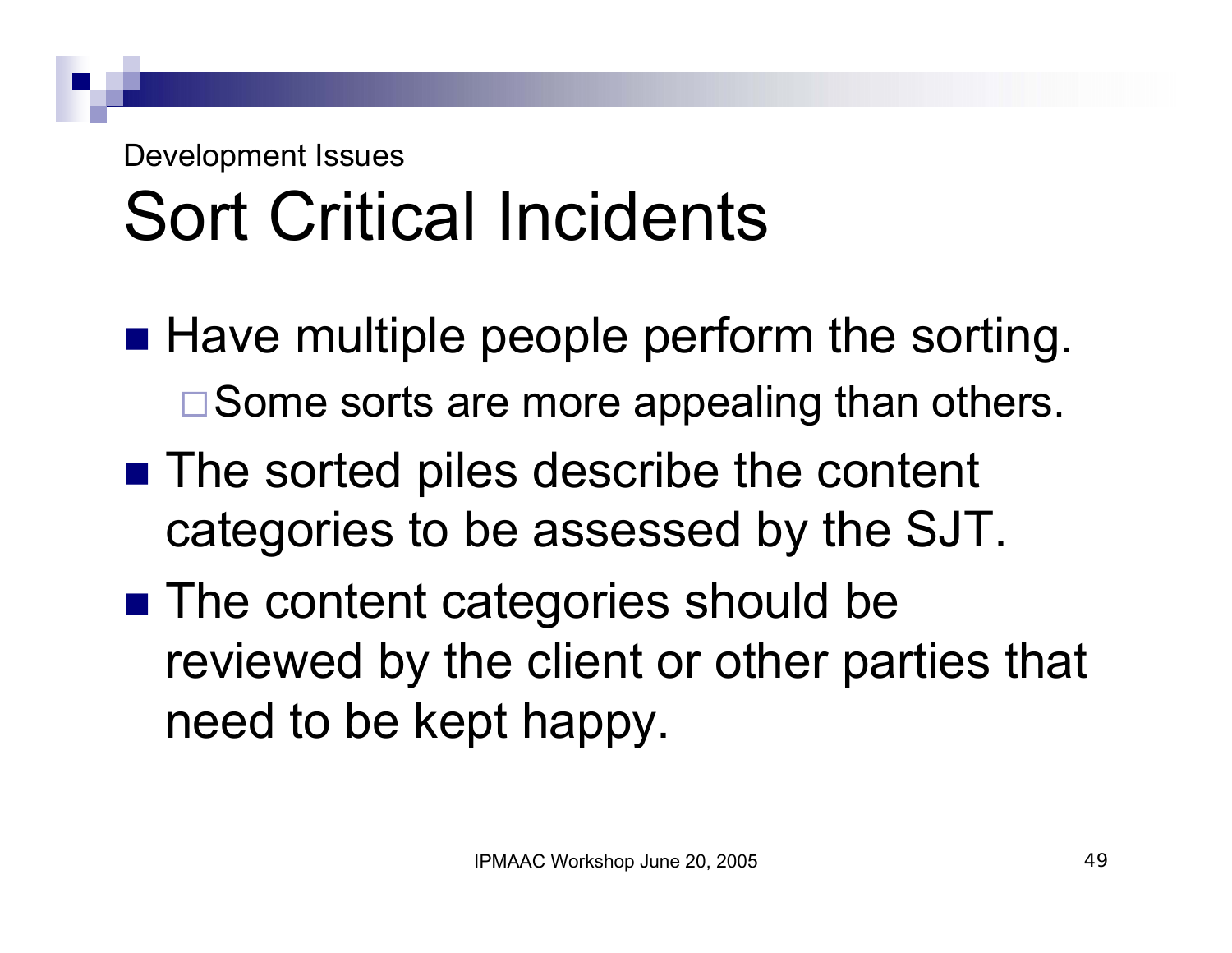## Sort Critical Incidents

- Developing item stems from critical incidents is the next step.
- **This is labor intensive.**
- **If you will ultimately drop the stem due to** content, make the decision now so you do not waste labor turning the critical incident into a stem.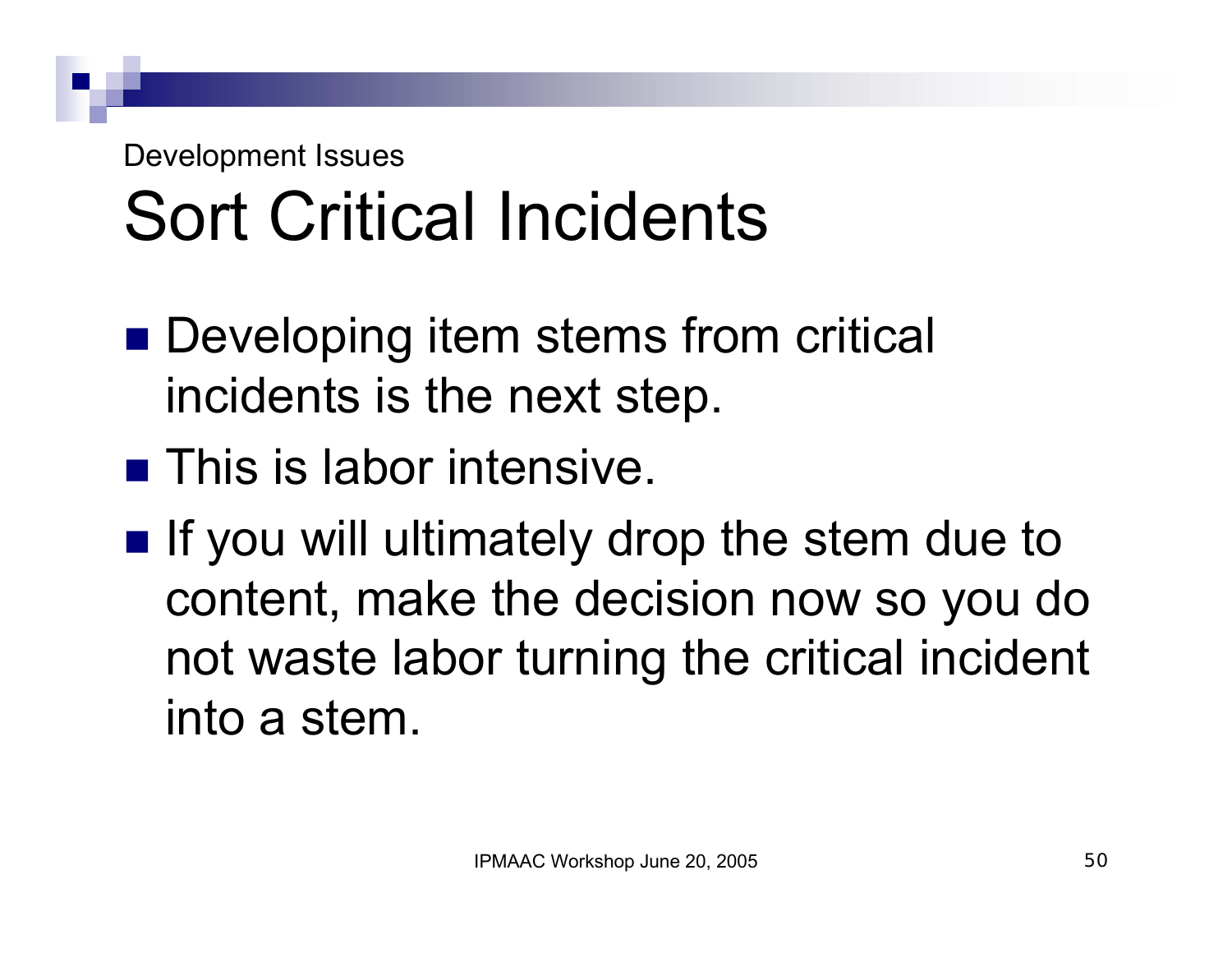## Turn Critical Incidents into Item Stems

- Working from the critical incidents, write item stems.
- The same item does not need to be written twice, but you need to decide how redundant the items are permitted to be.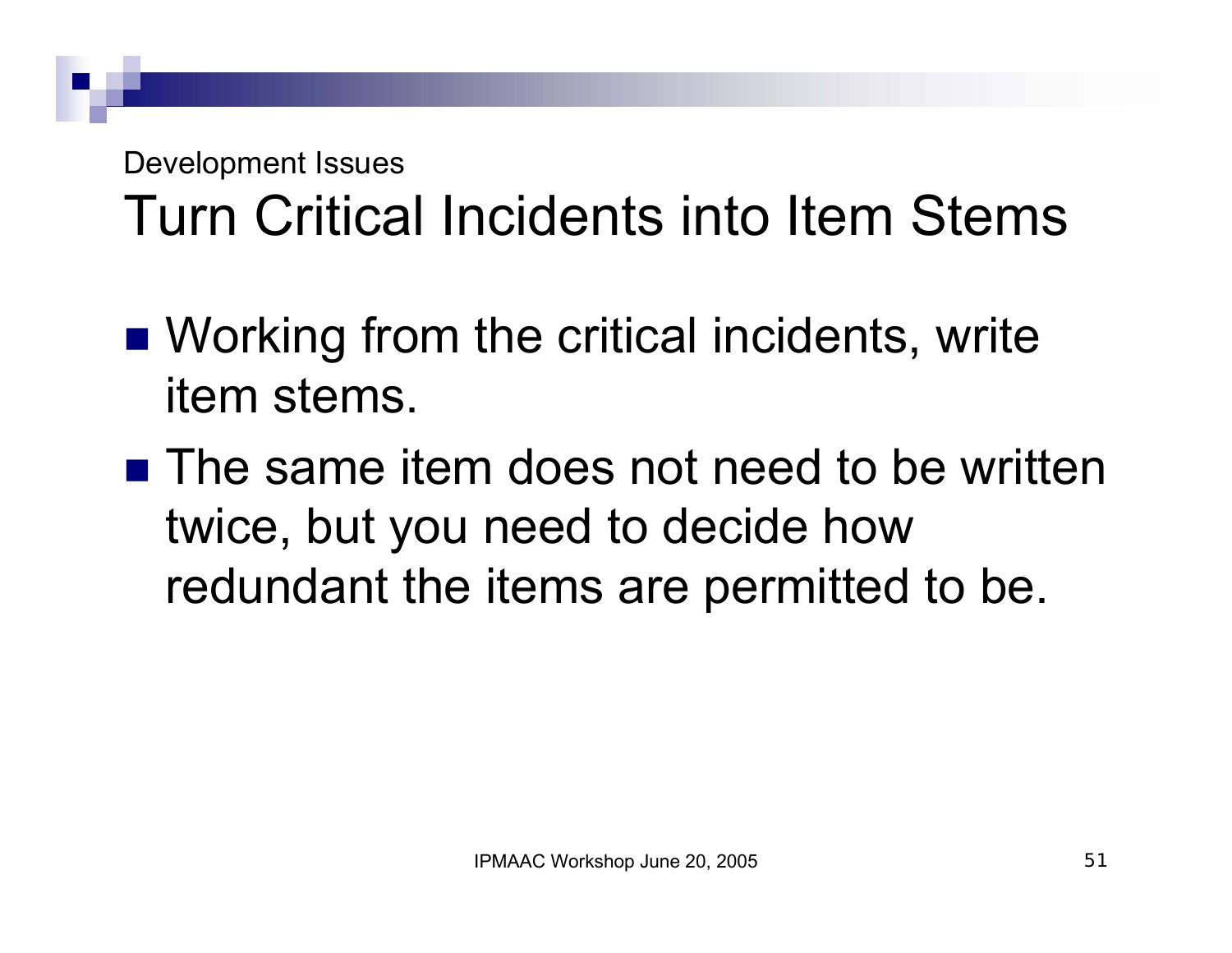## Turn Critical Incidents into Item Stems

■ For example, how many problematic coworker items do you want? □ Good co-worker gone bad Co-worker breaks rules Co-worker is rude□ Co-worker is lazy □ Co-worker needs training Co-worker needs a bath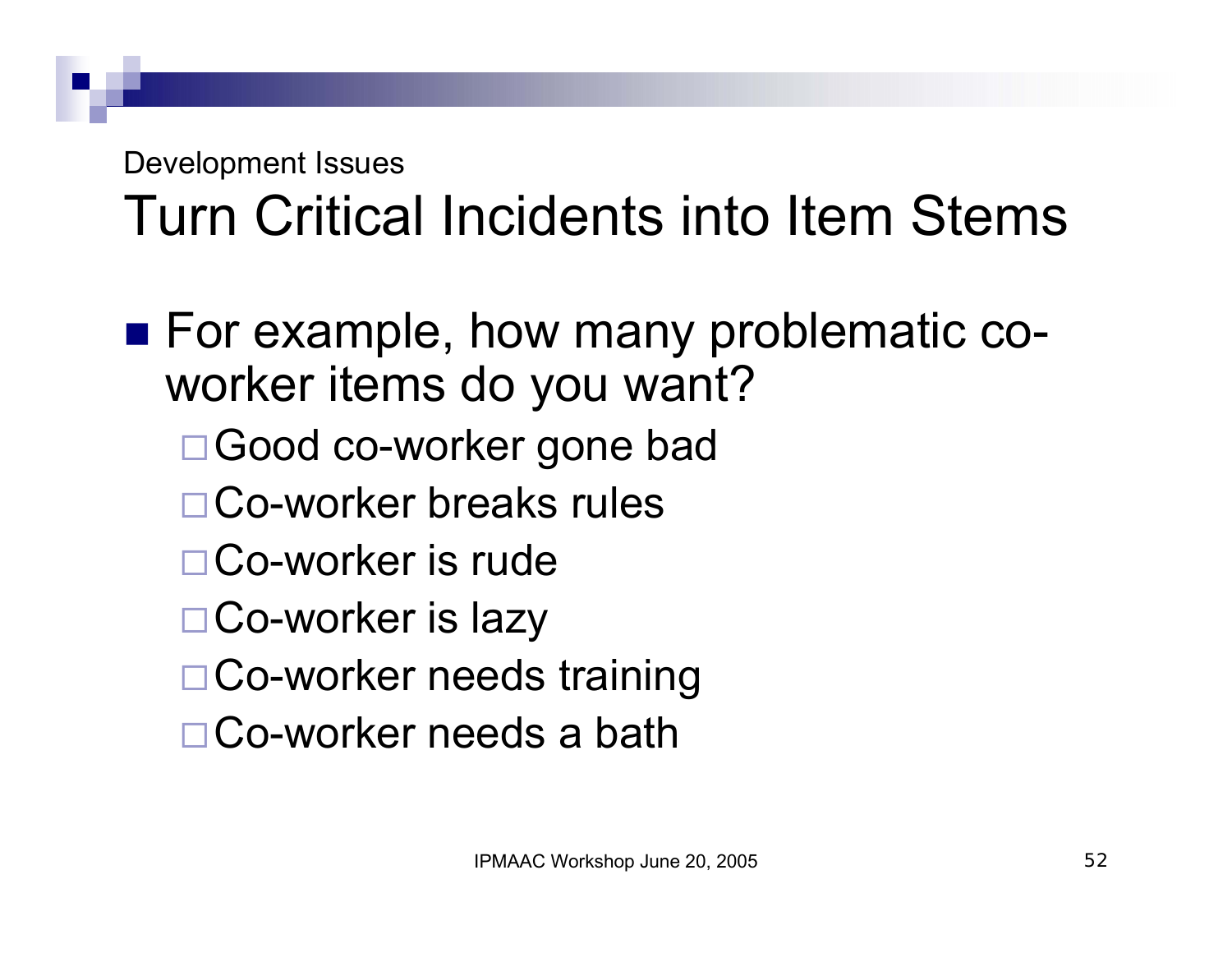### Development Issues Turn Critical Incidents into Item Stems

- $\blacksquare$  Translate a critical incident into a stem at the appropriate degree of specificity.
- $\blacksquare$  The critical incident probably is job relevant to the writer who held a specific position.
- The stem needs to be appropriate and jobrelated for all jobs covered by the SJT.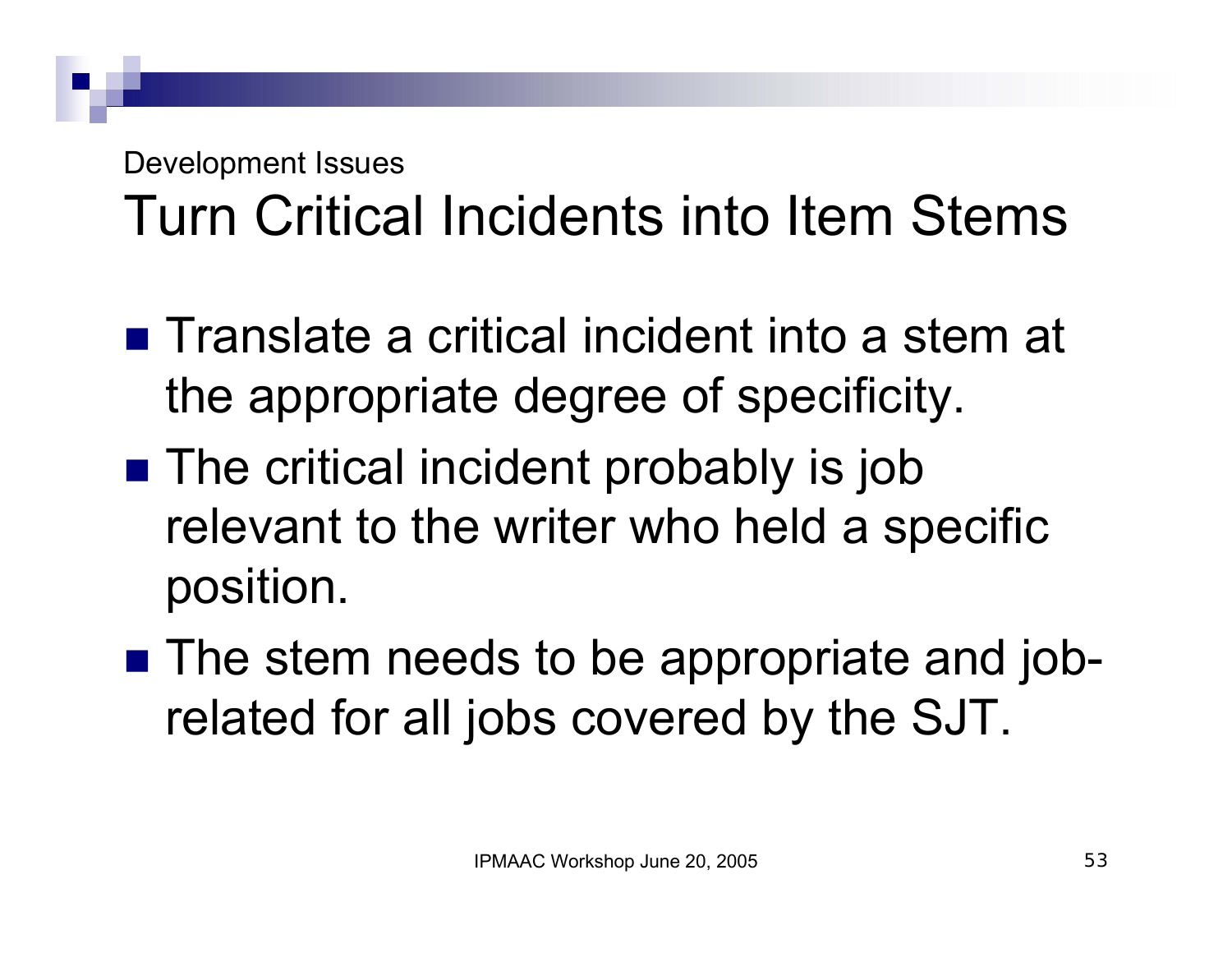### Development Issues Turn Critical Incidents into Item Stems

- A critical incident may concern difficulty learning a new software package for inventory control.
- $\blacksquare$  If all jobs do not require the use of this software, make the stem refer to "new software for your job".
- $\blacksquare$  If all jobs do not involve software, make the stem refer to "difficulty in learning a new work procedure."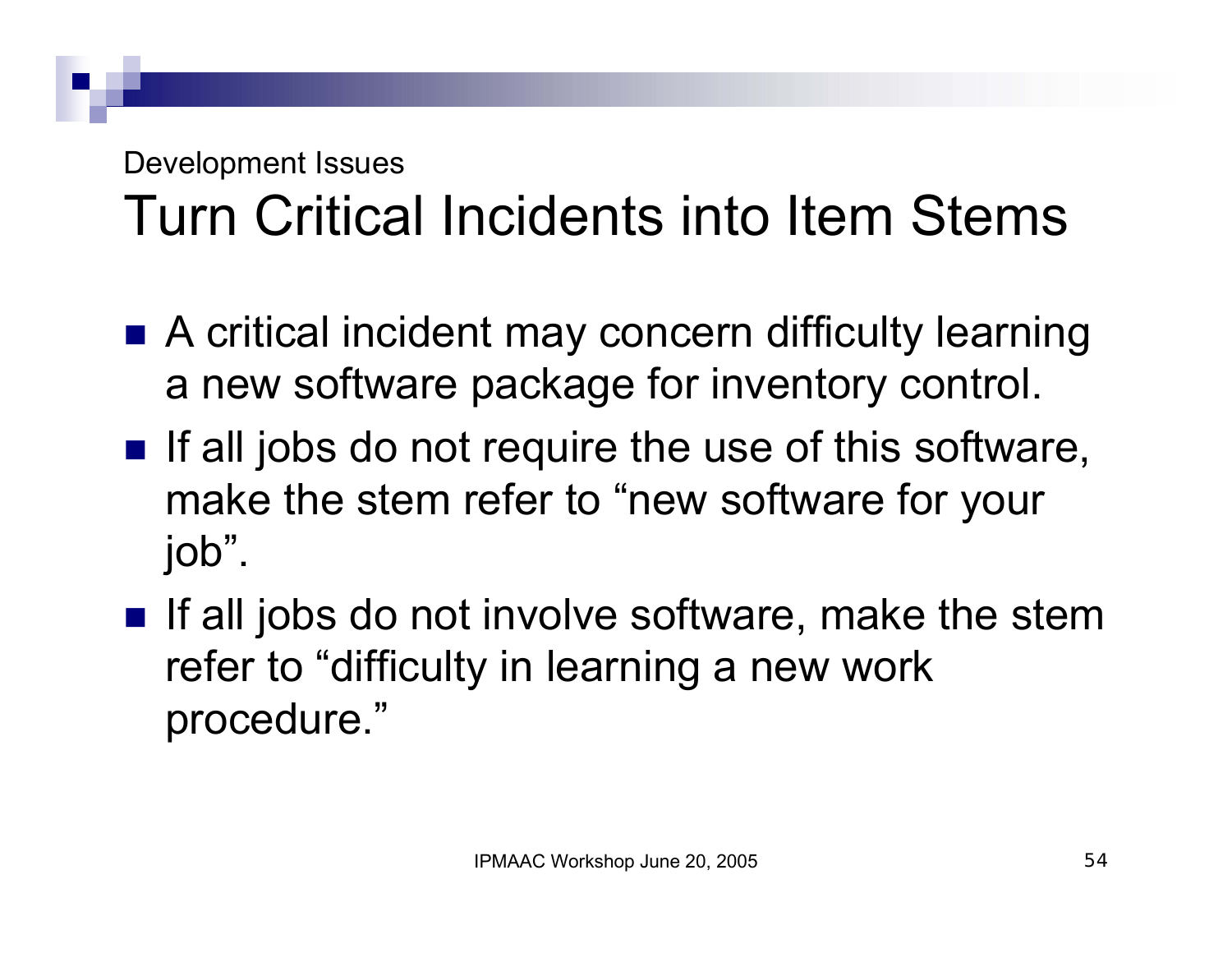## Turn Critical Incidents into Item Stems

- Stems need to be scrubbed for clarity and brevity.
- Stems with ambiguous meanings will result in disagreement concerning the effectiveness of the responses.
- Standardize the use of terms (boss vs. supervisor, co-worker vs. team member, etc.).
	- □ Making these decisions early will reduce editing time.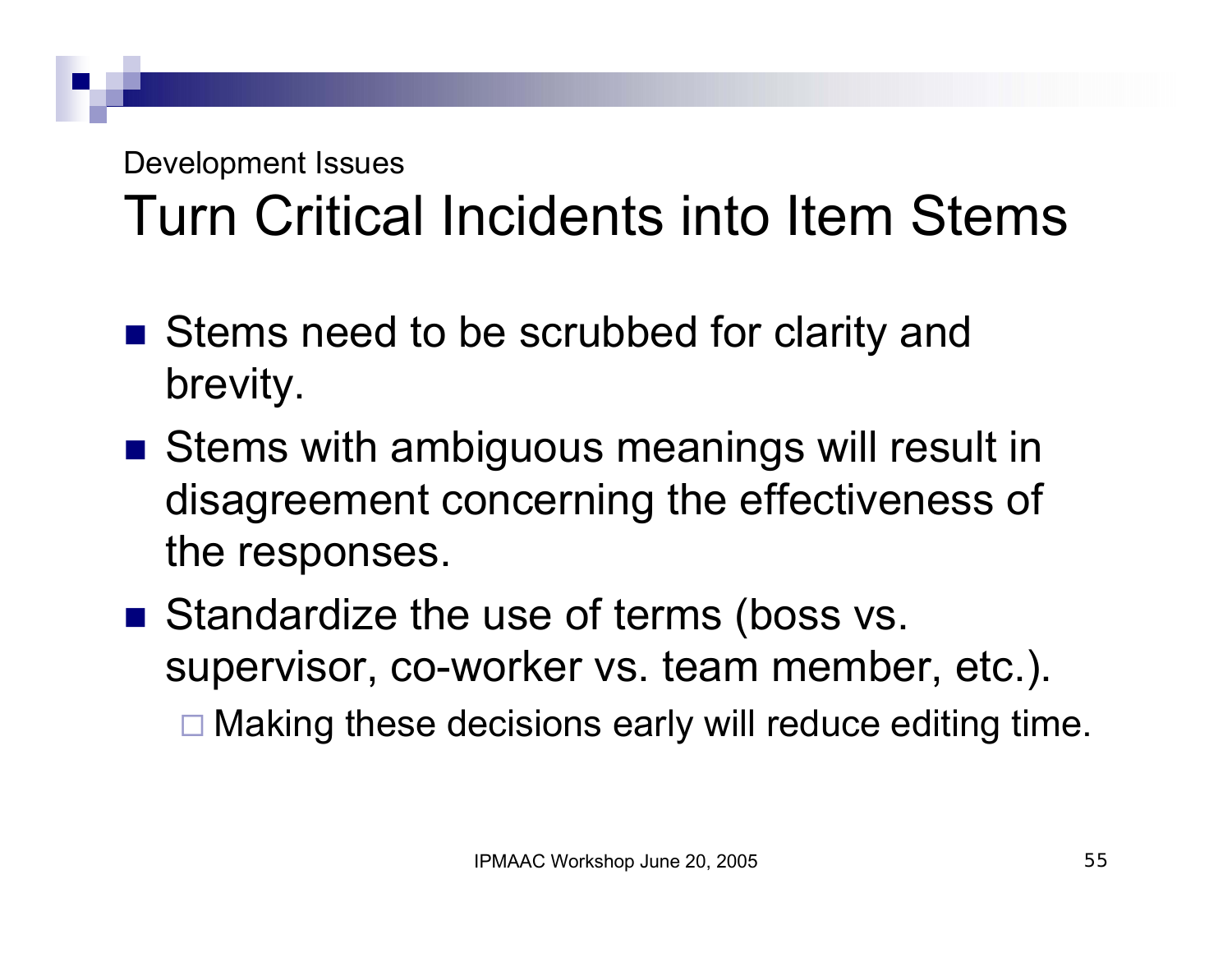# **Stem writing** exercise

Write some question stems based on the provided critical incidents.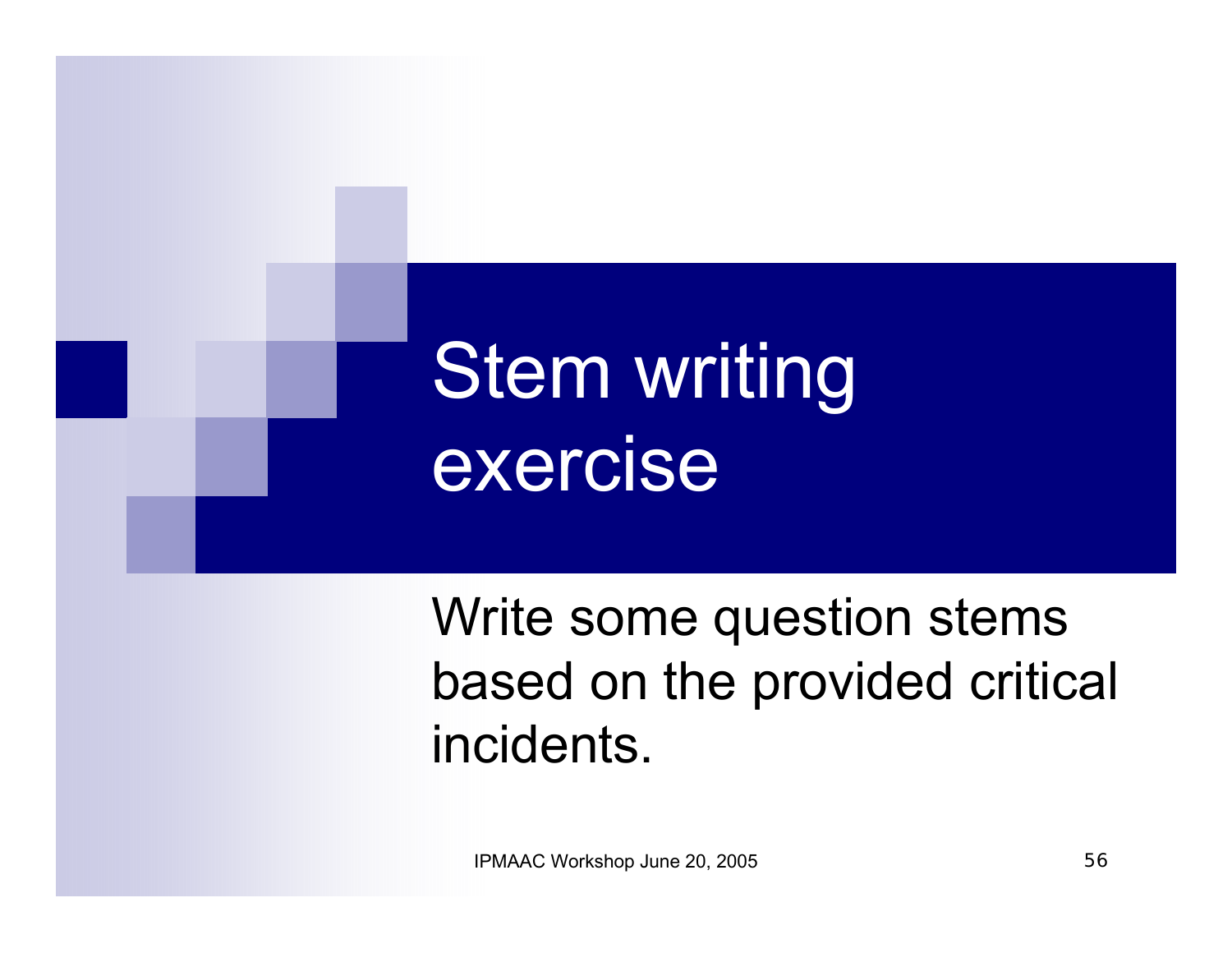- The next step is to generate item responses to item stems.
- **This is labor intensive.**
- $\blacksquare$  If an item will be ultimately rejected due to something about the stem, drop the stem now rather than collecting item responses and then dropping the question later.
- Generate more stems than you want questions.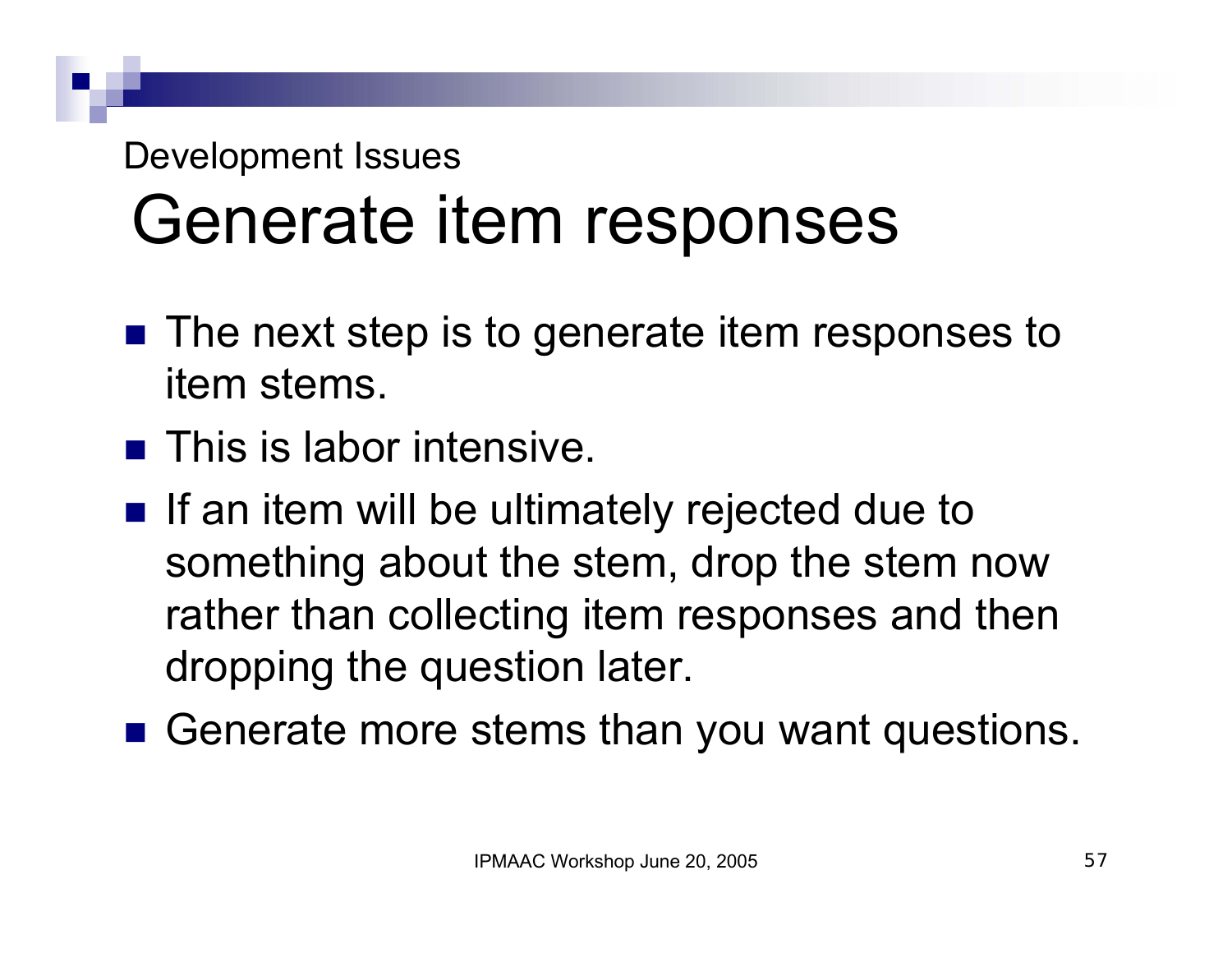- Assemble a survey of item stems with space for respondents to write potential responses to the stem.
- **The critical incident from which the stem** was developed probably contained one response to the situation.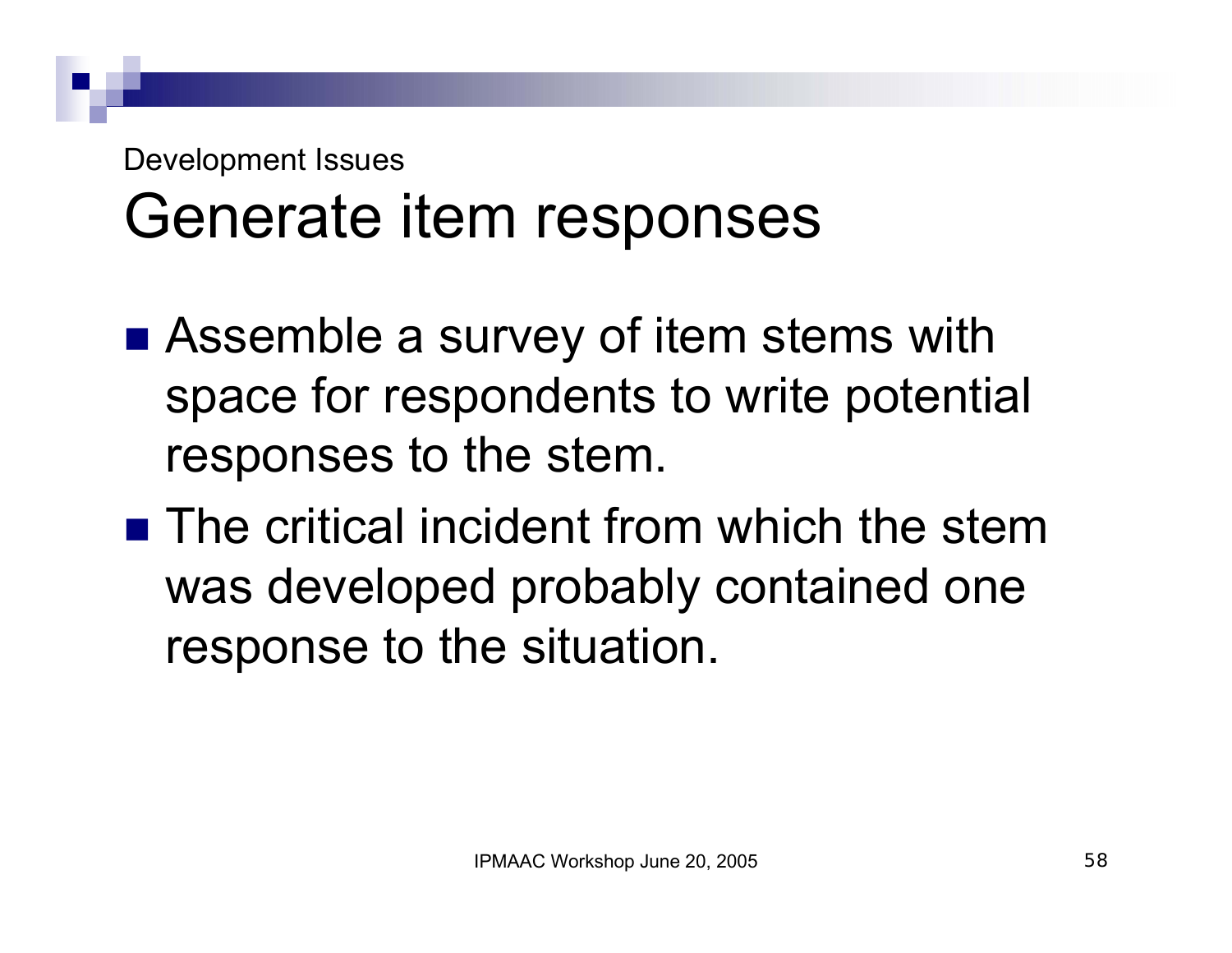- Have subject matter experts with different levels of experience/expertise write additional responses for each stem.
- **Prompts for writing responses:** 
	- □ What would you do?
	- $\Box$  What is the best thing to do?
	- $\Box$  What is a bad response that you think many people would do?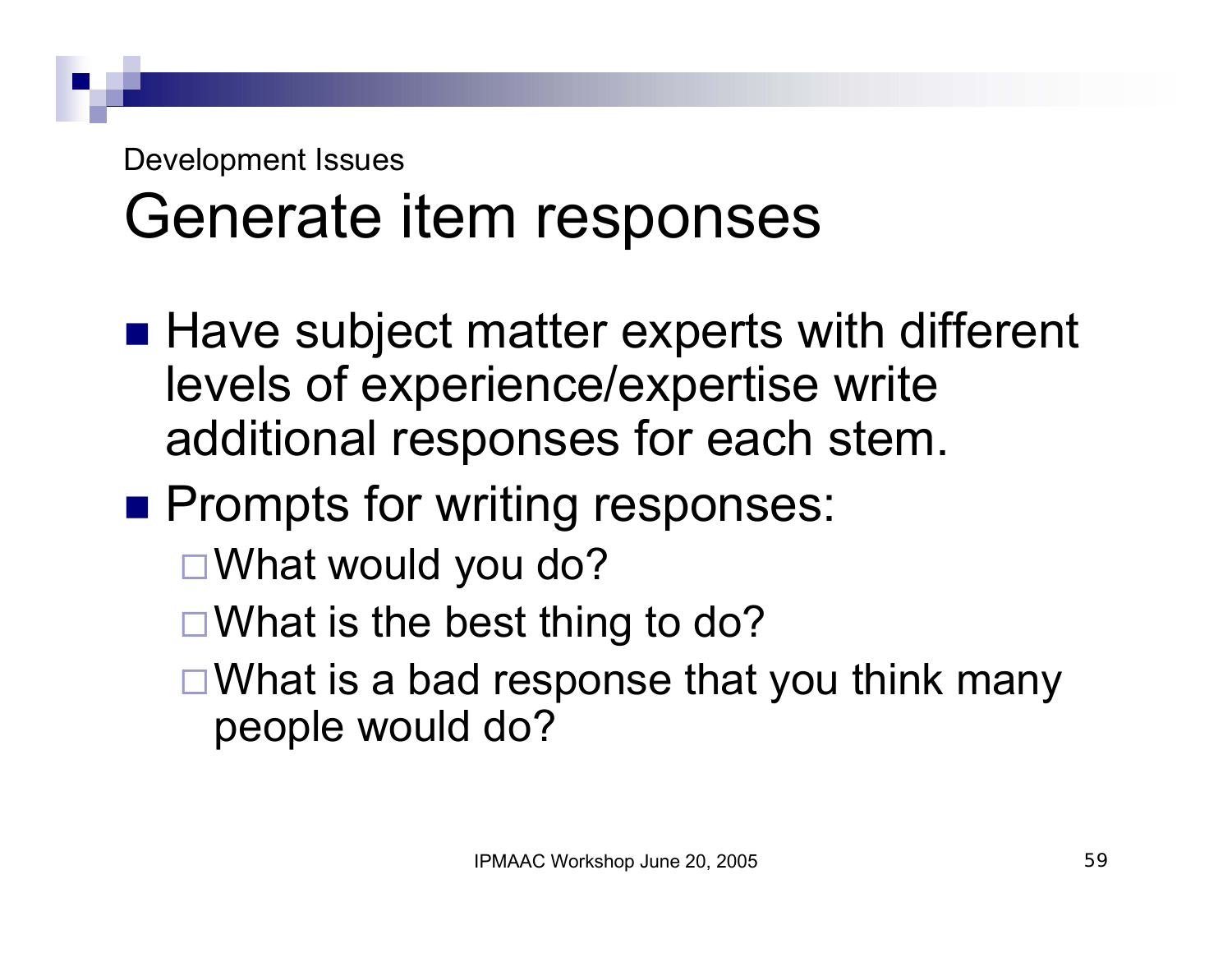- **Nore prompts:** 
	- □ What would a poor employee do?
	- □ Think of a really good employee that you know well. What would that employee do in this situation?
	- $\Box$  Think of a poor employee that you know well. What would that employee do in this situation?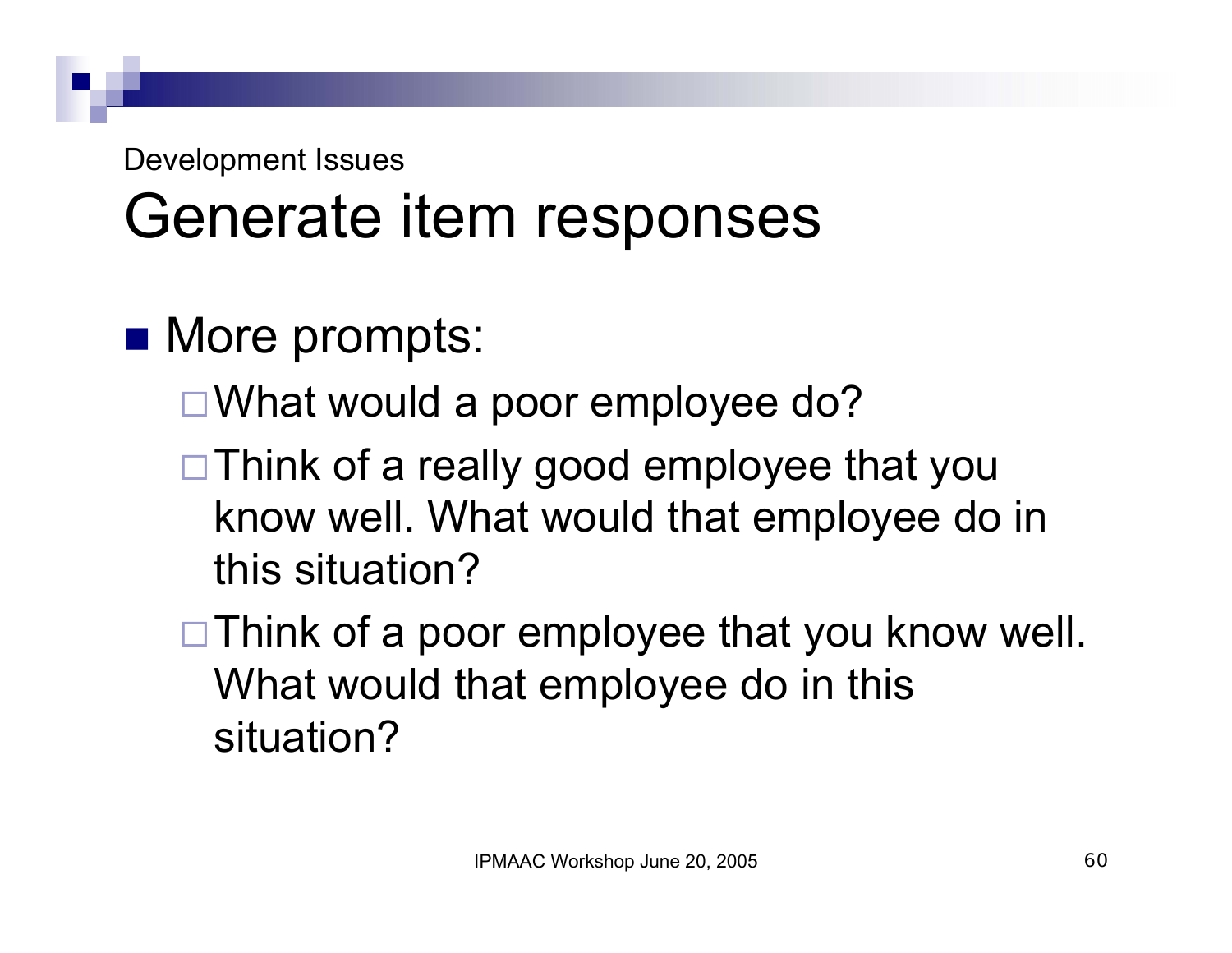- A given subject matter expert will often only be able to generate 2-3 non-redundant responses.
- Use multiple subject matter experts working independently to get the maximum number of non-redundant responses.
- Some stems result in many responses.
- A pool of subject matter experts working independently can usually generate between 5 and 12 non-redundant responses.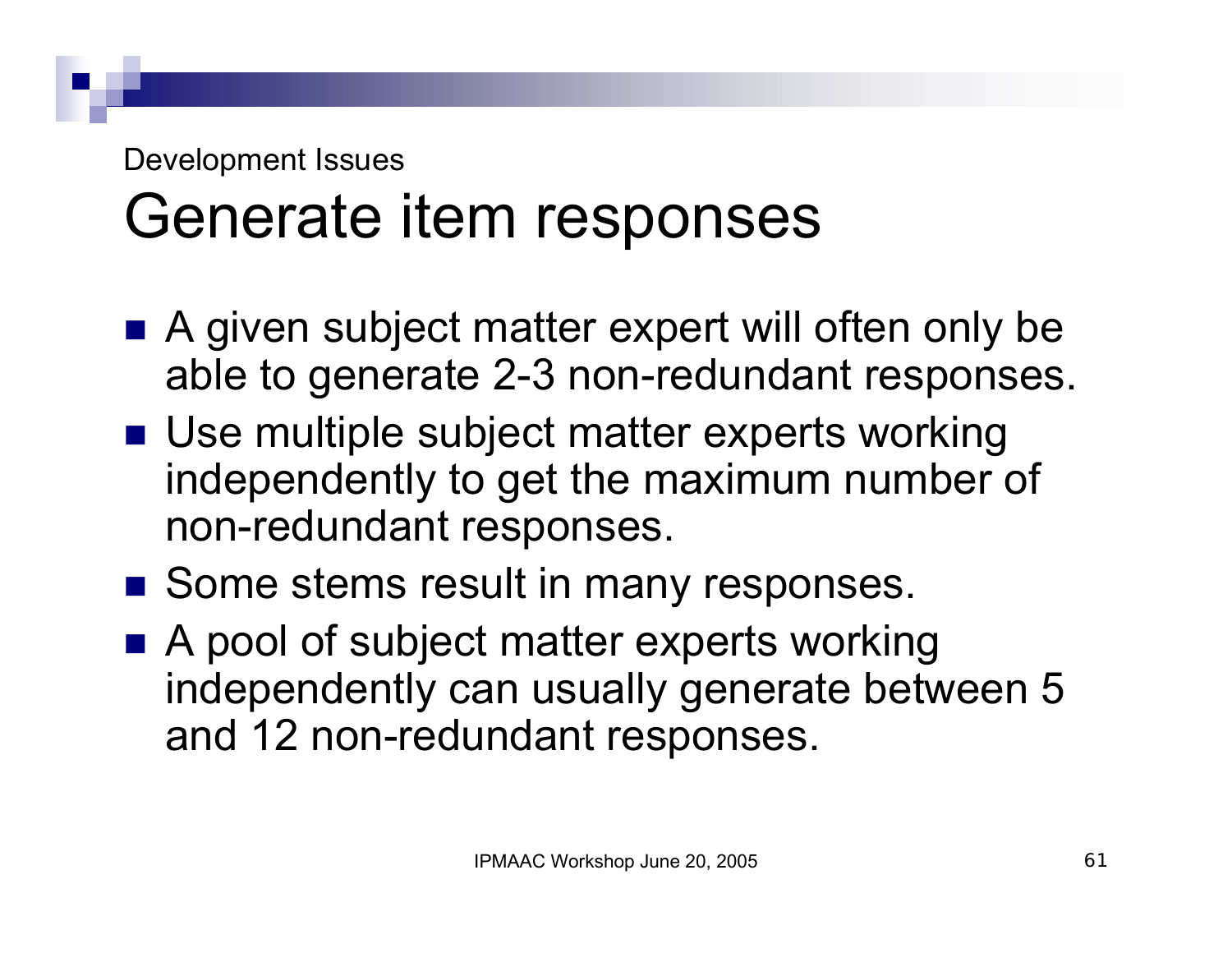- After the critical incident workshops, the employer is realizing the labor demands of this process.
- To be responsive this need, the test developer might generate some item responses to reduce the number of additional subject matter experts needed.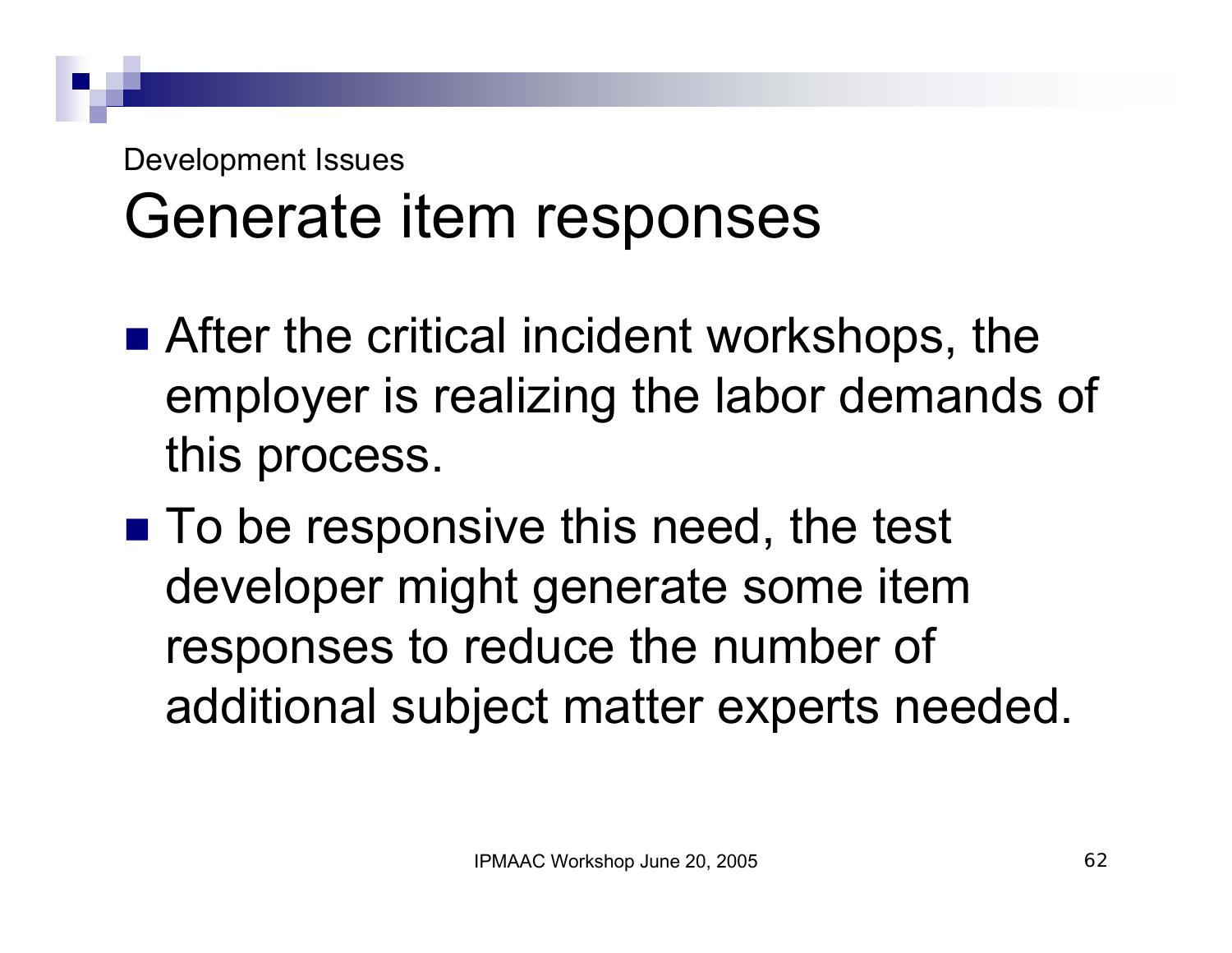- My preference is to only use subject matter experts to generate responses.
- A fall back position is to have the test developer develop some responses for those items where they have expertise and then have the subject matter experts try to add more.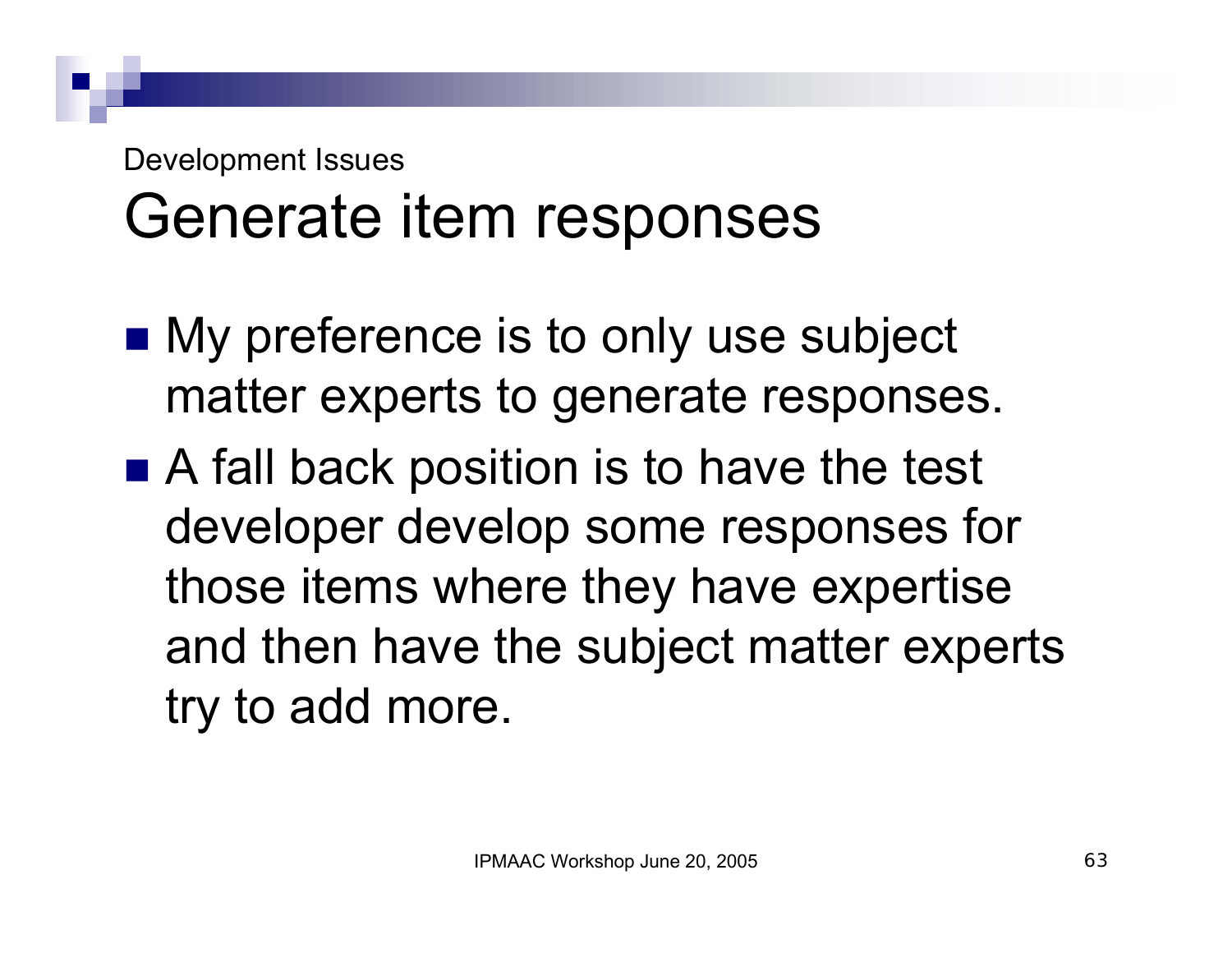- Some item stems will have technical content for which the test developer cannot generate responses:
	- □ An application written in Labadobo software is yielding an error message that the synchronhoover is not cohobobbing. You have determined that the message is not due to the framawizer or the thingahoober.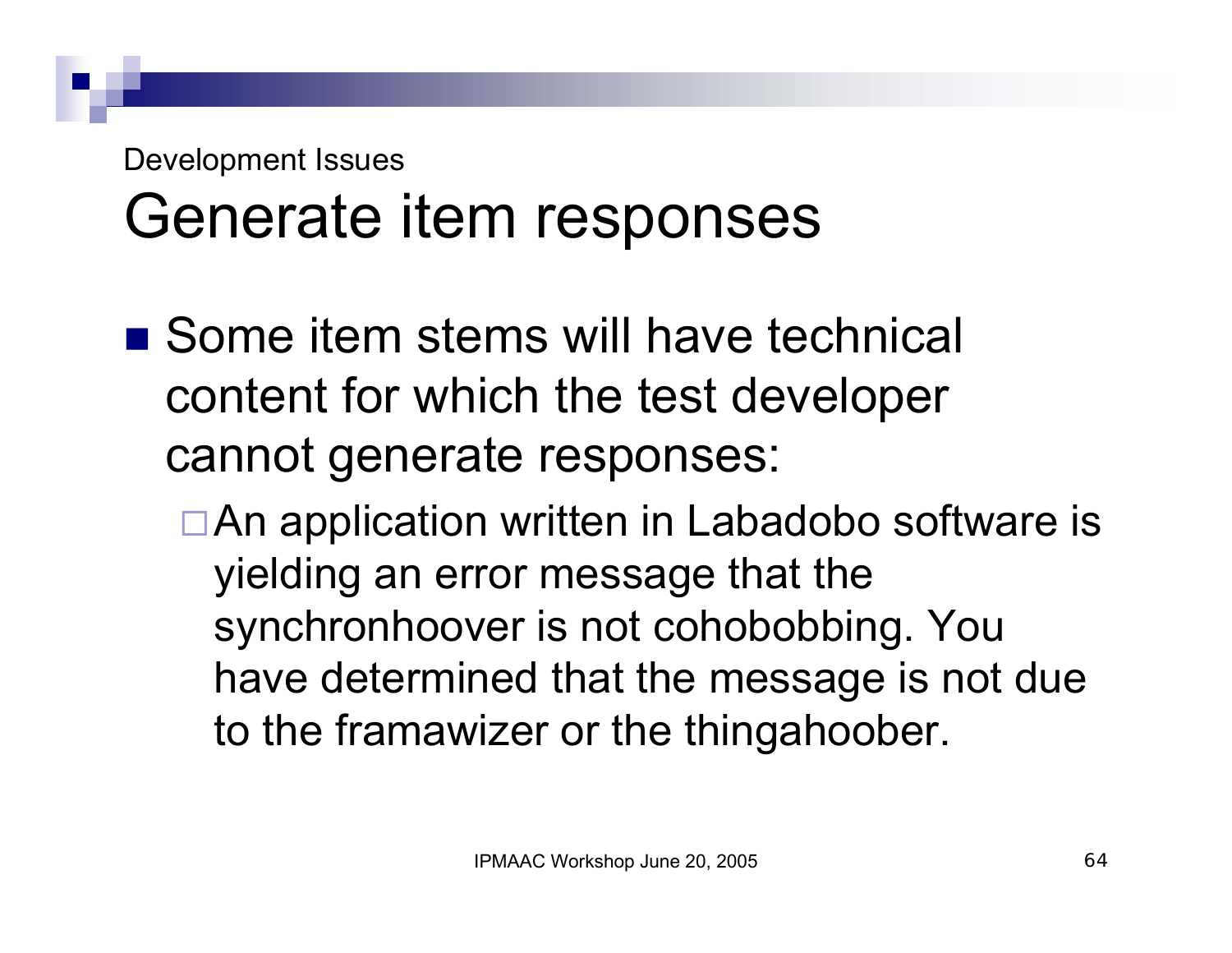# Response generation exercise

Based on the stems provided, generate item responses.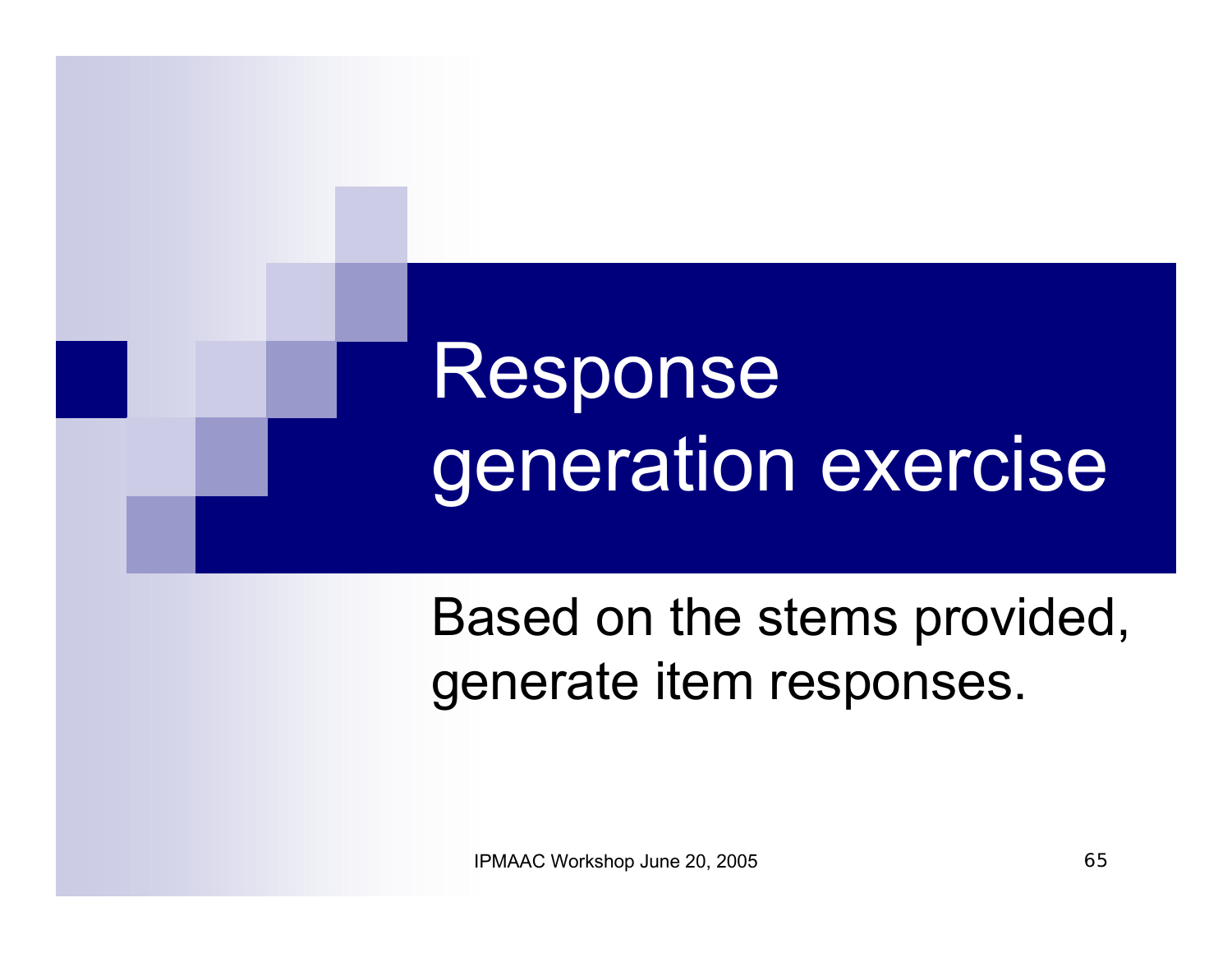- **Edit item responses.**
- Many of the item responses will be redundant.
- Might permit some redundancy in responses to convey a nuance:
	- $\Box$  Confront your boss about X and  $\ldots$
	- □ Assume X was a mistake and speak with your boss …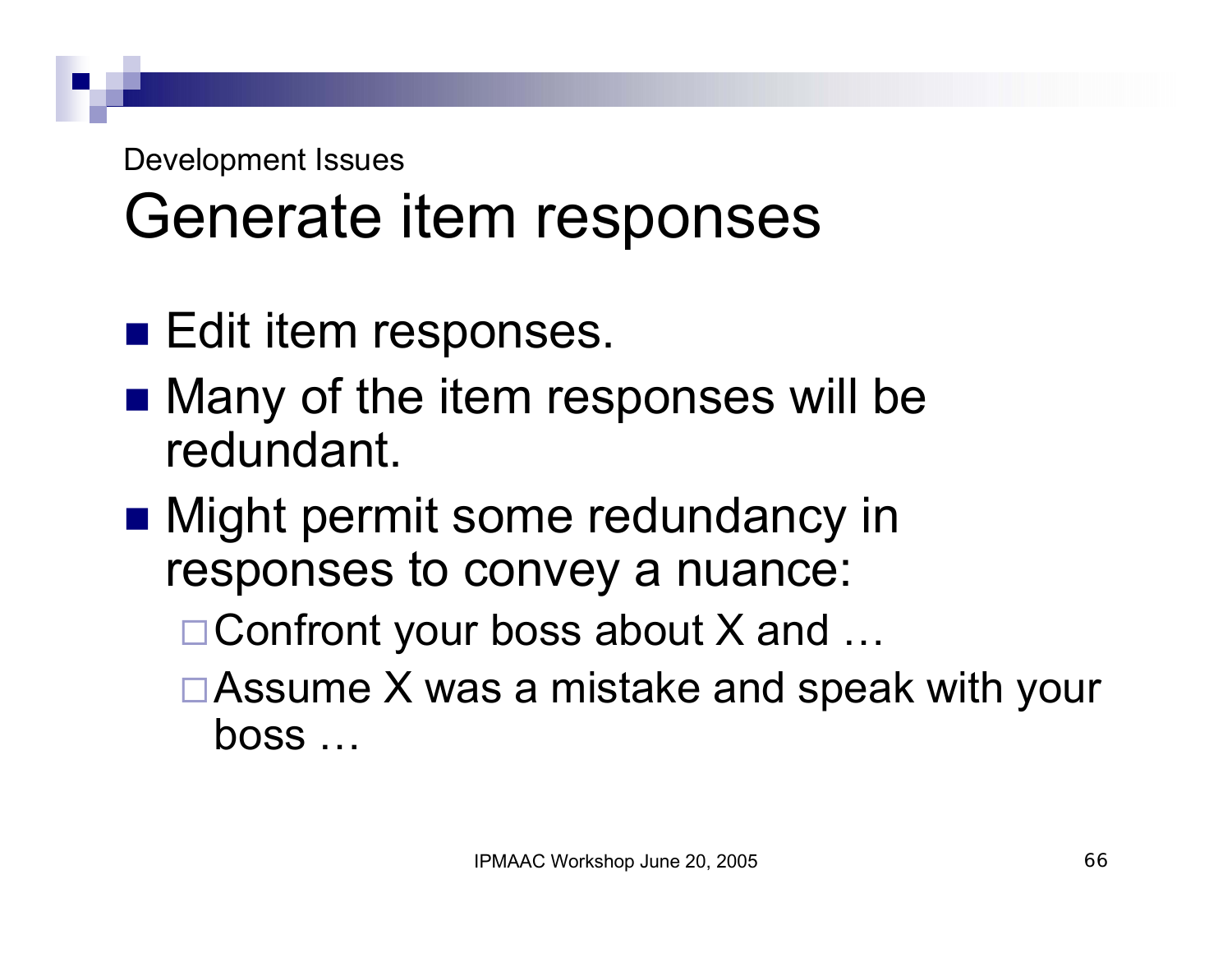## Generate item responses

■ Screen out responses that will have little variance. These will primarily be very inappropriate responses that no applicant will state they find effective:

 $\square$  Stab boss in neck with an ice pick.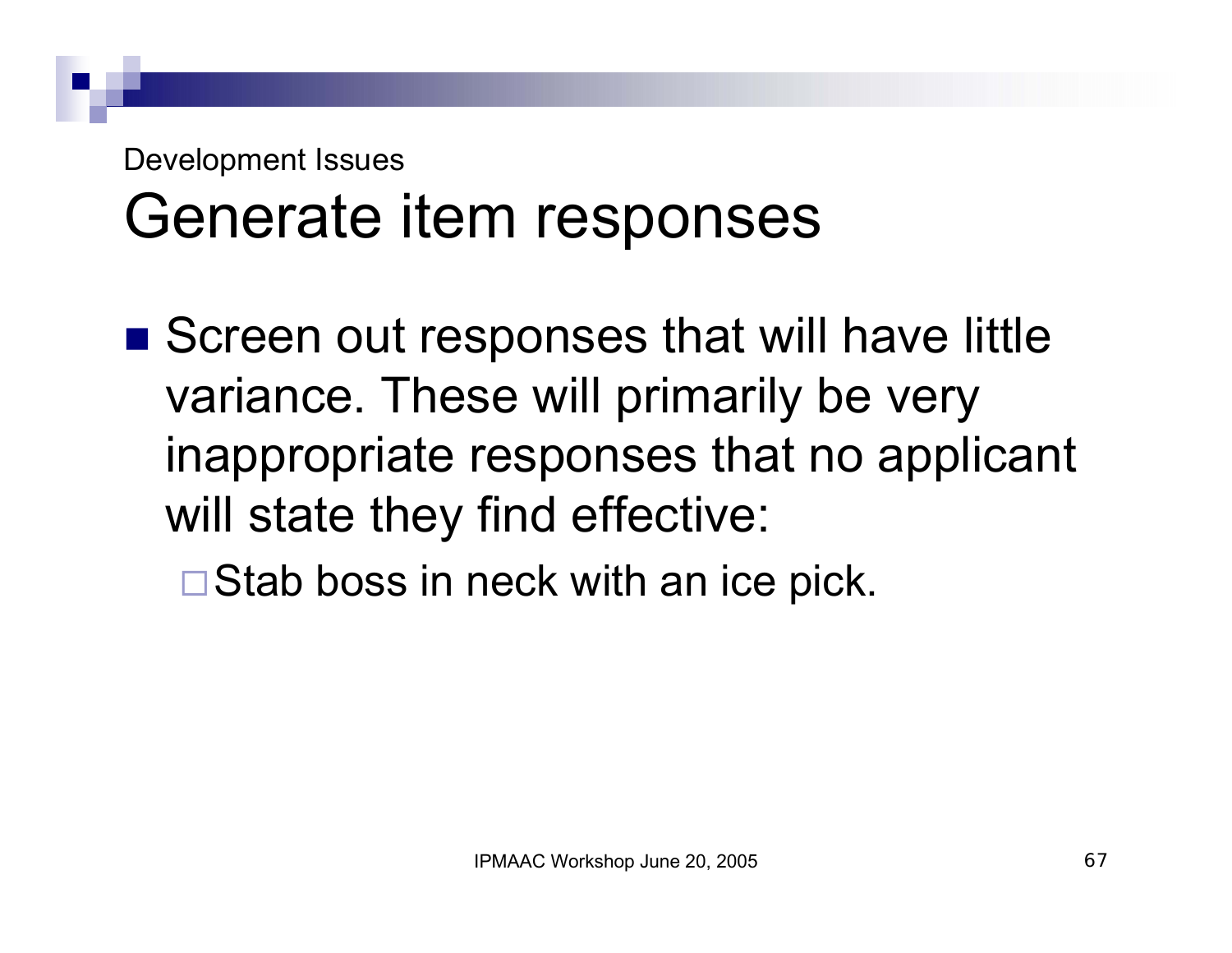## Determine Item Response Instructions

- One now has a set of items each with multiple responses.
- $\blacksquare$  The next step is to determine the response instructions for the test.
- Response instructions tell the respondent how to evaluate the item responses.
- Choices are knowledge instructions or behavioral consistency.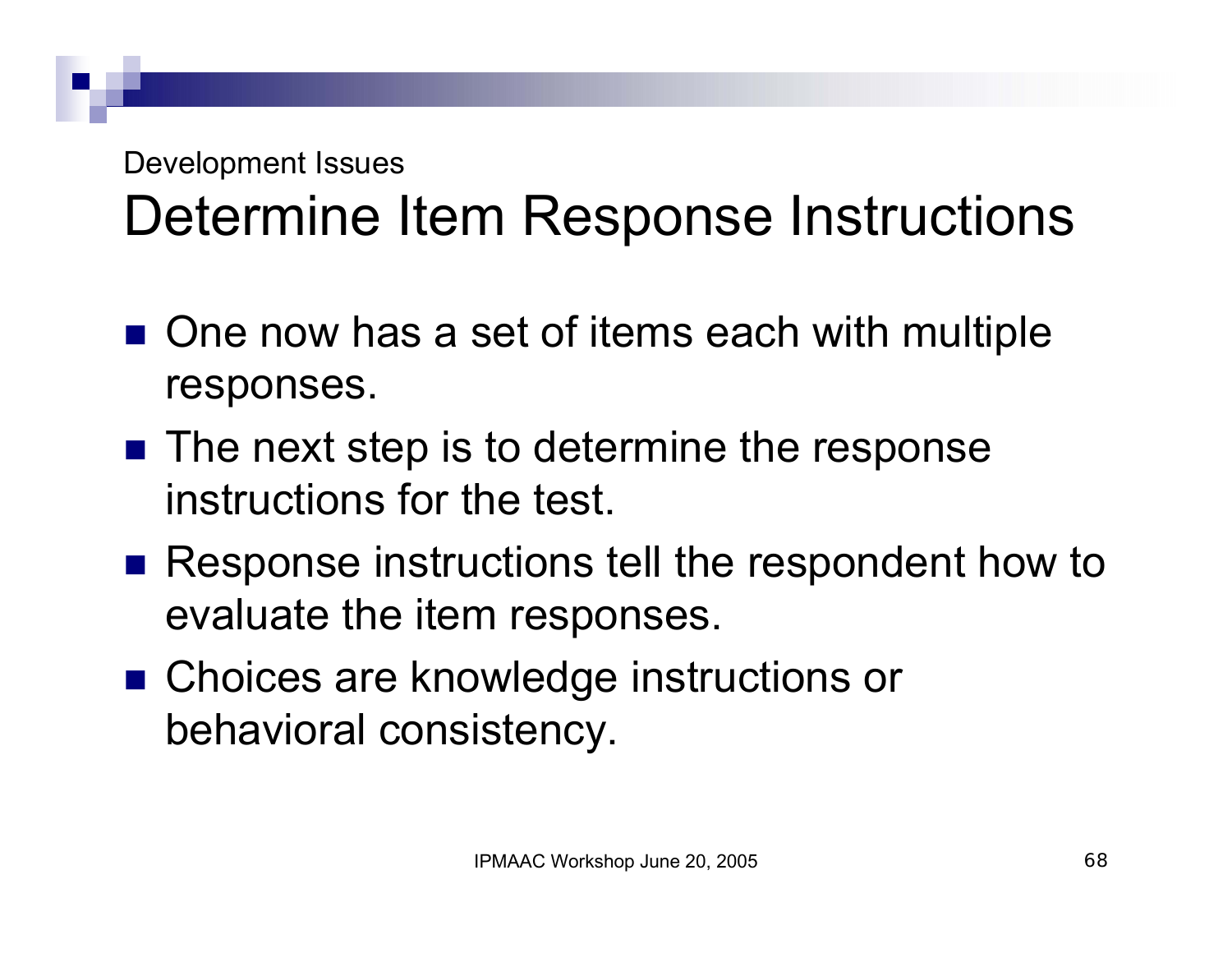## Determine Item Response Instructions

- Whether one uses knowledge or behavioral tendency instructions has important implications for:
	- Applicant faking
	- $\Box$  The magnitude of cognitive and non-cognitive correlates
	- □ Criterion-related validity
	- **□ Magnitude of mean racial differences**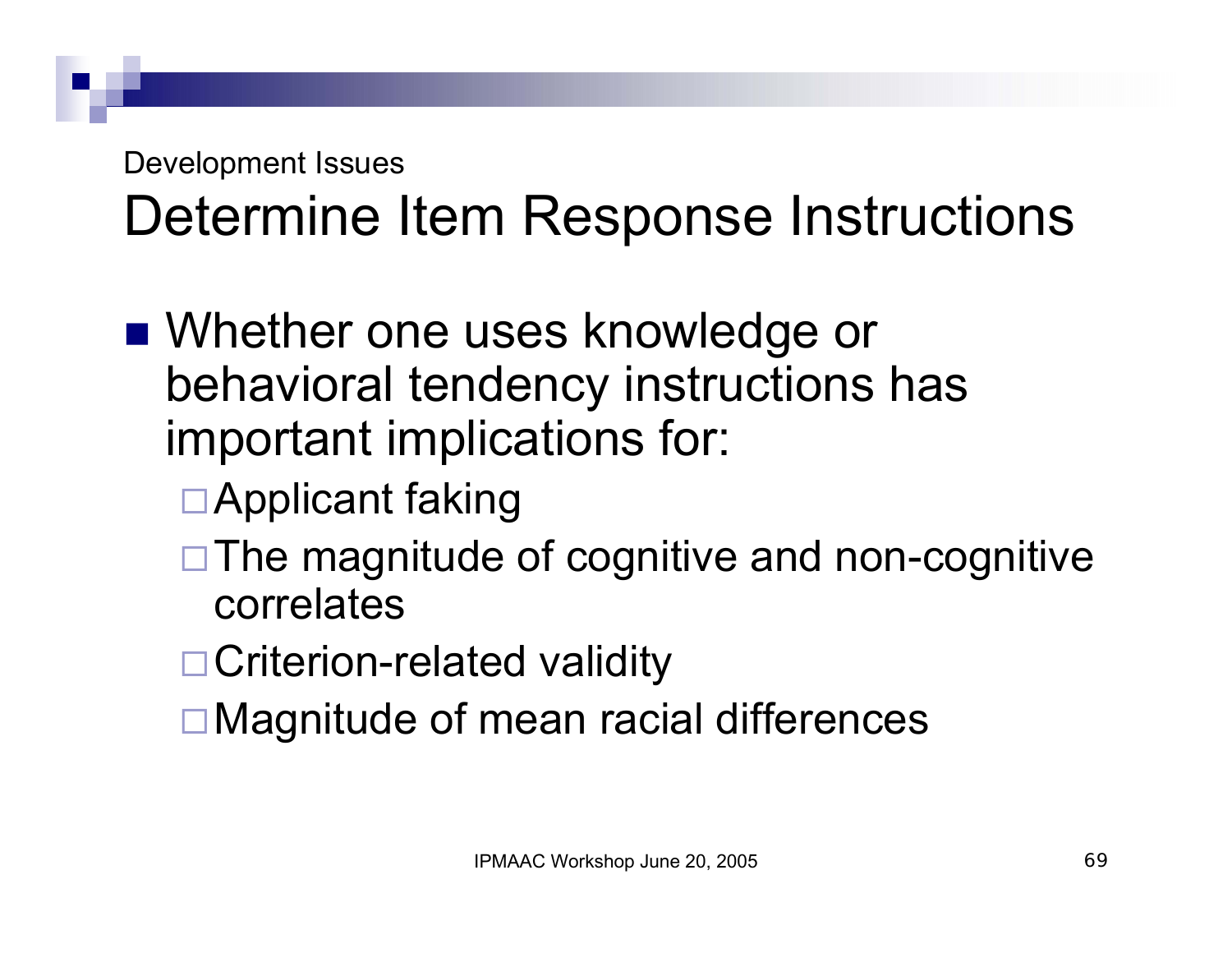## Response Instructions and Faking

- $\blacksquare$  Item response instructions may influence the degree to which applicants can improve their scores through faking.
- Behavioral tendency instructions ask for the applicant's likely behavior.
	- □ What would you most likely do?
	- What would you most likely do and what would you least likely do?
	- **□ Rate each response on how likely you would do the** response.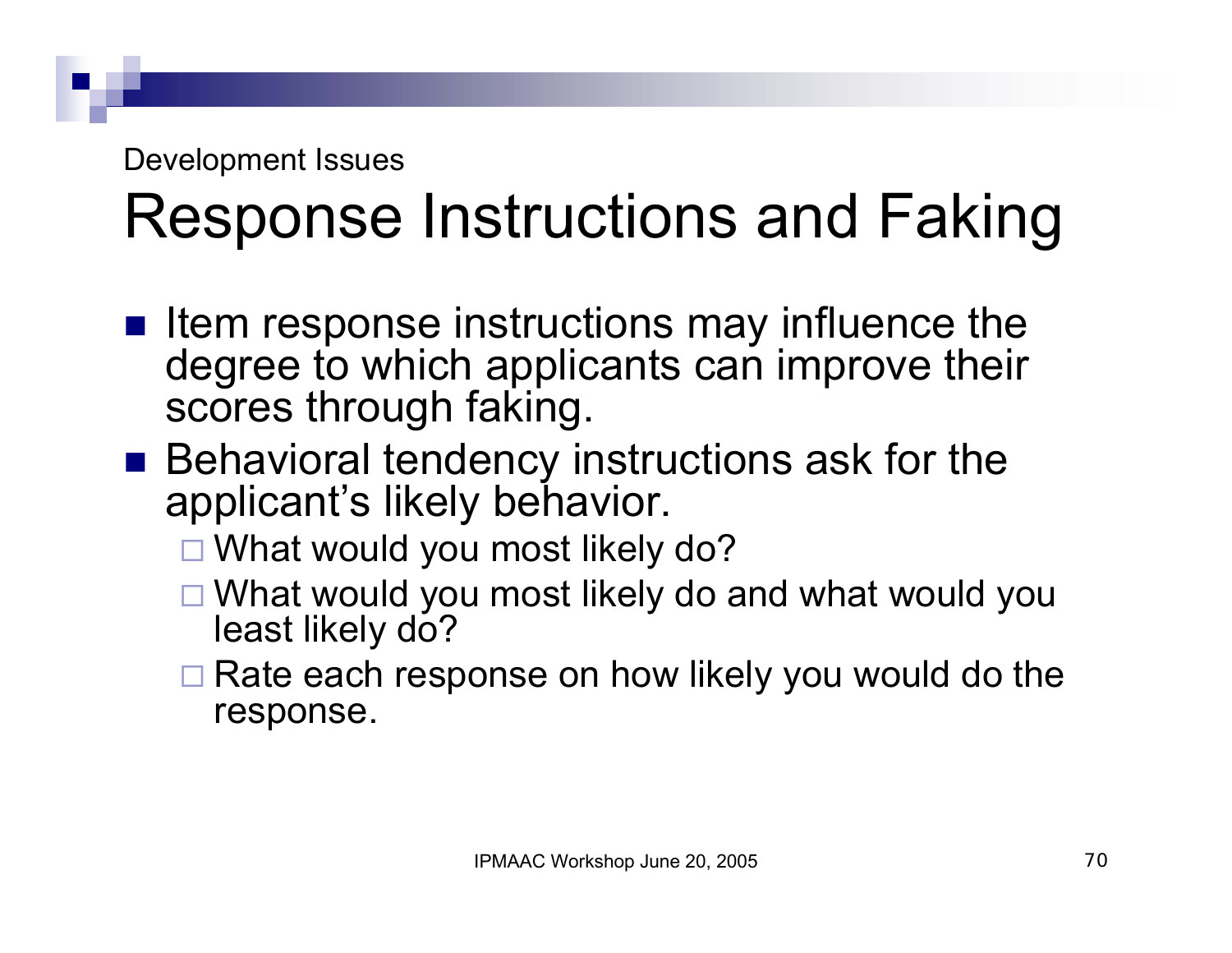## Response Instructions and Faking

- Applicants may recognize that what they would most likely do is not the most effective response.
- Some applicants may choose to misrepresent their behavioral tendency.
- McDaniel keeps a messy desk. McDaniel will report that he would keep his desk clean and tidy.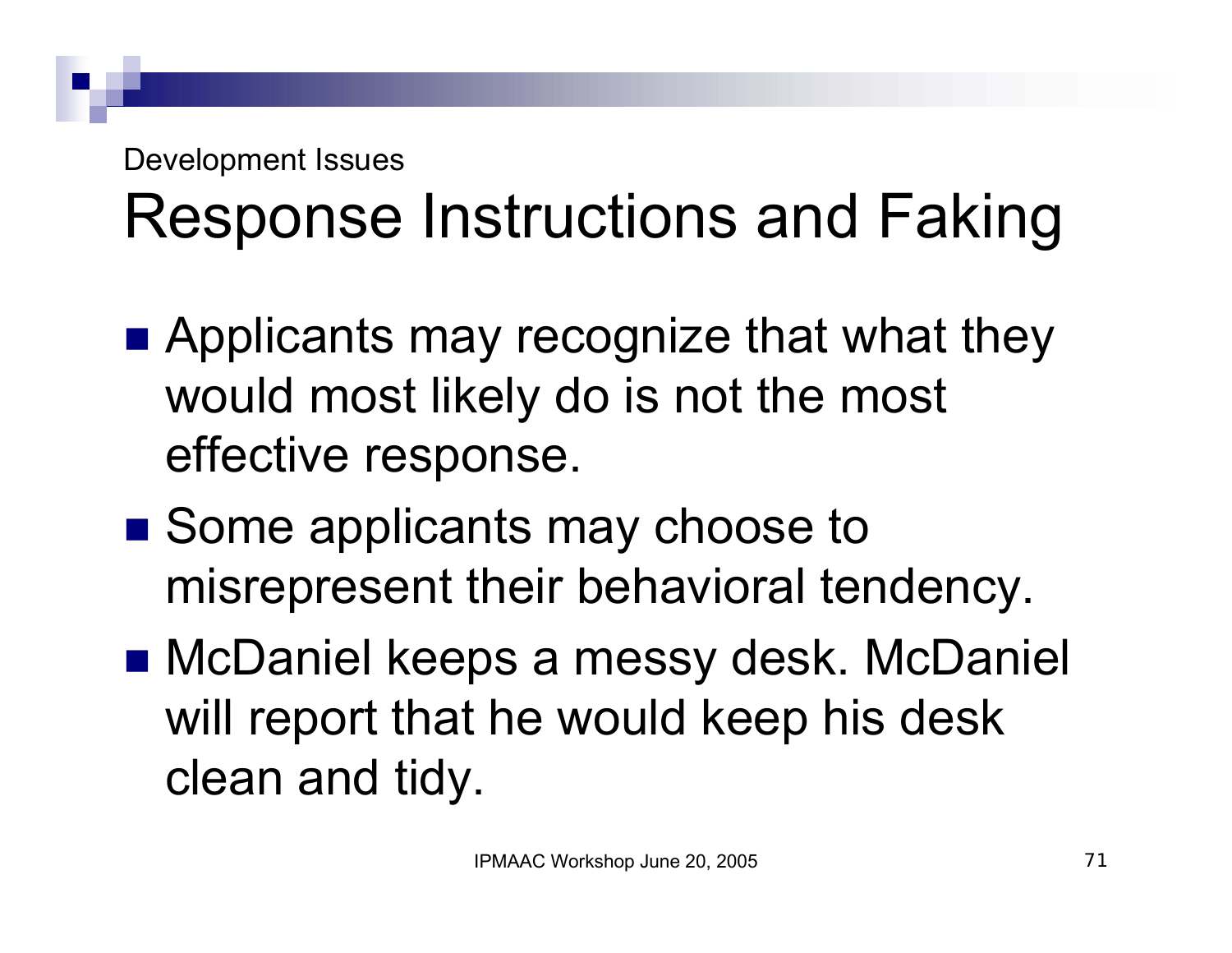## Response Instructions and Faking

- Knowledge instructions ask for the "best" answer and are thus assessments of knowledge of the appropriateness of responses.
	- $\Box$  Pick the best response.
	- $\Box$  Pick the best response and then the worst response.
	- $\Box$  Rate the responses on effectiveness.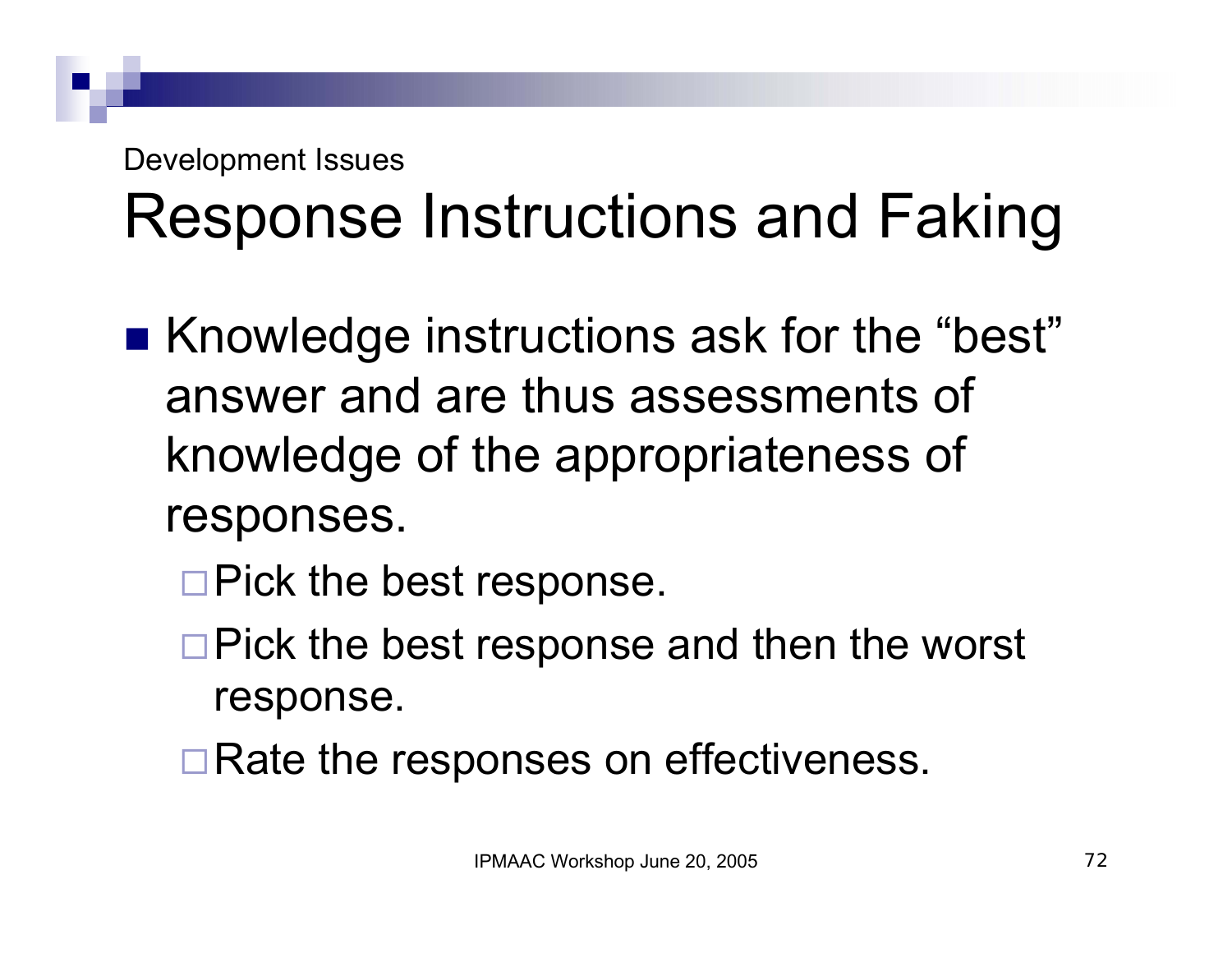### Response Instructions and Faking

- McDaniel and Nguyen (2001) speculated that it is more difficult to intentionally fake a knowledge item than a behavioral tendency item.
- By way of metaphor, compare a personality item (behavioral tendency) to a math item (knowledge).
- **Behavioral tendency item:** 
	- □ How dependable are you?
- Knowledge item:
	- $\Box$  What is the cube root of 46,656?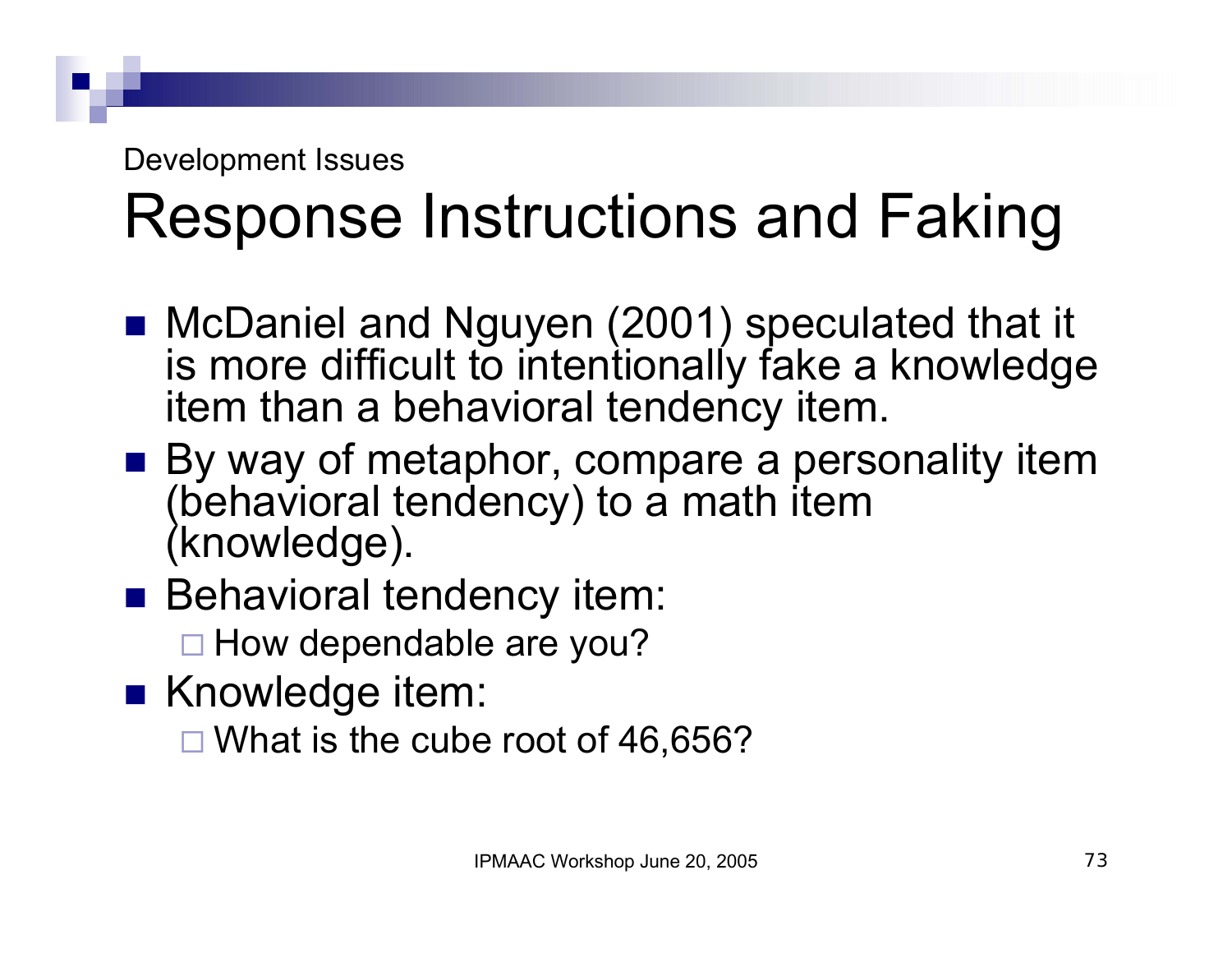### Response Instructions and Construct Validity

- SJTs with knowledge instructions tend to be more correlated with cognitive ability and less correlated with non-cognitive traits.
- SJTs with behavioral tendency instructions tend to be more correlated with noncognitive traits and less correlated with cognitive ability.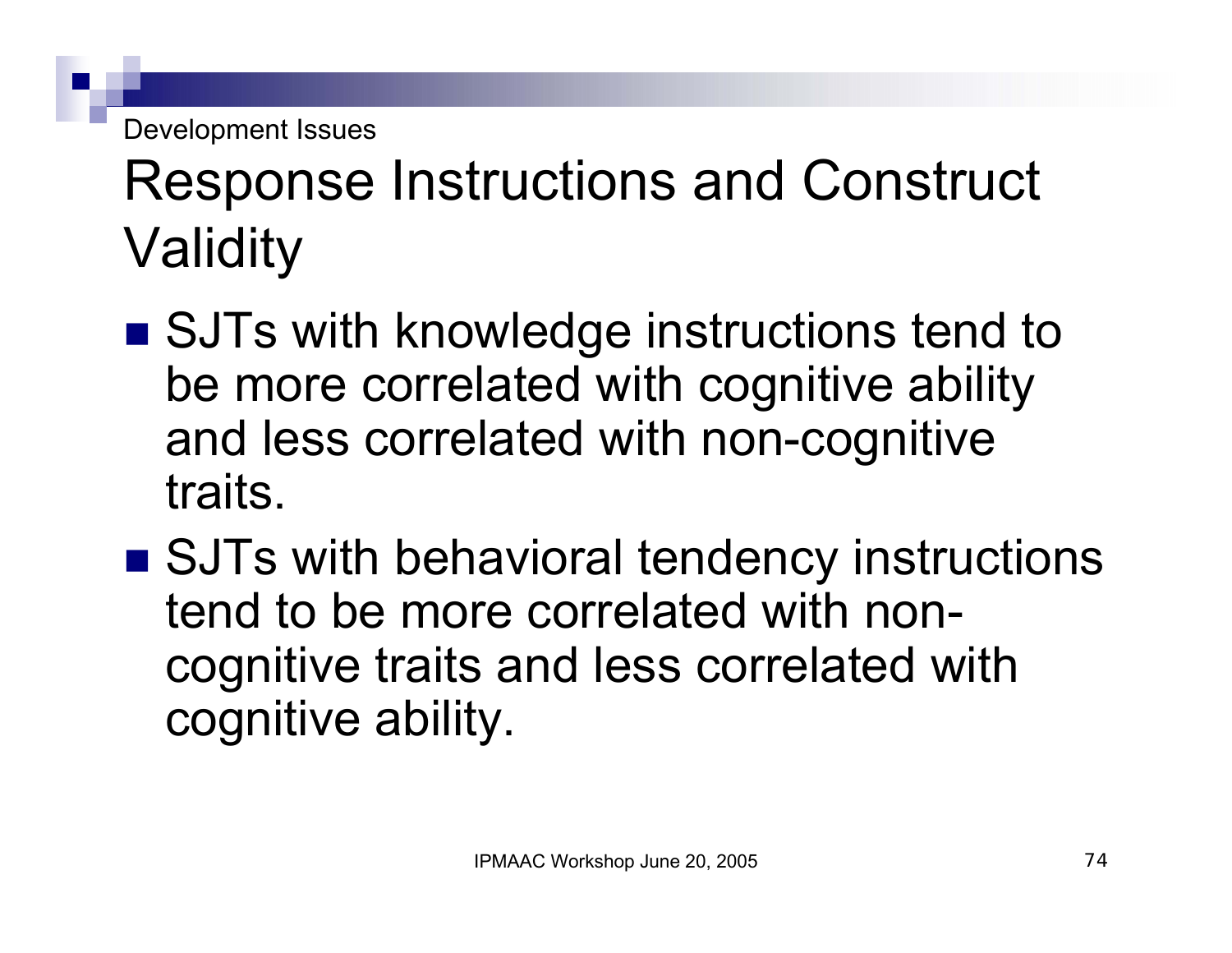### Response Instructions and Construct **Validity**

#### McDaniel, Hartman & Grubb (2003)

|                            | Knowledge<br><b>Instructions</b> | <b>Behavioral Tendency</b><br><b>Instructions</b> |
|----------------------------|----------------------------------|---------------------------------------------------|
| <b>Cognitive ability</b>   | .43                              | .23                                               |
| <b>Conscientiousness</b>   | .33                              | .51                                               |
| Agreeableness              | .20                              | .53                                               |
| <b>Emotional stability</b> | .11                              | .51                                               |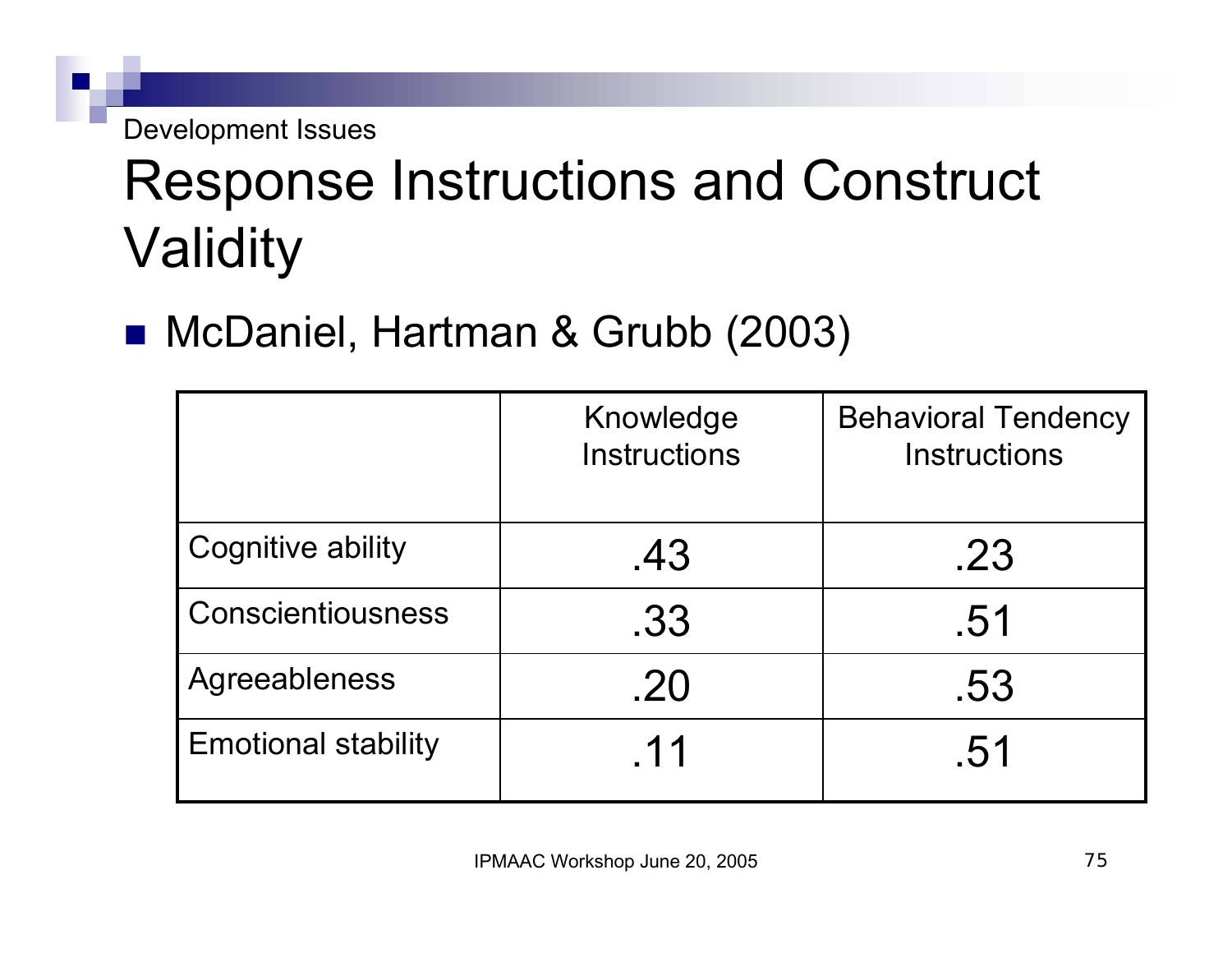### Response Instructions and Construct Validity

- For any given set of SJT items, one can alter the test correlates by altering the response instructions.
- One may also alter the criterion-related validity.
- One may also alter the magnitude of race and sex differences.
- **Choose wisely.**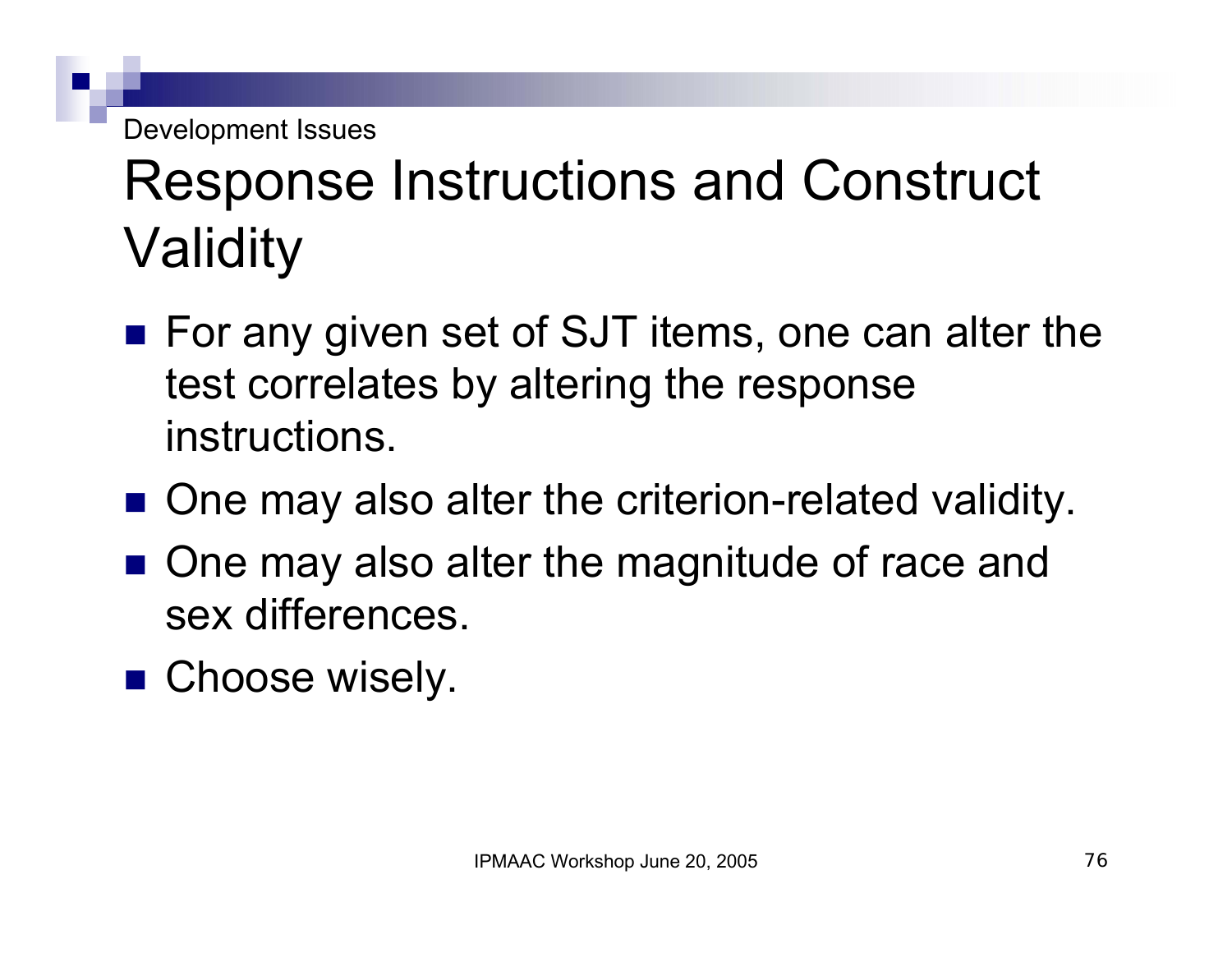#### Response Instructions and Criterion-Related Validity

McDaniel, Hartman, & Grubb (2003)

**Behavioral tendency instructions (** $\rho$  **= .27)** 

**K**nowledge instructions ( $\rho = .33$ )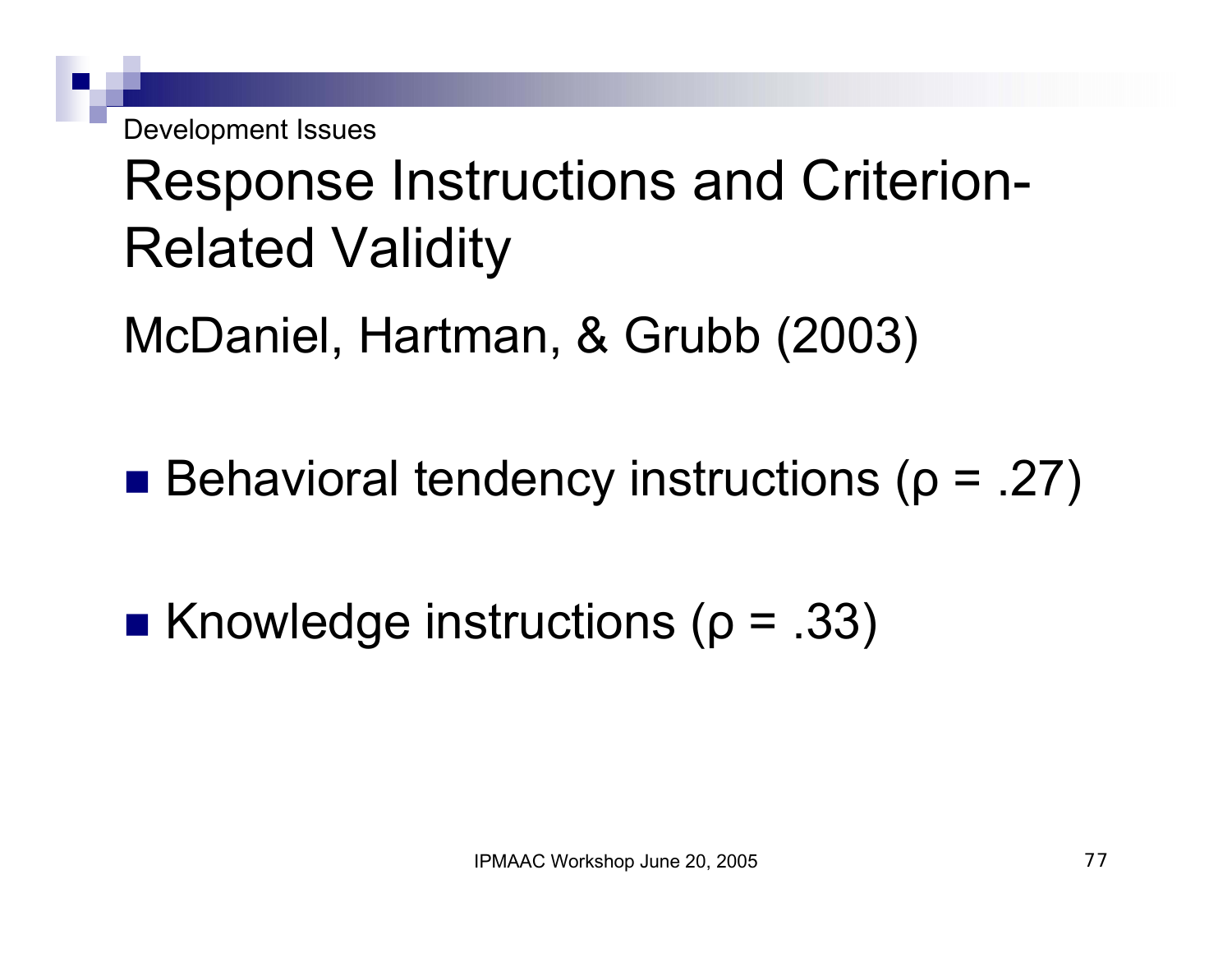Development Issues

### Response Instructions and Mean Racial Differences in SJTs

- Nguyen, McDaniel, & Whetzel (2005)
- Mean racial differences are larger for knowledge instructions than for behavioral tendency instructions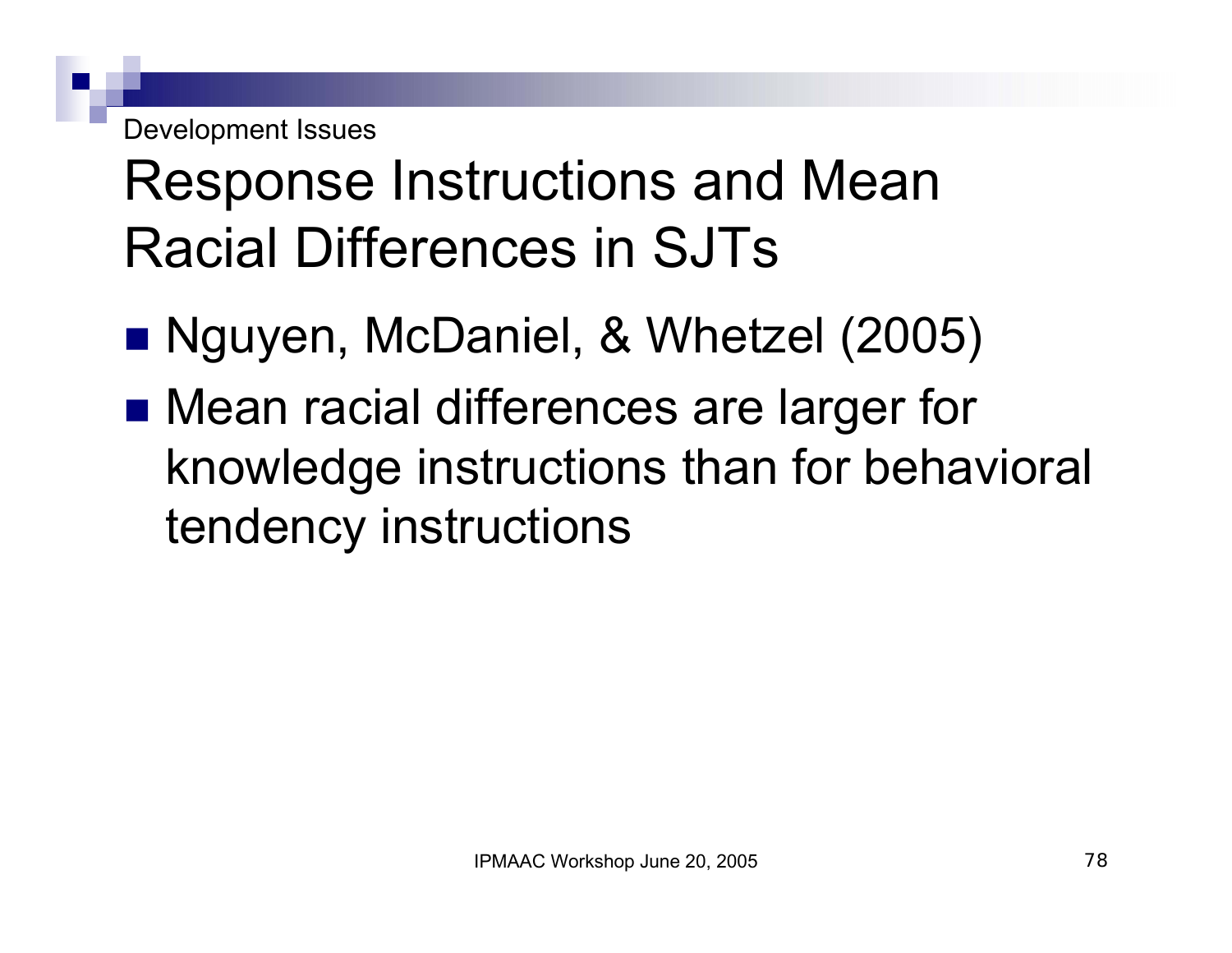Development Issues

### Response Instructions and Mean Racial Differences in SJTs

■ The correlation of the SJT with cognitive ability controls almost all of the differences across studies in mean racial differences.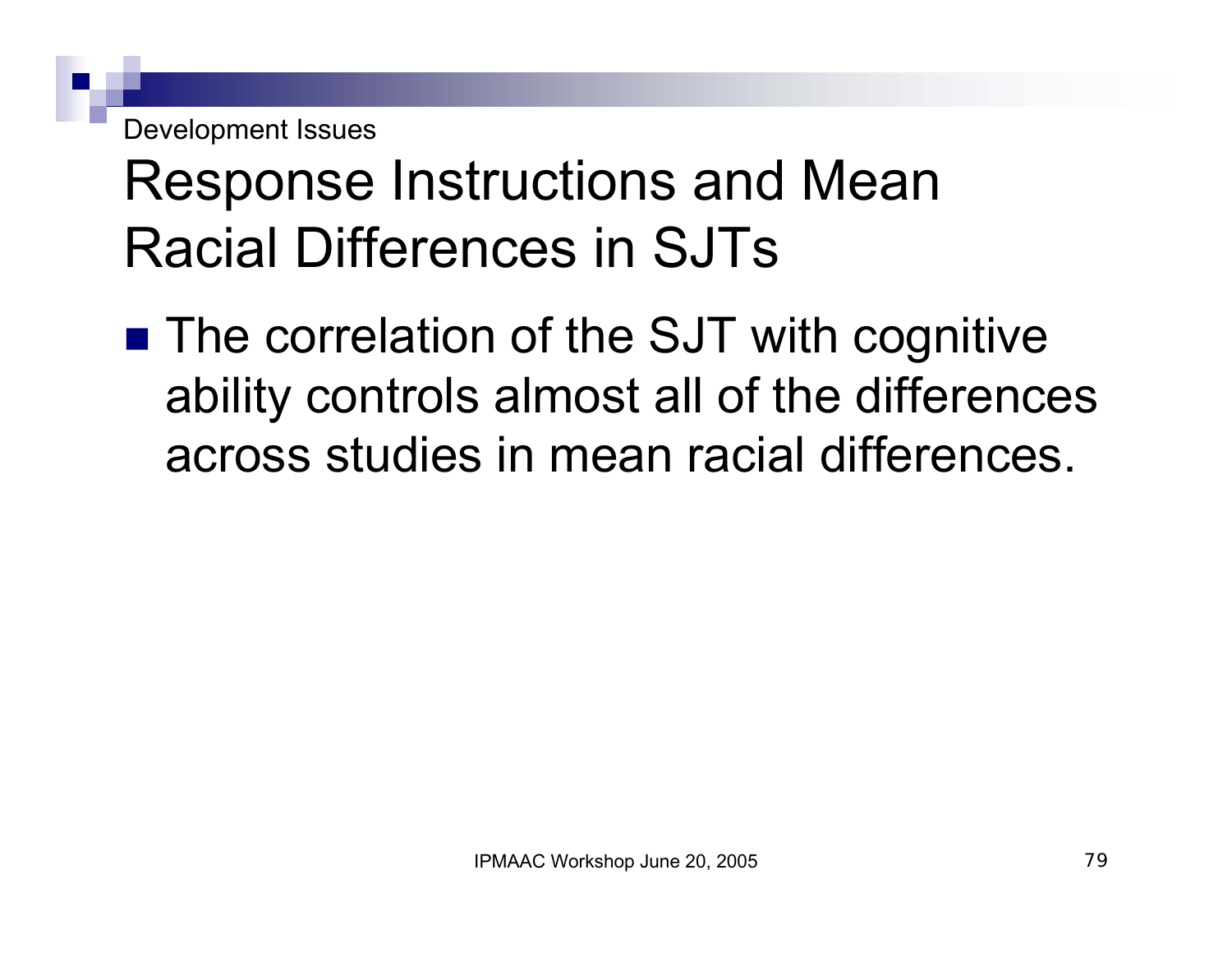Development Issues

### Response Instructions and Mean Racial Differences in SJTs

- Some employers may want to use a video presentation format or use a behavioral tendency response format to reduce mean racial differences.
- But the effect is probably driven by the cognitive loading.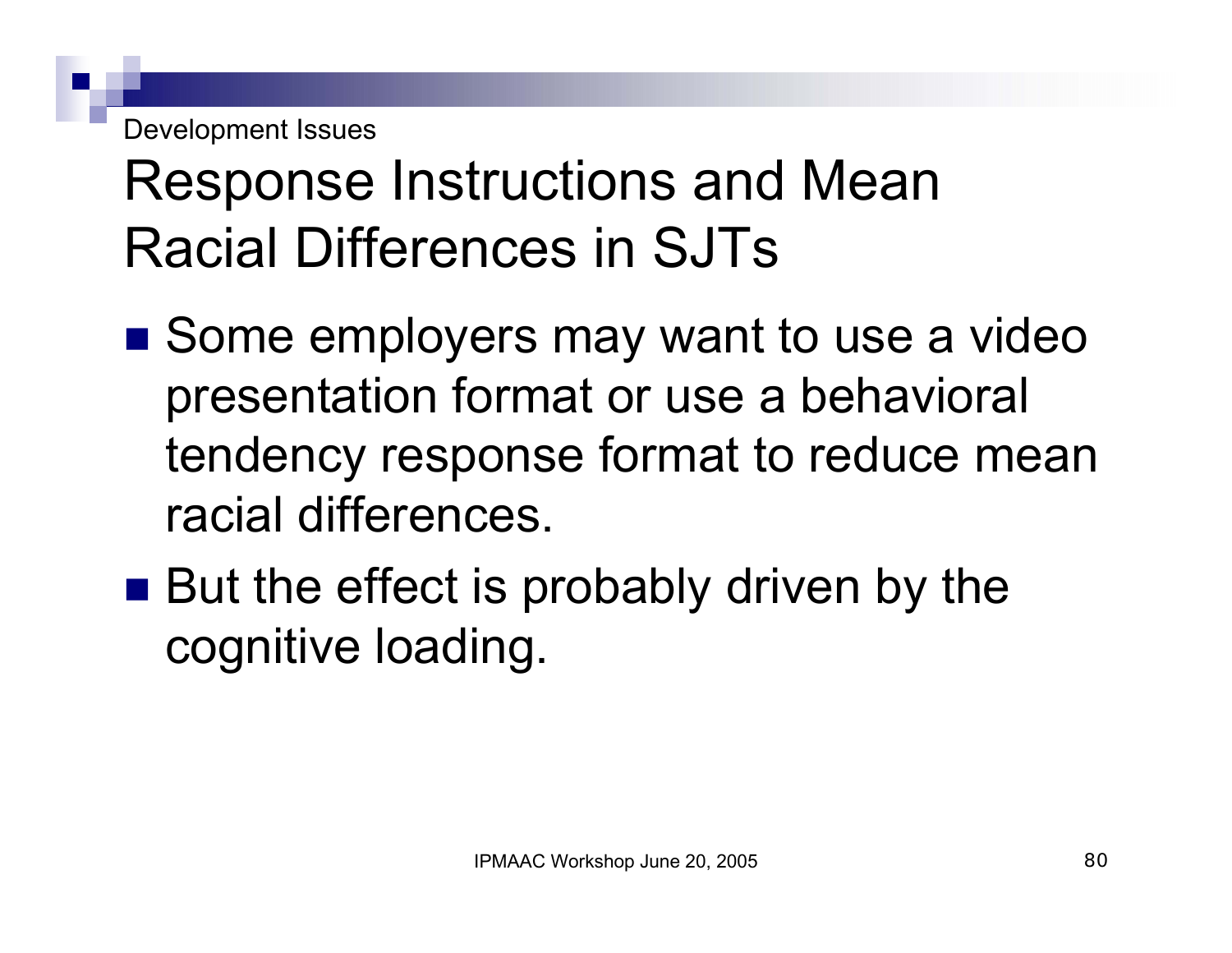#### Development Issues **Scoring**

- One needs to determine what the right answer is to build a scoring key.
- Issues of scoring SJTs are not much different than issues of scoring biodata, but the options are more restricted.
	- □ Sometimes biodata items are scored by building homogeneous scales.
	- □ As mentioned earlier, it is difficult to build SJTs with homogeneous scales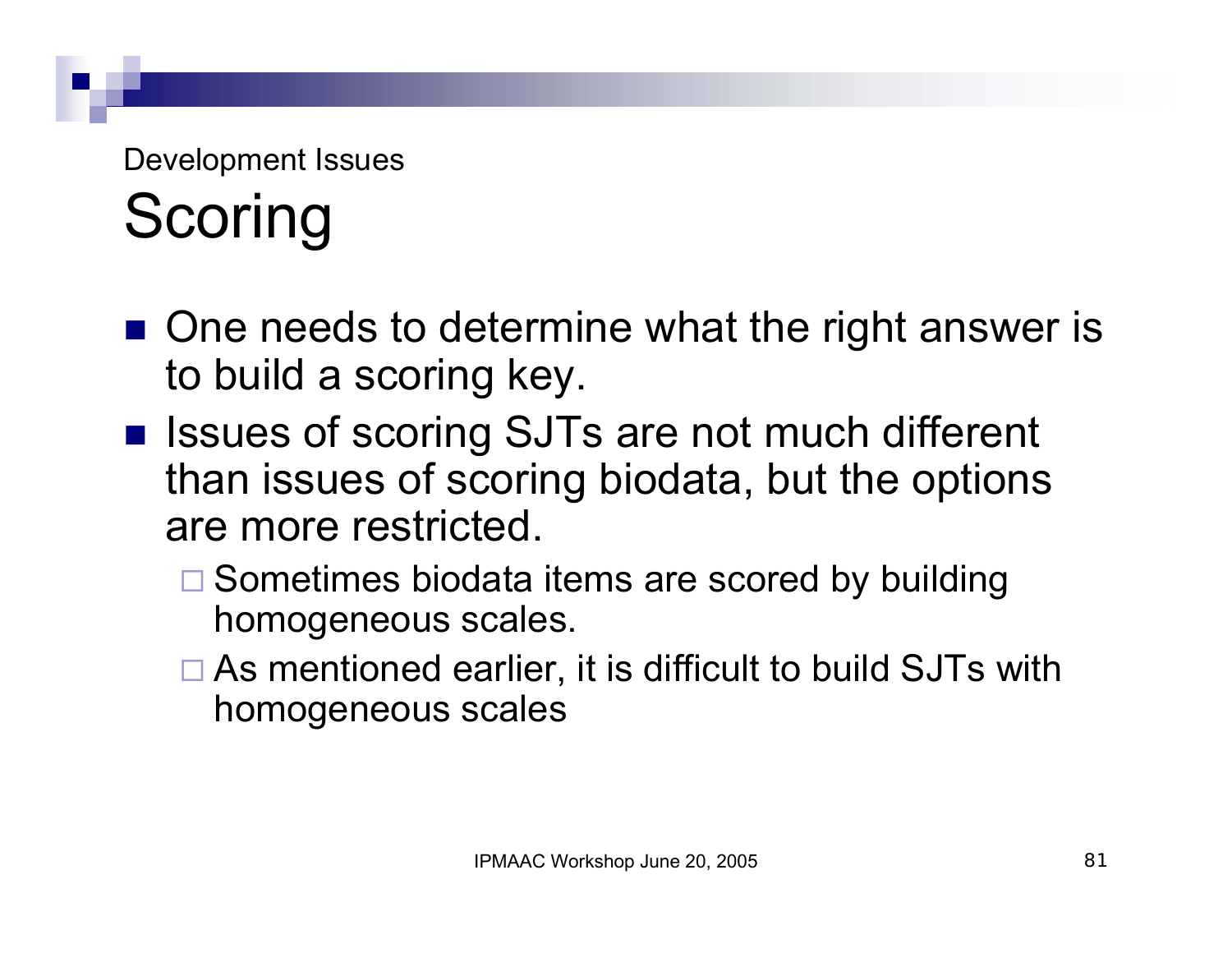#### Development Issues Scoring

 $\blacksquare$  The options are: □ Rational keys □ Empirical keys □ Hybrid keys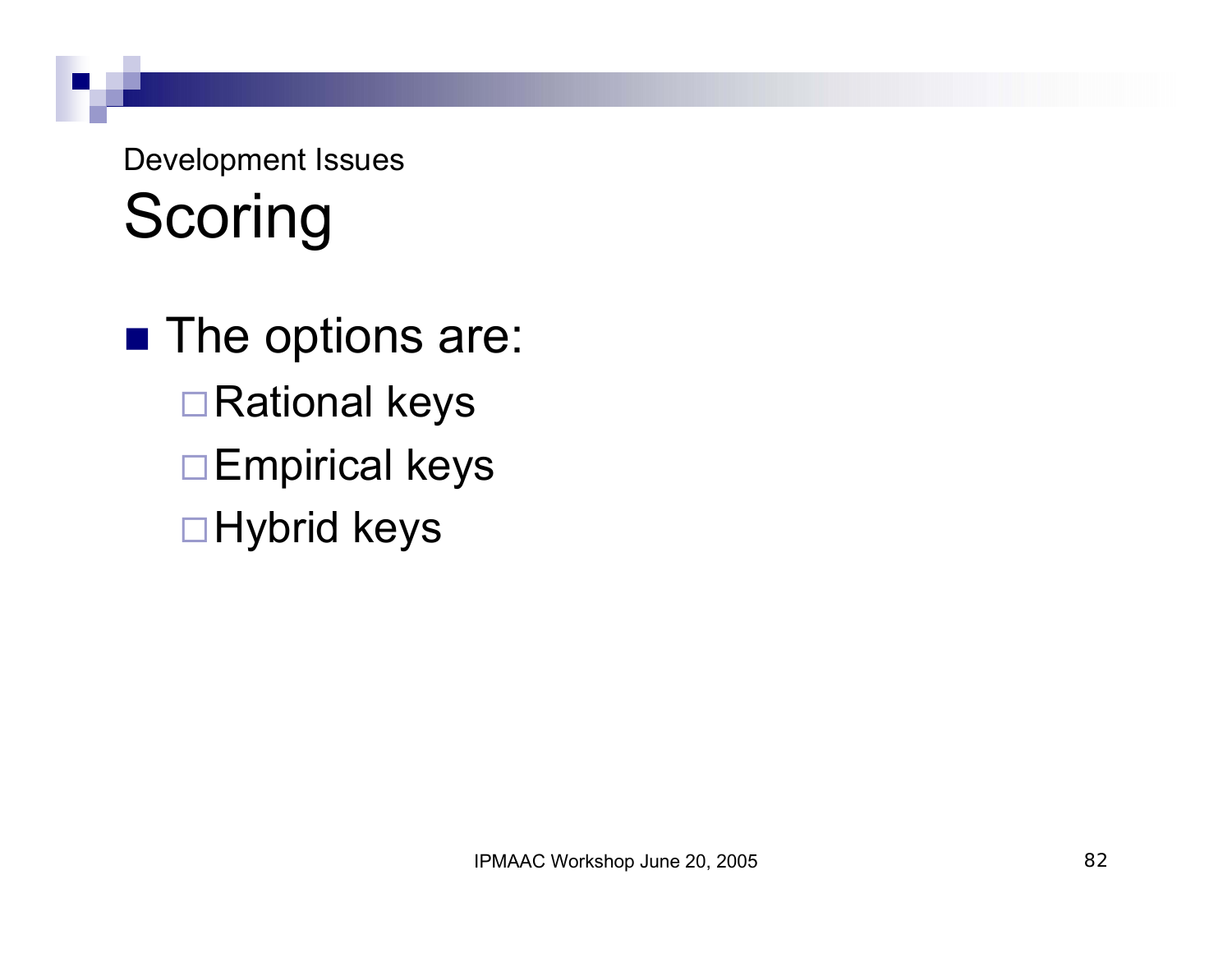### Scoring with Rational Keys

- $\blacksquare$  Rational keys
- SJTs are often keyed based on expert judgment
	- □ Reject item responses with low inter-rater agreement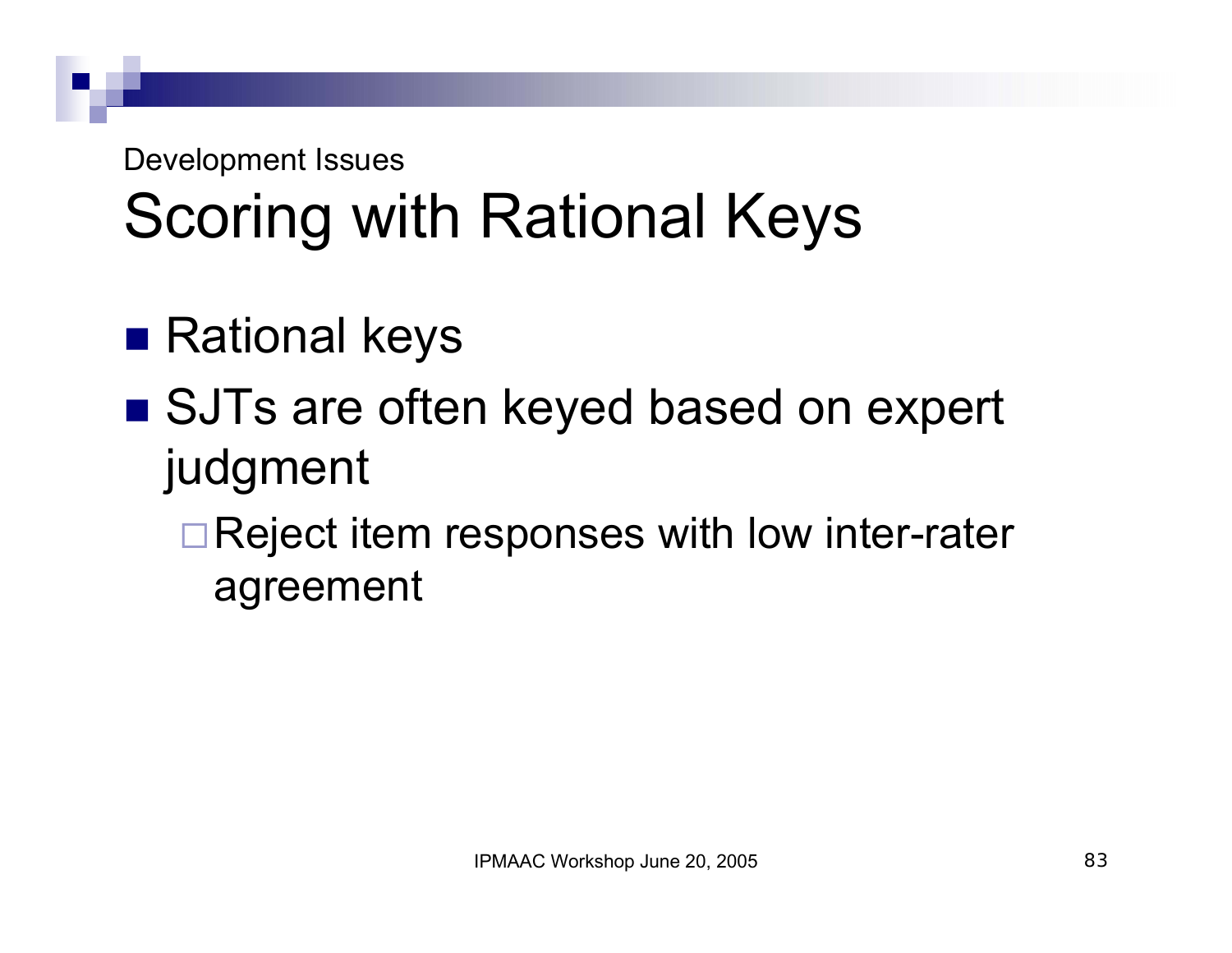## Scoring with Rational Keys

■ Data assisted expert keying □ Collect effectiveness data and have mean and standard deviations and frequencies of ratings available to experts who decide the key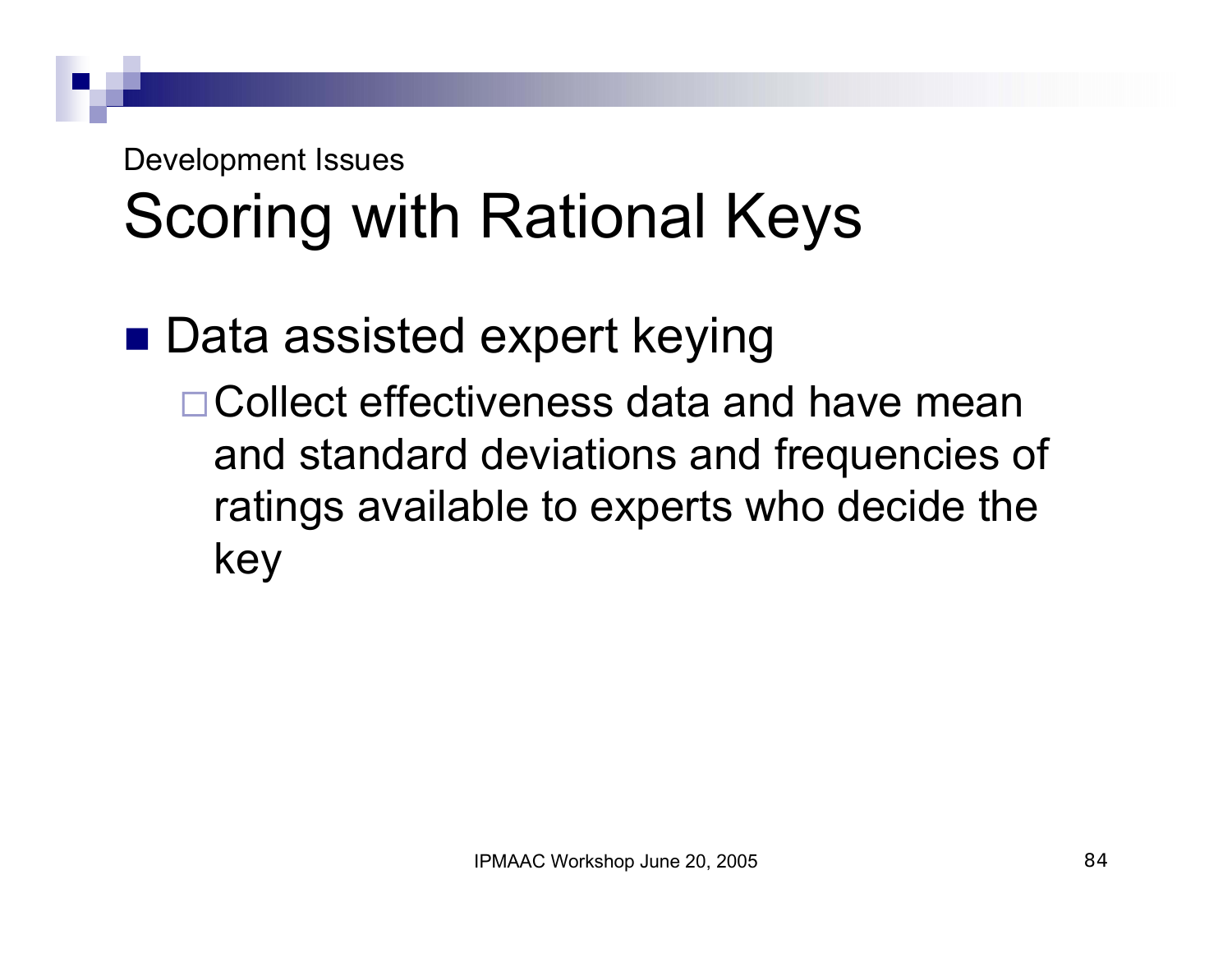## Scoring with Rational Keys

- $\blacksquare$  Data assisted keying without experts Collect effectiveness data and use the means to make the key
	- $\Box$  Drop options with high standard deviations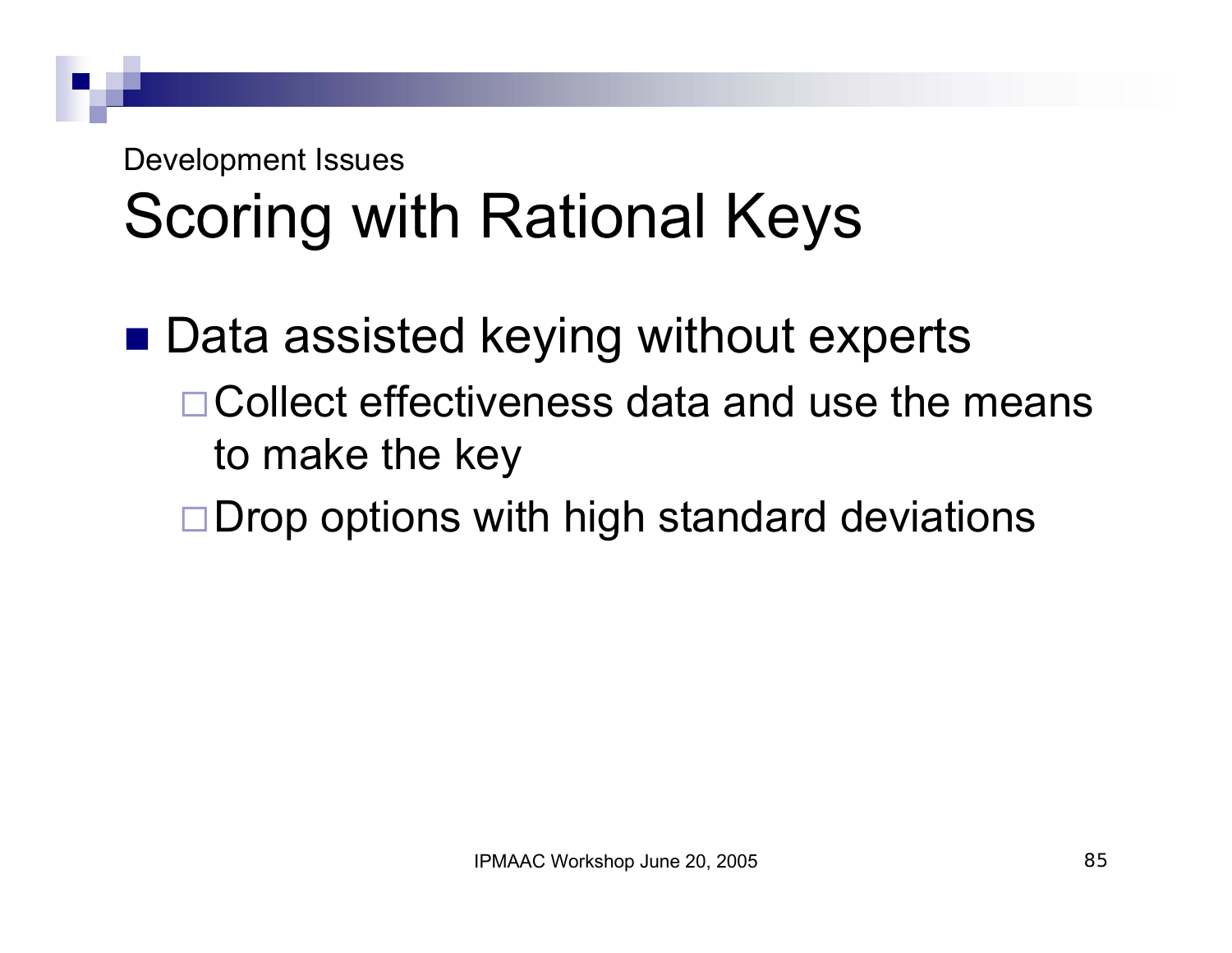## Scoring with Empirical Keys

- Any empirical keying approach for biodata is applicable for SJTs
- Good reference:

□ Hogan, J. B. (1994). Empirical keying of background data measures. In G. S. Stokes & M. D. Mumford (Eds.), *Biodata handbook: Theory, research, and use of biographical information in selection and performance prediction* (pp. 69-107). Palo Alto, CA: CPP Books.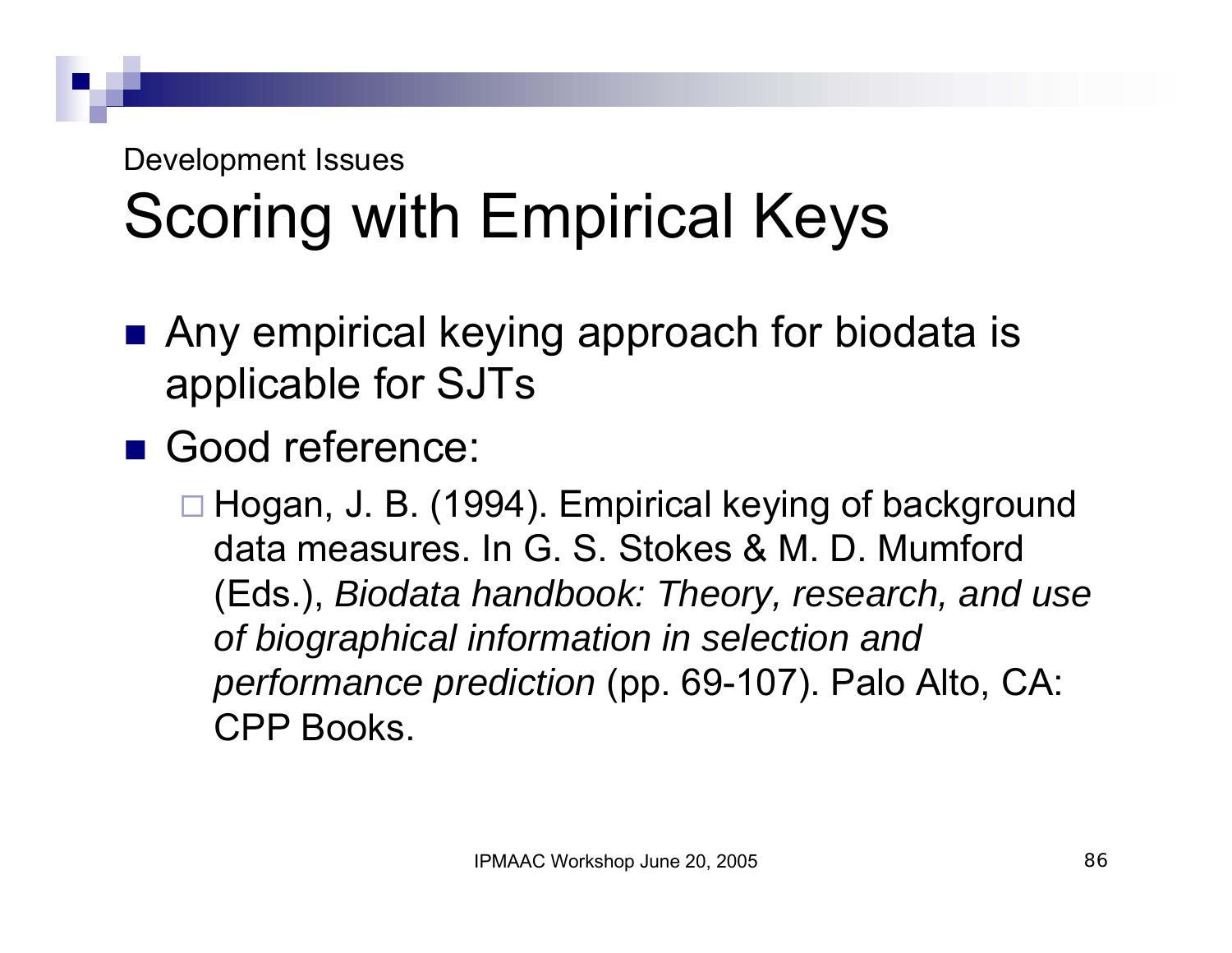## Scoring with Hybrid Keys

- A hybrid key is some mix of rational and empirical keying.
- For example, you might empirically key but only retain the keyed option if it makes sense.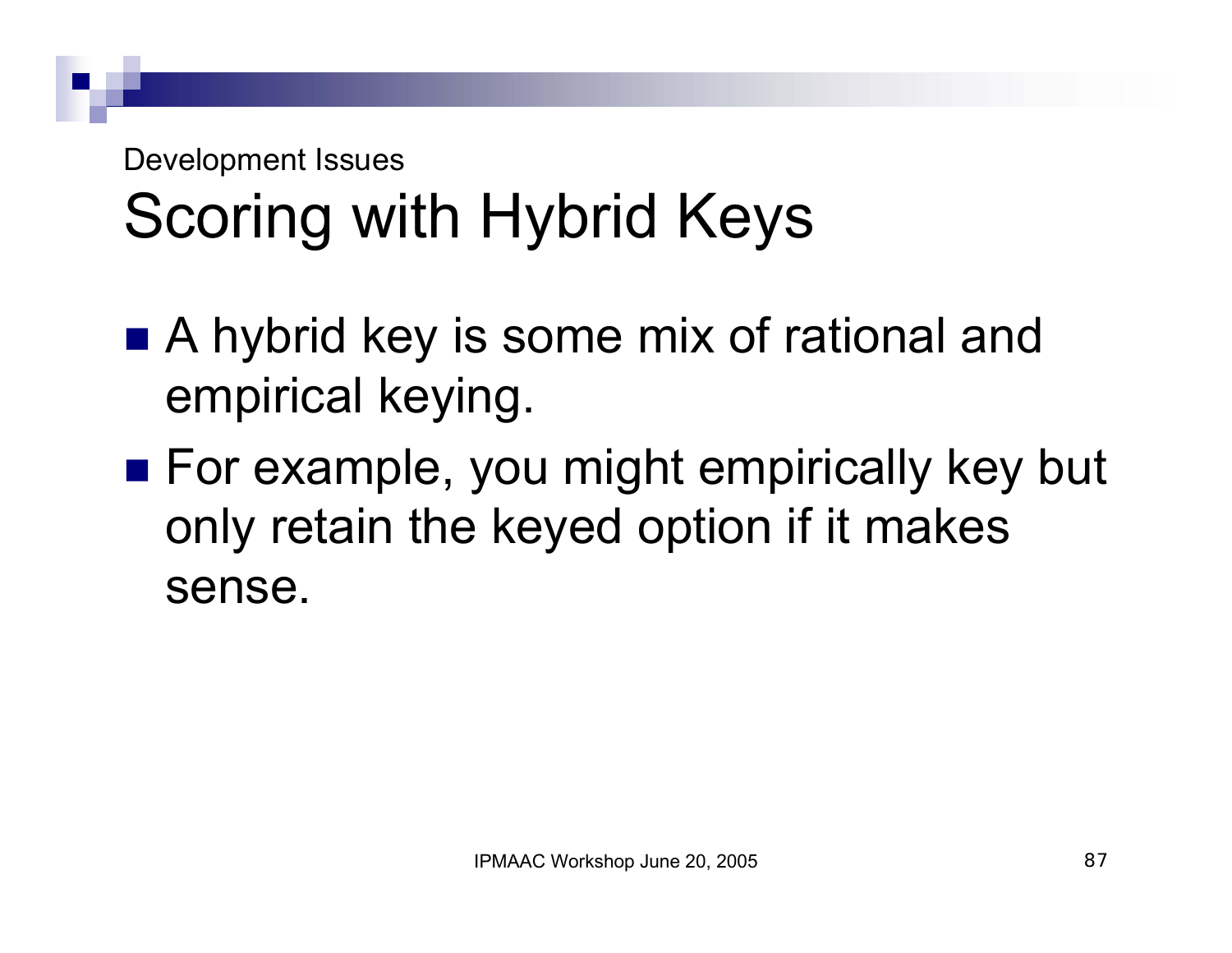- If one uses a Likert rating scale to record responses and uses a rational keying method, what do you do with the responses rated as average?
- **Example 2 I** Likert scales, with an even number of response categories (4 or 6), force all response options to be either effective or ineffective (or likely to be performed or unlikely to be performed).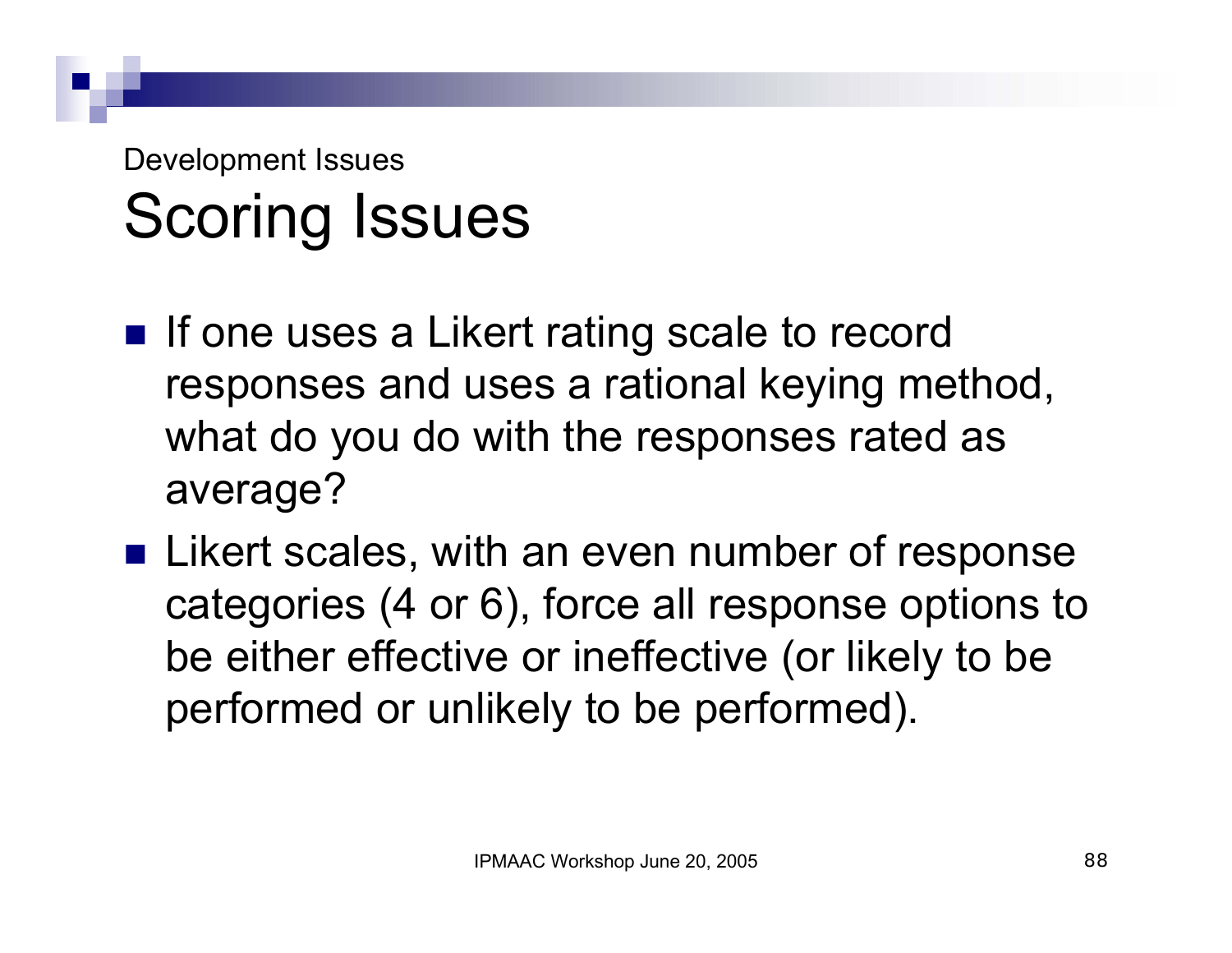- **ELikert scales often use adjectives:** 
	- □ Very effective, effective, ineffective, very ineffective
	- $\Box$  From a litigation point of view, it makes some uneasy to try to defend the difference between very effective and effective.
		- Your "very effective" might mean the same as my '"effective"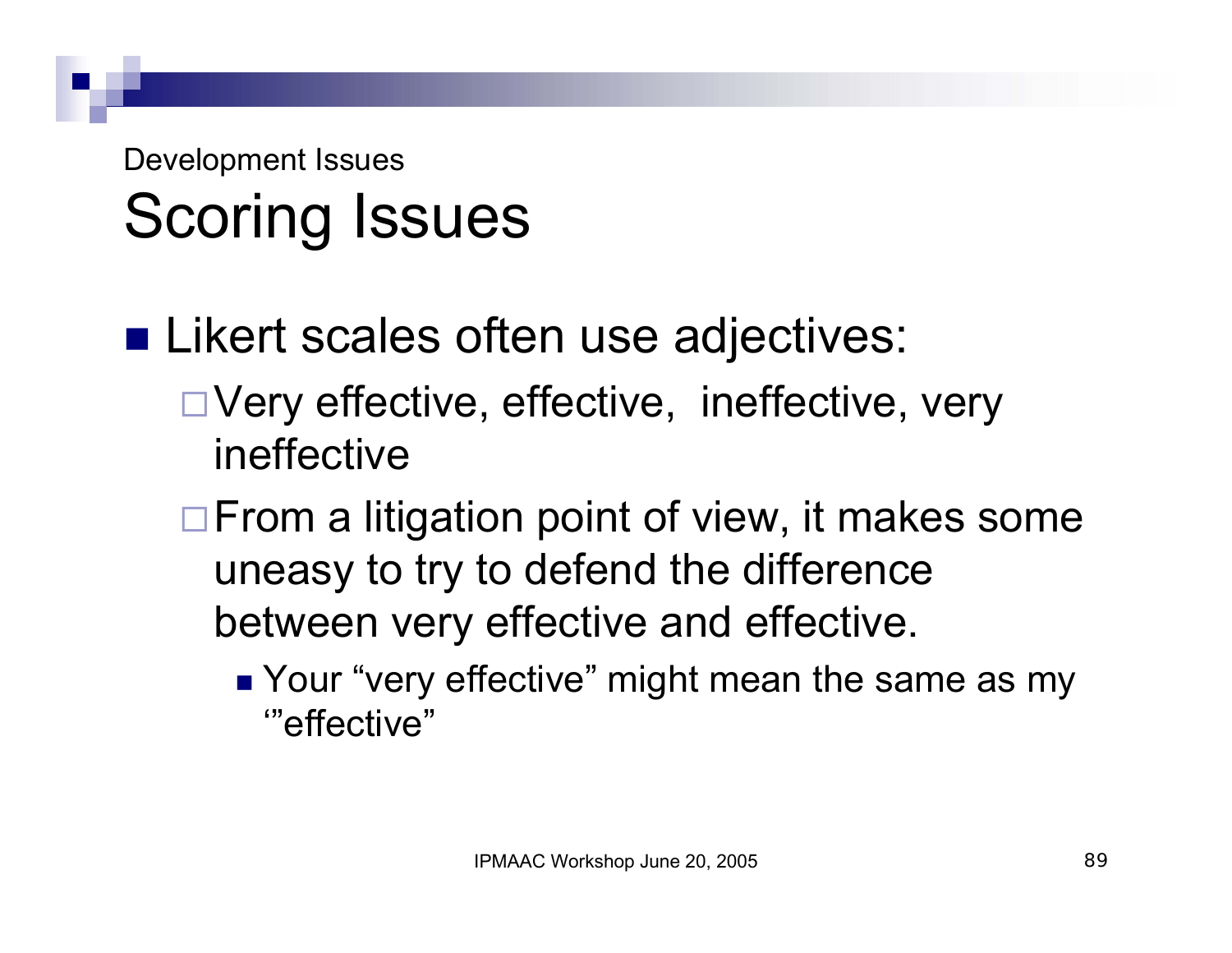■ For the purpose of rational keying, one might consider "very effective" and "effective" to be identical responses.

■ Thus, one could score the item as dichotomous.

 $\Box$  If the scoring key indicates that the response is a good thing to do, a respondents providing a rating of "very effective" or "effective" gets a point; other ratings get zero.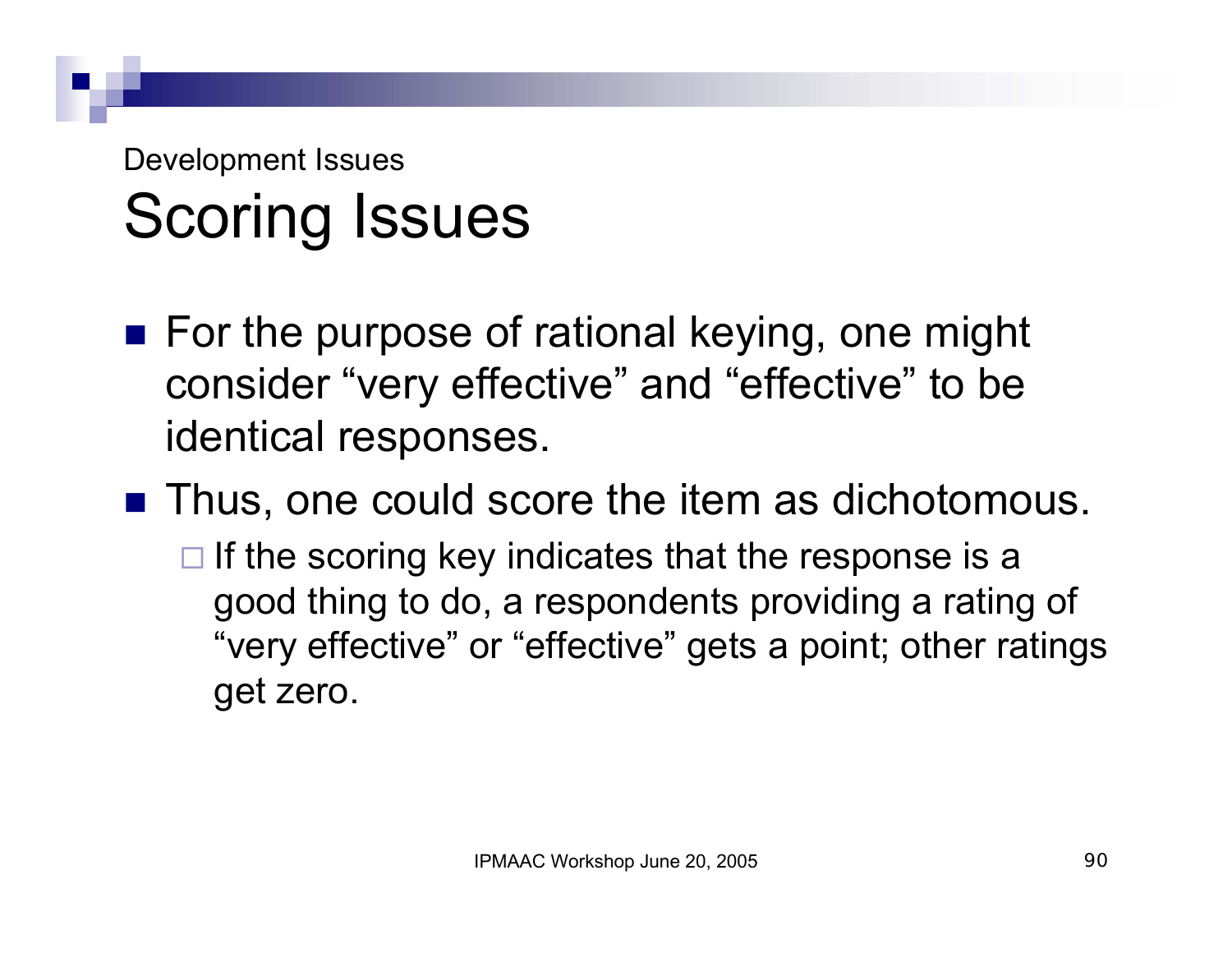- Most applications of SJTs use discrete points assigned to response options:
	- $\Box$  Very effective = 1
	- $\Box$  Effective = 1
	- $\Box$ Ineffective = 0
	- $\Box$  Very ineffective = 0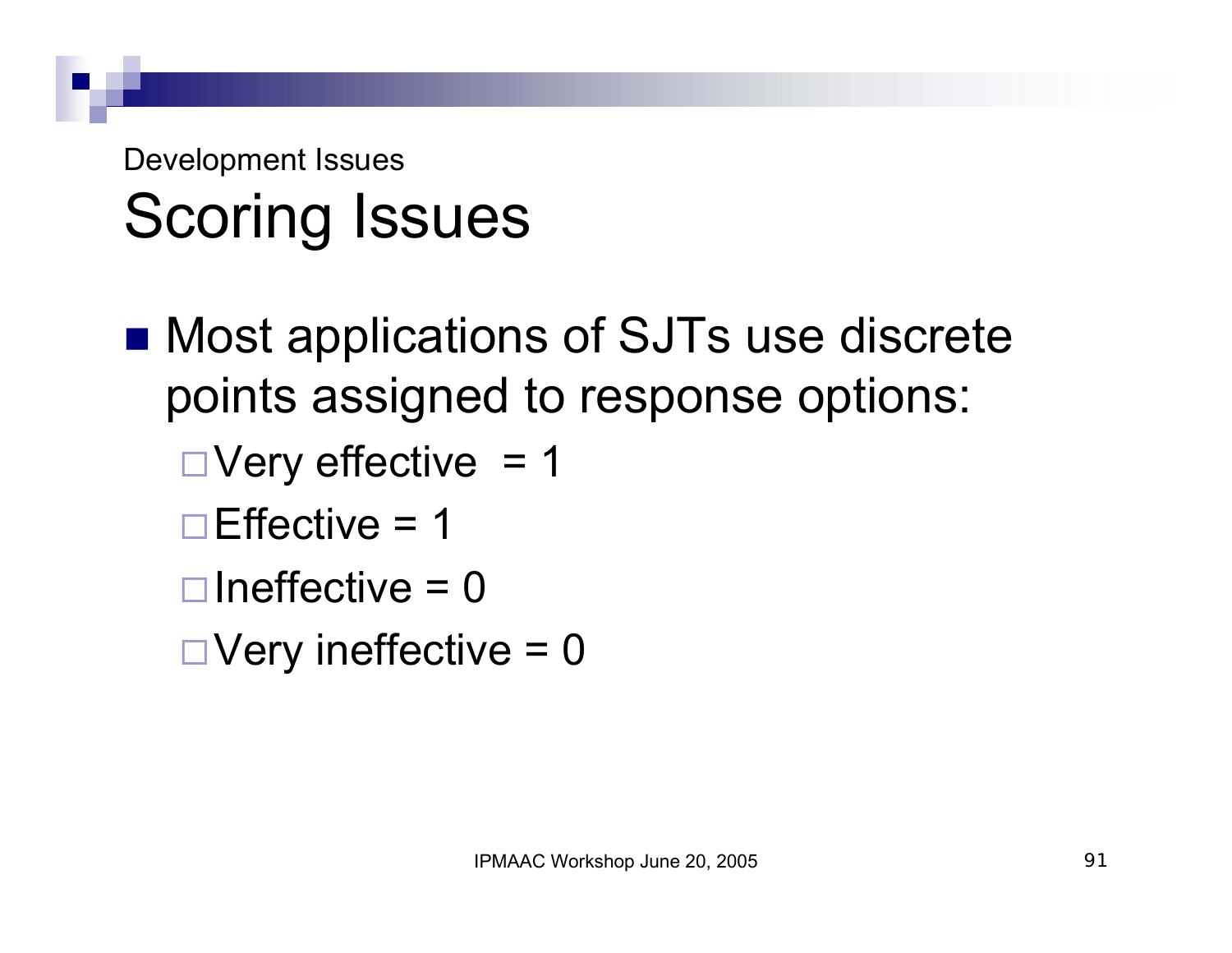- Sternberg and colleagues use the mean effectiveness ratings as the correct answer and score responses as deviations from the mean:
	- $\Box$  If the mean is 1.5, a respondent who provided a rating of 1 or 2 would both have a -.5 as a score on the item.
	- $\square$  Zero is the highest possible score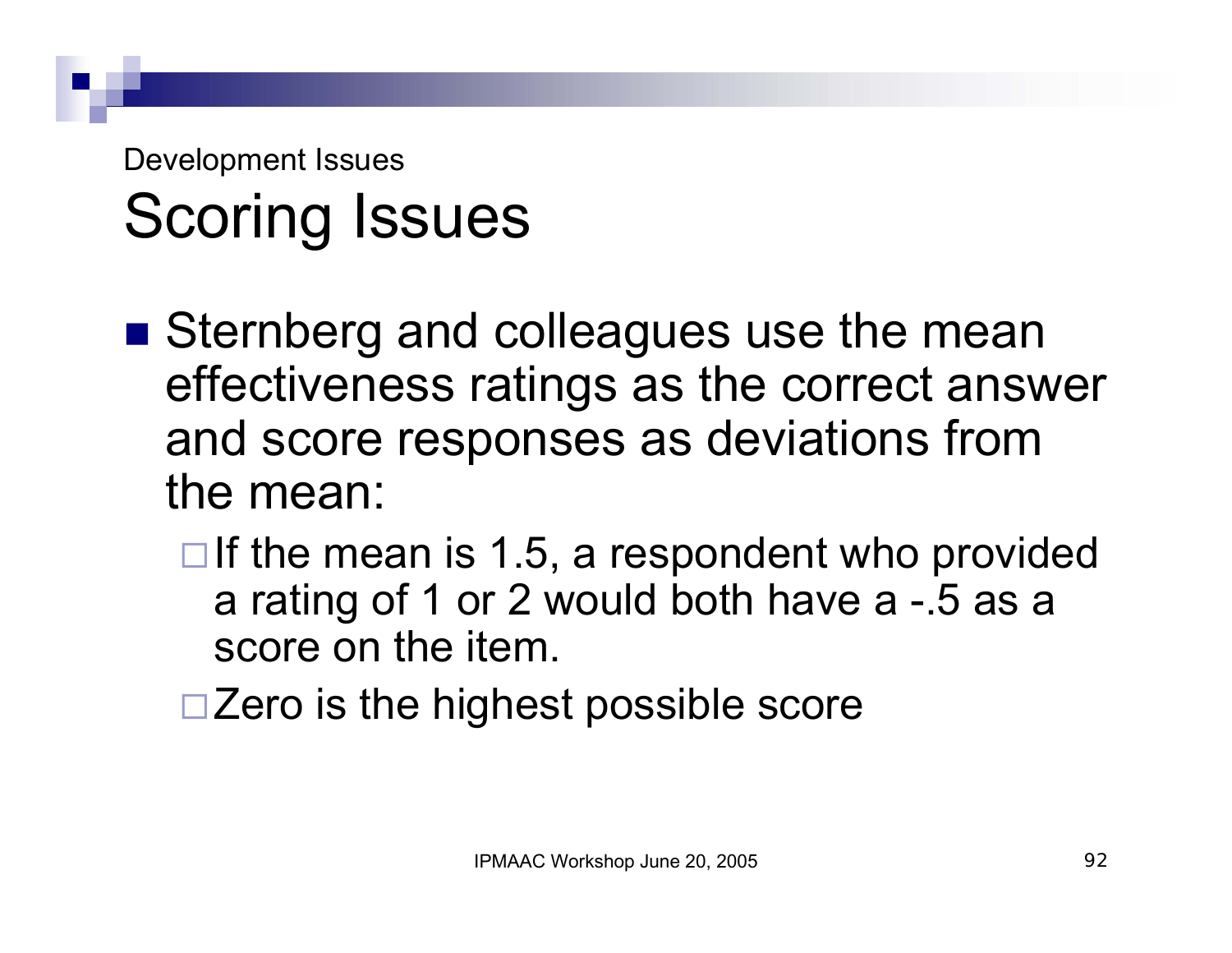- Some research shows that mean ratings by experts give the same means as those given by novices.
- The novices have greater standard deviations.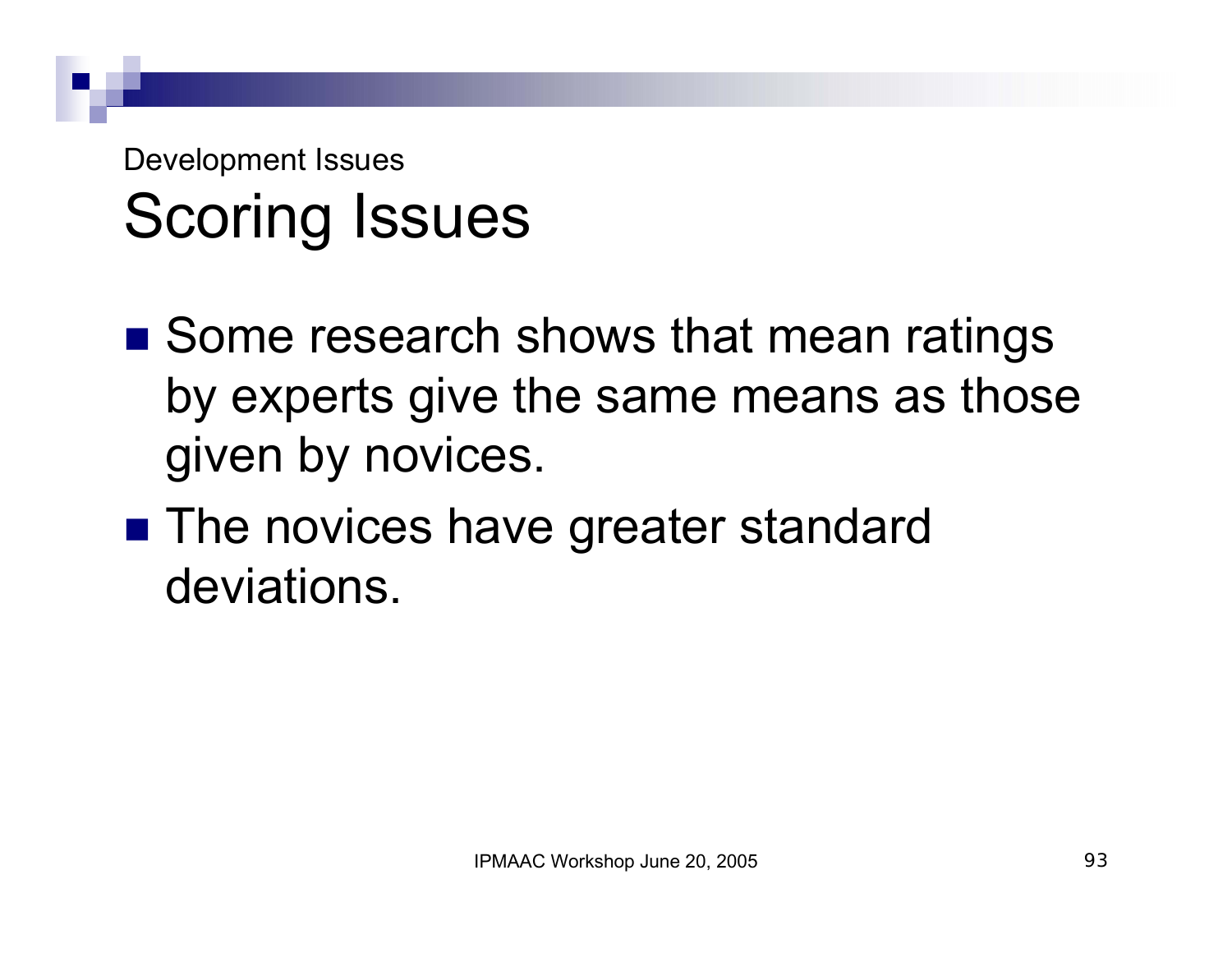- **n** Incumbent vs. applicant differences
	- $\Box$  Incumbents are typically the experts for keying.
	- $\Box$  If a company policy guides an action, incumbents will rate behaviors consistent with the policy as effective.
	- $\Box$  High quality applicants might respond differently because they don't know the policy.
	- □ Call center example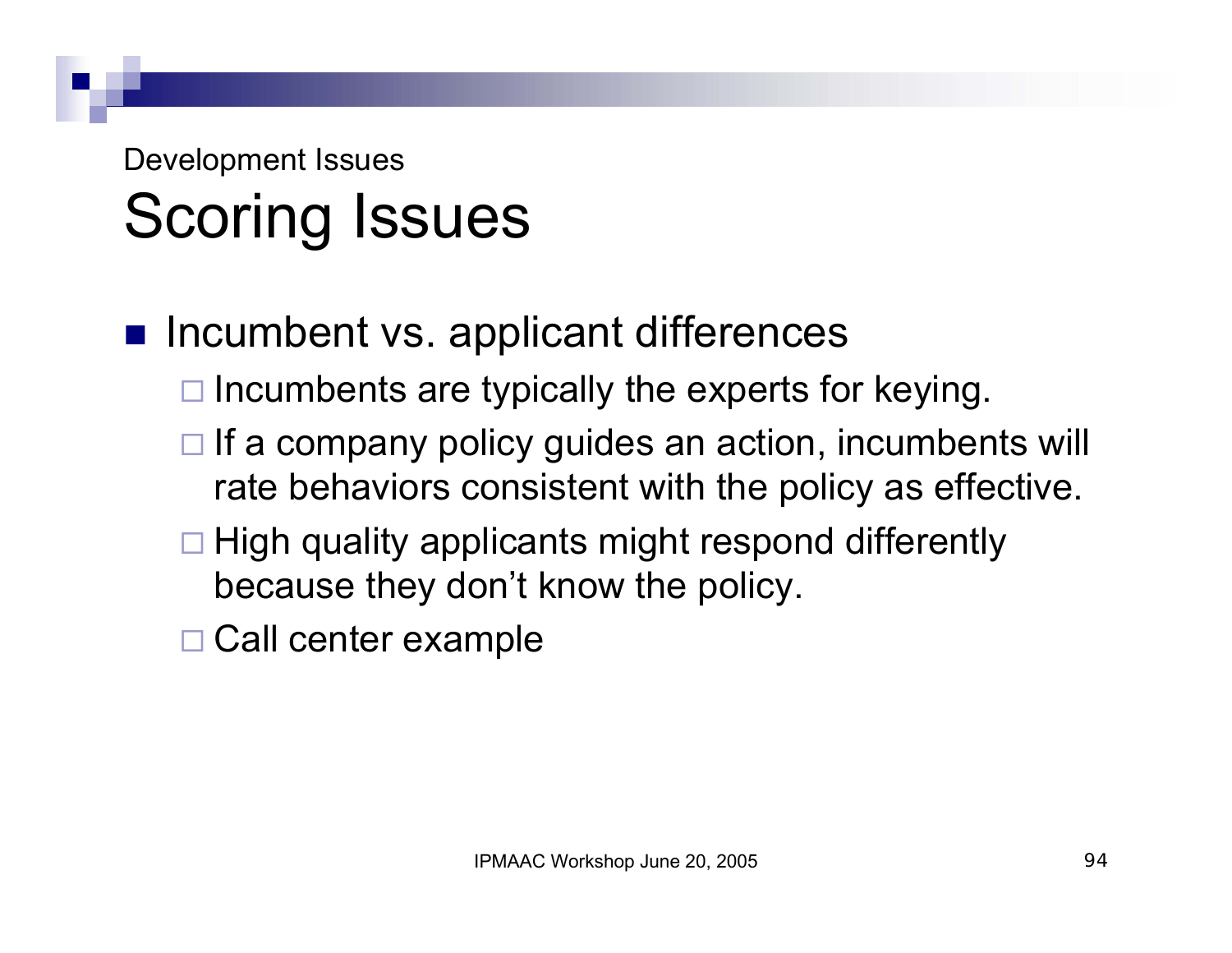## Content Validation Strategies

- Collect KSA linkages when the critical incidents are written
	- □ However, you transformed the critical incidents, perhaps substantially, when you created the stems.
- $\blacksquare$  In particularly litigious environments, one could collect, Item-KSA linkages.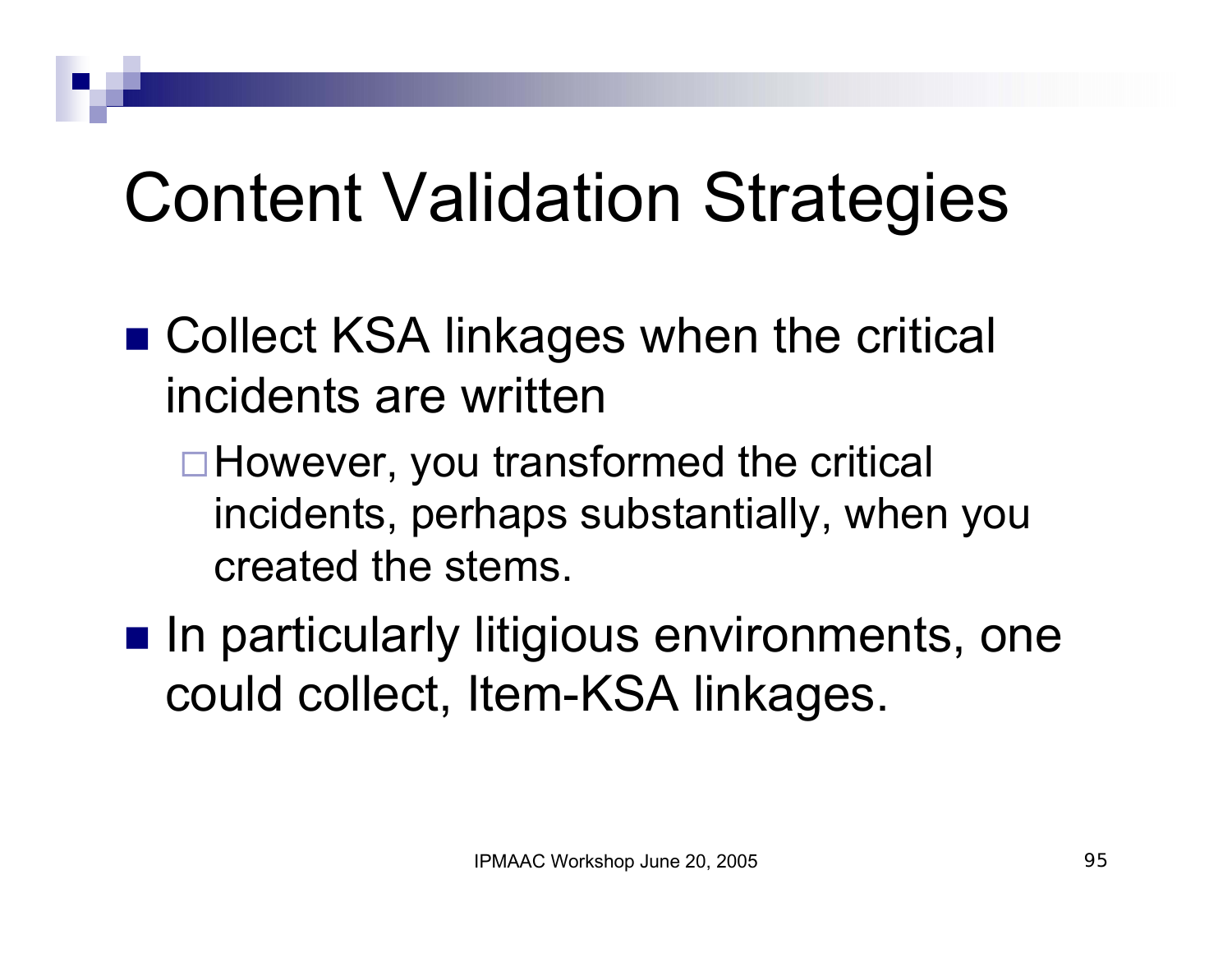# Item – KSA Linkage Form